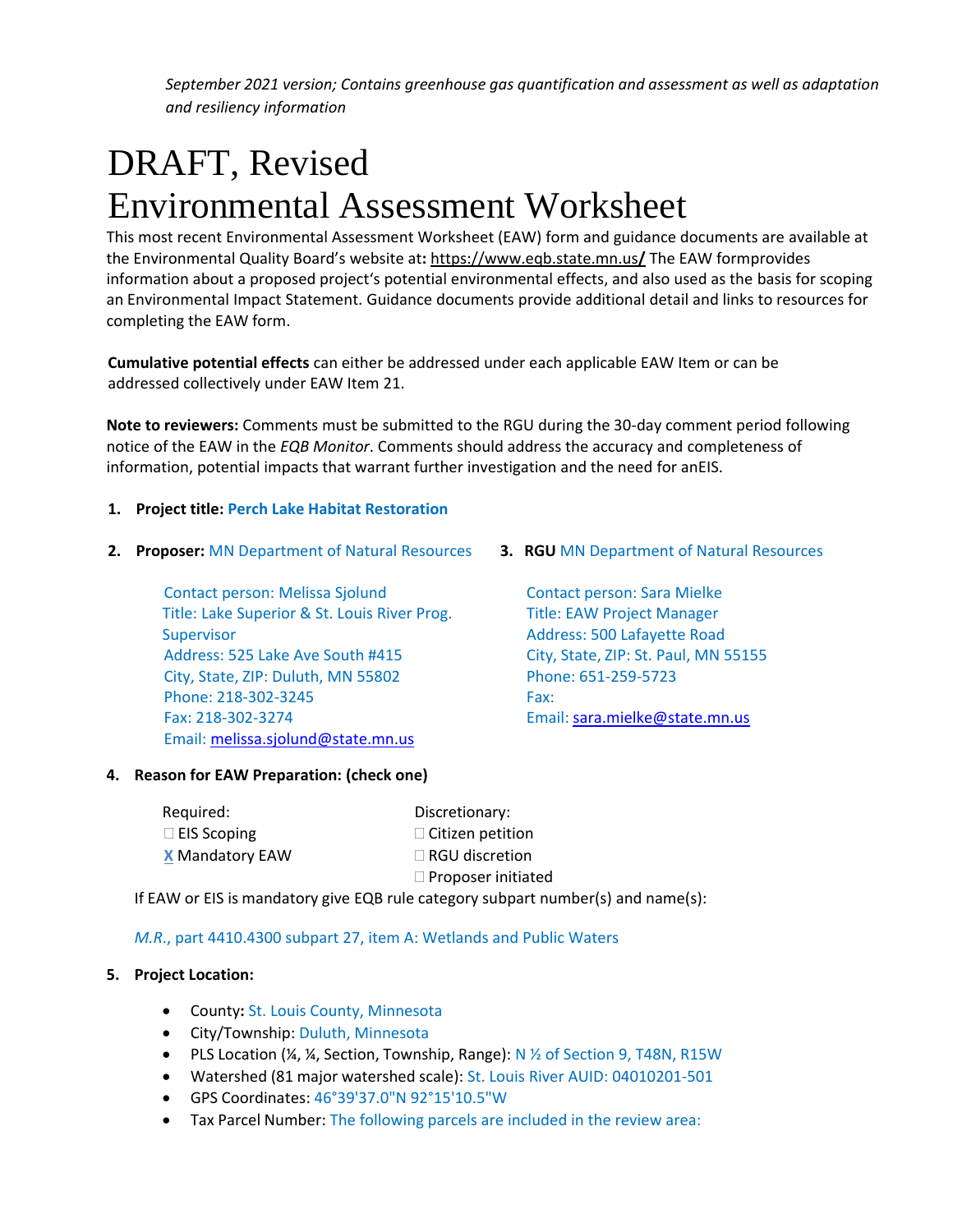| <b>Parcel Identification Number</b> | <b>Owner Name</b>         |
|-------------------------------------|---------------------------|
| 010-1760-00070                      | <b>ST OF MN C278 L35</b>  |
| 010-1760-00090                      | <b>STATE OF MINNESOTA</b> |
| 010-1760-00080                      | <b>STATE OF MINNESOTA</b> |
| 010-1760-00010                      | <b>ST OF MN C278 L35</b>  |
| 010-2730-01110                      | <b>CITY OF DULUTH</b>     |
| 010-2730-01120                      | <b>STATE OF MINNESOTA</b> |

There are no tax parcel numbers associated with the lake.

#### **At a minimum attach each of the following to the EAW:**

• County map showing the general location of the project;

#### See **Figure 1.** Site Location Map

• U.S. Geological Survey 7.5 minute, 1:24,000 scale map indicating project boundaries (photocopy acceptable); and

#### See **Figure 2.** USGS 24K Topographic Map – Esko & West Duluth 2019

• Site plans showing all significant project and natural features. Pre-construction site plan and post-construction site plan. Additional Figures

**Figure 3.** Restoration Units Map **Figure 4.** Generalized Land Cover Types **Figure 5**. Soil Survey & Prime Farmland **Figure 6.** National Wetlands Inventory Map **Figure 7**. Public Waters Inventory Map **Figure 8**. County Well Index & Wellhead Protection Area **Figure 9**. Zoning & Setback Map **Figure 10**. Proposed Haul Route Map

Attachments

**Attachment A.** Perch Lake Habitat Restoration - Plan Sheets **Attachment B**. Archaeological Survey Area Map **Attachment C**. Natural Heritage Review **Attachment D**. Wetland Delineation Report

• List of data sources, models, and other resources (from the Item-by-Item Guidance: *Climate Adaptation and Resilience* or other) used for information about current Minnesota climate trends and how climate change is anticipated to affect the general location of the project during the life of the project (as detailed below in item 7. Climate Adaptation and Resilience).

EPA Emission Factors for Greenhouse Gas Inventories EPA, 40 CFR Part 98 – Mandatory Greenhouse Gas Reporting Minnesota Climate Adaption Partnership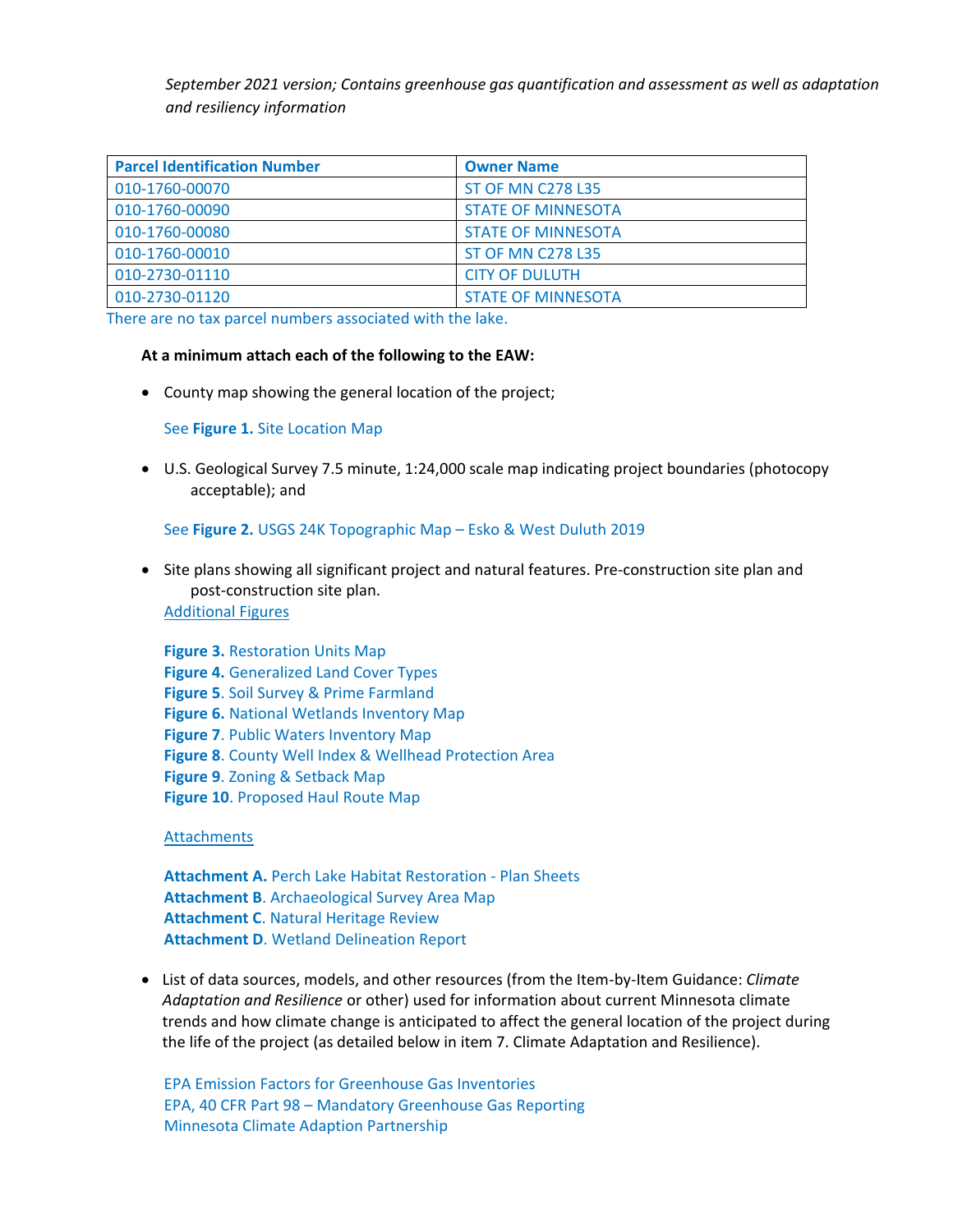# **6. Project Description:**

a. Provide the brief project summary to be published in the *EQB Monitor*, (approximately 50 words).

The Perch Lake Habitat Restoration Project would accomplish habitat objectives and address loss of fish and wildlife habitat within the St. Louis River Area of Concern. The Project would address existing habitat impairments by improving hydrologic connectivity and water quality to enhance habitat conditions for fish and wildlife.

b. Give a complete description of the proposed project and related new construction, including infrastructure needs. If the project is an expansion include a description of the existing facility. Emphasize: 1) construction, operation methods and features that will cause physical manipulation of the environment or will produce wastes, 2) modifications to existing equipment or industrial processes, 3) significant demolition, removal or remodeling of existing structures, and 4) timing and duration of construction activities

The Perch Lake Habitat Restoration Project (Project) would restore aquatic and wetland habitat in the St. Louis River estuary (SLRE), a waterbody designated by the Minnesota Department of Natural Resources (MNDNR) as a resource of Outstanding Biological Significance and located within the St. Louis River Area of Concern (SLRAOC). The SLRAOC is one of 43 Great Lakes Areas of Concern in 1987 by the International Joint Commission under the "Great Lakes Water Quality Annex I and Great Lakes Restoration Initiative Action Plan II Priority – Cleaning up a Great Lakes Areas of Concern" agreement between the United States and Canada. Historical actions such as improper municipal and industrial waste disposal and unchecked land use practices, including dredging and filling of aquatic habitat and damaging logging practices, contributed to the complex set of issues facing the SLRAOC at the time it was listed.

The Perch Lake Project has been identified as an action required to mitigate legacy environmental degradation, restore beneficial uses, and delist the SLRAOC (as described more comprehensively in Section 6D, 6E, and 6F).

Construction is anticipated to begin in 2022 and is targeted to be complete by close of 2024. Construction would be completed during the ice-free season. Each activity (sediment excavation and culvert installation – described below) would take one (1) construction season. The Project would include:

- installation of a 16 x 12-foot pre-cast concrete box culvert under Minnesota Trunk Highway 23 (TH 23),
- installation of a box culvert under the adjacent trail (pedestrian/bicycle) causeway,
- excavation of up to 95,000 cubic yards (CY) of accumulated organic deposits, and
- reuse/disposal of excavated riverbed material.

The existing 4 x 2-foot culvert under TH 23 would be retained.

The Perch Lake Restoration Project would be accomplished through the following Project components, herein called Restoration Units (RU), which are shown on **Figure 3**:

**RU1. Deep Water.** Improvements to create fish overwintering habitat and increase circulation to maintain higher dissolved oxygen levels. Actions include: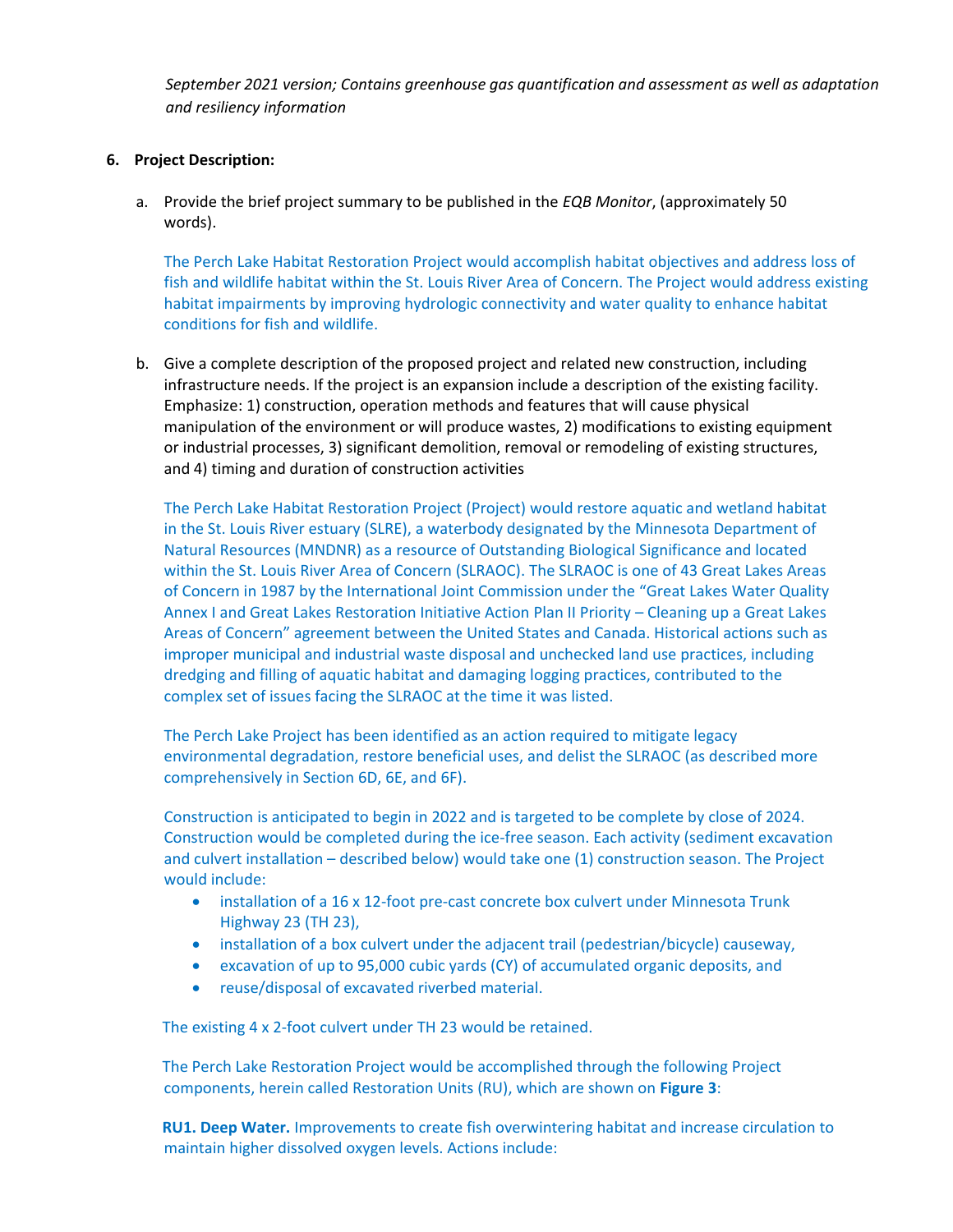- Excavate accumulated sediment and organic deposits to establish an 8 to 10 foot deep "hole" to improve over-wintering conditions. This action includes beneficial reuse of excavated material.
- Narrow the transition zone between deep water and coastal wetland to minimize conditions that develop anoxia.

**RU2. Coastal Wetland**. Habitat improvements to restore/enhance coastal wetland habitat and improve dissolved oxygen through atmospheric mixing. Actions include:

- Excavate to remove accumulated organic deposits and restore wetland with 2-to-4-foot water depth.
- Remove and manage invasive narrow-leaf and hybrid cattail mats and other emergent aquatic plants.

**RU3. Spawning Habitat**. Habitat improvements to improve fish spawning and rearing conditions within Perch Lake as well as within the Perch Lake Slough (area between TH 23 and the trail causeway). Actions include:

- Place sand and gravel substrate at appropriate depth zones.
- Remove dense cattail vegetation and muck substrate to improve dissolved oxygen.

**RU4. Hemi-Marsh**. Restoration of open water/emergent vegetation interspersion to improve marsh bird nesting and rearing conditions. Actions include:

- Remove existing cattail mat in select locations
- Excavate potholes and connecting channels
- Seed native plants and control invasive plants in buffer zone around potholes/channels

**RU5. Aquatic Organism Passage.** Reduce aquatic organism passage barriers and improve circulation to maintain higher dissolved oxygen levels.

• Culvert installations on TH 23 and trail causeway to improve water exchange and aquatic organism passage at all river/lake levels.

# **Detailed Project Description**

Perch Lake is an approximately 28-acre shallow backwater/sheltered bay of the St. Louis River located near the Fond du Lac neighborhood of Duluth, Minnesota. The average depth of the open water area is approximately 4.3 feet, the maximum depth is approximately 6.2 feet, and the minimum depth is 2.1 feet. The study area includes surrounding wetlands and adjacent highway/trail causeway, for a total of 39.7 acres (**Figure 2** and **Figure 3**).

Perch Lake is not ecologically a lake feature, rather it is a backwater slough that was historically connected to the St. Louis River year-round. Perch Lake and the St. Louis River were artificially separated following the construction of a railroad grade (now the trail causeway) in the 1840s and again by the road grade, which is now TH 23. A single, 48 x 24-inch culvert is the only connectivity between the two water bodies at present day. Over time, organic and sediment deposits have accumulated in Perch Lake, reducing the depth of water, and promoting encroachment of vegetation mats dominated by narrow-leaf cattail and eliminating over-winter fish habitats. The restricted hydraulic connections prohibit aquatic organism passage at mean- to low-water levels and reduce mixing resulting in low dissolved oxygen concentrations. MNDNR has determined reduced dissolved oxygen concentrations within the lake are caused by restricted hydrologic exchange with the main channel, reduced atmospheric mixing, and increased biological oxygen demand resulting from the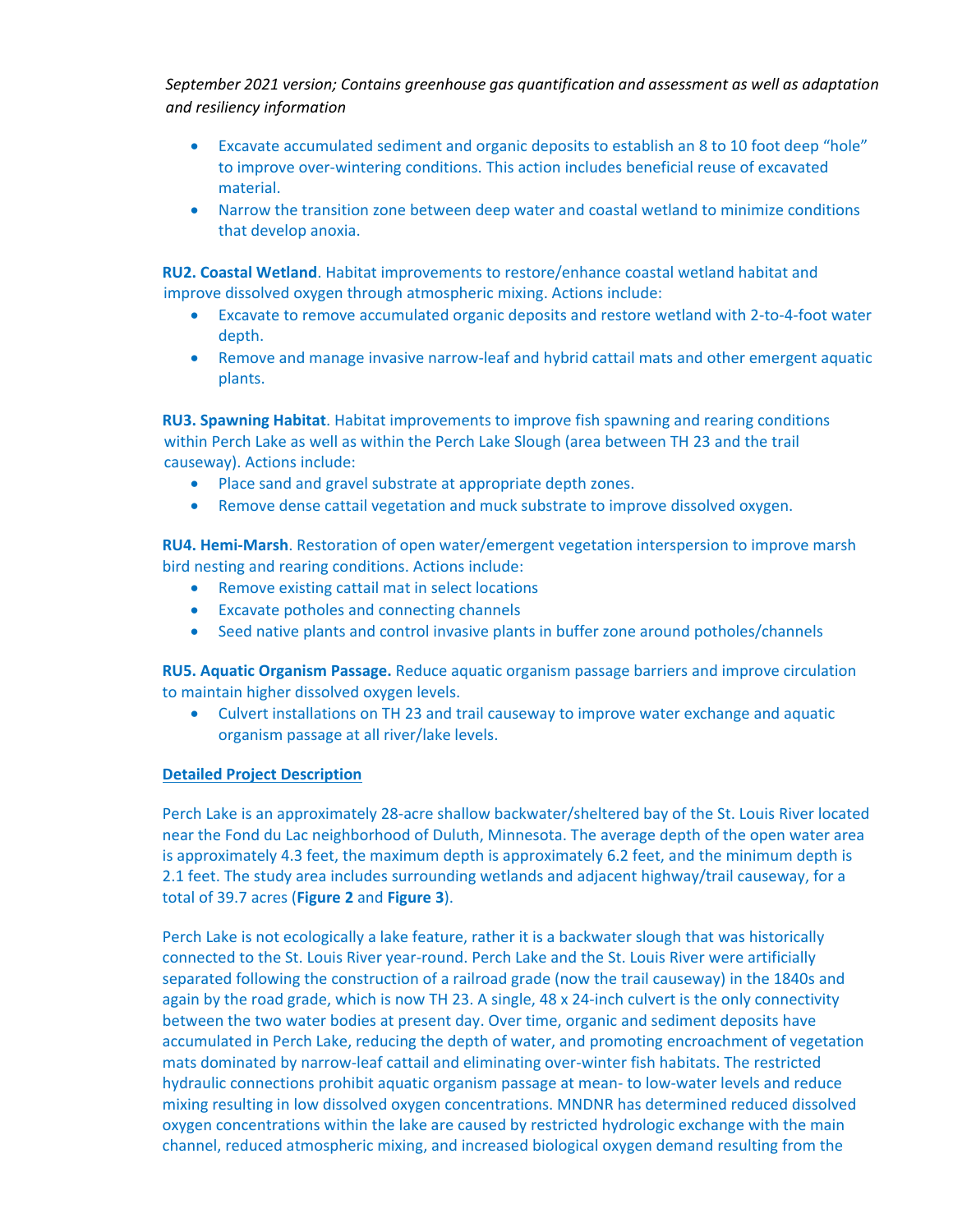organic accumulation.

# **Project Components**

**RU1. Deep Water** restoration unit has the purpose of 1) revitalizing the connection between Perch Lake and the St. Louis River and 2) restoring optimum bathymetry. Optimum bathymetry refers to creating depths that support desired habitat conditions that have been impacted elsewhere in the SLRE, not necessarily recreating a historic condition. The following actions are intended to meet the RU1 purpose:

# A. Open Water Excavation

Restricted hydraulic connectivity between Perch Lake and the St. Louis River has resulted in the accumulation of organic sediment within the lake and a reduction in dissolved oxygen levels.

Perch Lake has uncharacteristically low dissolved oxygen concentrations when compared to other sheltered bays in the St. Louis River Estuary (for example, North Bay and Radio Tower Bay located downstream from Perch Lake). Furthermore, Perch Lake sediments have both higher organic content and lower bed dissolved oxygen than North Bay and Radio Tower Bay.

Low dissolved oxygen concentrations may result from restricted exchange between river and lake water, unusually high oxygen demand by decomposition of organic sediments, and high levels of nutrients available in the water column (either from algae growth, or runoff from watershed). Dissolved oxygen concentrations less than 2.0 mg/L are considered stressful to most fish species; concentrations less than 1 mg/L are considered lethal with prolonged exposure (Davis 1975; Doudoroff and Shumway 1970). The U.S. Environmental Protection Agency (EPA) recommends a minimum concentration of dissolved oxygen to maintain good fish populations is 5.0 mg/liter (USEPA 1976). Decreased survival of embryos and larvae for common species in Perch Lake have been documented below this threshold, including Northern Pike, Bluegill, Smallmouth Bass (Peterka and Kent 1976), and Largemouth Bass (Dudley and Eipper 1975).

Excavation of up to 95,000 CY of uncontaminated accumulated sediment and organic deposits is planned to restore optimum bathymetry by deepening and enlarging the open water community and creating over-wintering habitat for fish. The restoration would result in approximately 4.5 acres of deep-water habitat, ranging from 8 to 10 feet deep. The installed culverts would match the maximum depth of the open water/overwinter area. Dissolved oxygen would be enhanced by the improved river circulation and mineral (clay/sand) substrate, which has less biological oxygen demand (BOD) than the existing organic substrate.

This Project component includes reuse/disposal of the excavated material. The material has been tested and meets criteria to be reused on land for residential/recreational use or for in-water placement. Management of excavated material would include partial dewatering and storage in a location protected by a berm, with no direct connection to a water resource. A potential disposal site for material is the former industrial site that previously housed the Atlas Cement Plant and U. S. Steel's Duluth Works, approximately 3.3 miles away. The anticipated haul route between the Project location and excavated material storage location is TH 23 to Commonwealth Avenue (see **Figure 10**).

# B. Transition Zone

This component would narrow the transition zone between the open water and coastal wetland to between 4-8 feet in depth. Objectives for this Project component are: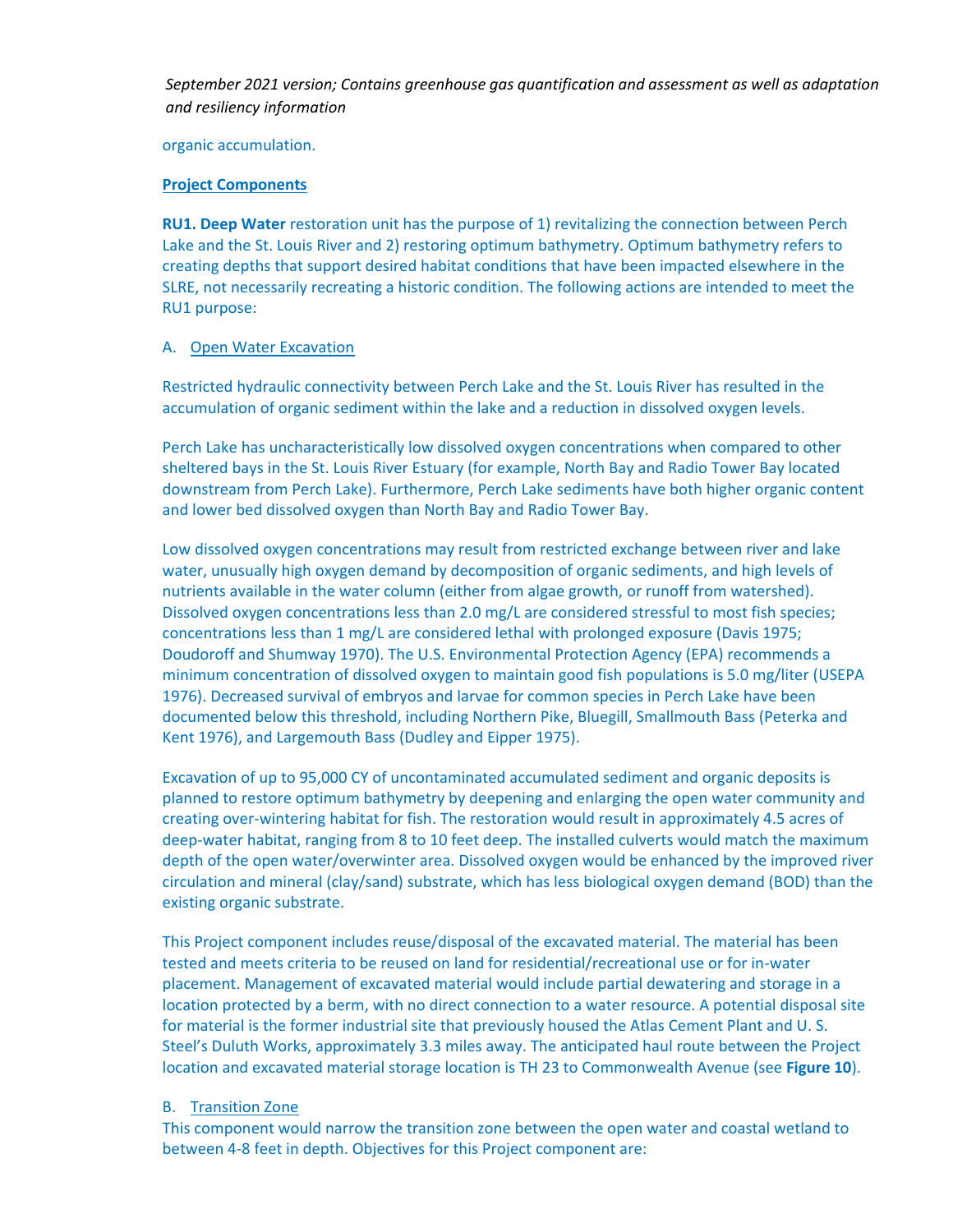- a. To reduce the area susceptible to high biological oxygen demand (BOD) due to high algal growth and low photosynthesis.
- b. To minimize the footprint of the transition zone that reduce opportunities for establishment of non-native plants such as narrow-leaf cattail (Typha angustifolia) and hybrid cattail (Typha x glauca), and Common reed (*Phragmites australis)*. *Phragmites* can survive in a wide range of environmental conditions but prefers the wetland-upland interface. *Phragmites* is difficult to control, and once established can persist in water up to 6-feet deep.

**RU2. Coastal Wetland** restoration unit restores coastal wetland habitat through excavation and vegetation management. The Project would excavate to create an area 2-4 feet in depth surrounding the open water portion of the lake. Excavation would target areas with the thickest accumulation of organic deposits. This would improve dissolved oxygen through atmospheric mixing and reduce opportunities for invasive plant establishment. Improved dissolved oxygen in the coastal wetland is desired to improve water quality. Improved circulation with the river may also reduce algal concentrations in this unit and contribute to improved water quality. This would also allow increased Lake Superior seiche (i.e., temporary oscillation in lake level) influence in the wetland, helping to restore hydrologic features typical of the critically imperiled estuarine marsh habitat.

Dissolved oxygen would be maintained by targeting less than 50% floating and/or emergent vegetation in the coastal wetland to facilitate atmospheric mixing. To maintain this ratio, additional vegetation removal may be conducted. Permit requirements would dictate the disposal of any removed plant material.

**RU3. Spawning Habitat** restoration unit would improve fish spawning and rearing conditions in two locations, a shoreline area of appropriate depth within Perch Lake and the Perch Lake Slough between the south side of TH 23 and the trail causeway.

#### A. Placement of sand and gravel

Placement of sand and gravel would provide a suitable spawning substrate following removal of current organic deposits and dense invasive cattail stands. This action would enhance this important habitat type within Perch Lake and contribute to maintaining healthy fish populations in the SLRAOC by restoring ecological function that has been permanently lost elsewhere in the SLRAOC.

#### B. Removal of dense cattail vegetation and organic substrate

The removal of dense cattail vegetation and organic, mucky substrate, in combination with culvert installation, would allow for the exchange of waters between Perch Lake and the St. Louis River. The improved circulation of water would increase dissolved oxygen. The improvements to circulation are anticipated to result in a positive impact on spawning fish (for example Northern Pike, Largemouth Bass, Bullhead, and others), which require adequate dissolved oxygen for development during their egg and larval periods. Although there are differences in resiliency to oxygen deficiency among fish species, in general low dissolved oxygen can result in reduced fecundity of spawning adults, delayed and/or abnormal development of eggs and larvae, and mortality.

**RU 4. Hemi-marsh**. Hemi-marsh restoration is intended to create a complex mosaic habitat ideal for marsh bird nesting and rearing conditions. This restoration unit would restore imperiled habitat by increasing shoreline complexity, with benefits primarily for marsh birds.

The existing cattail mats would be excavated in select locations to create a connecting series of potholes to provide shoreline complexity and greater interspersion. Potholes with irregular shapes would be excavated to about 0.1-0.25 acres in size with a minimum depth of three (3) feet. Narrower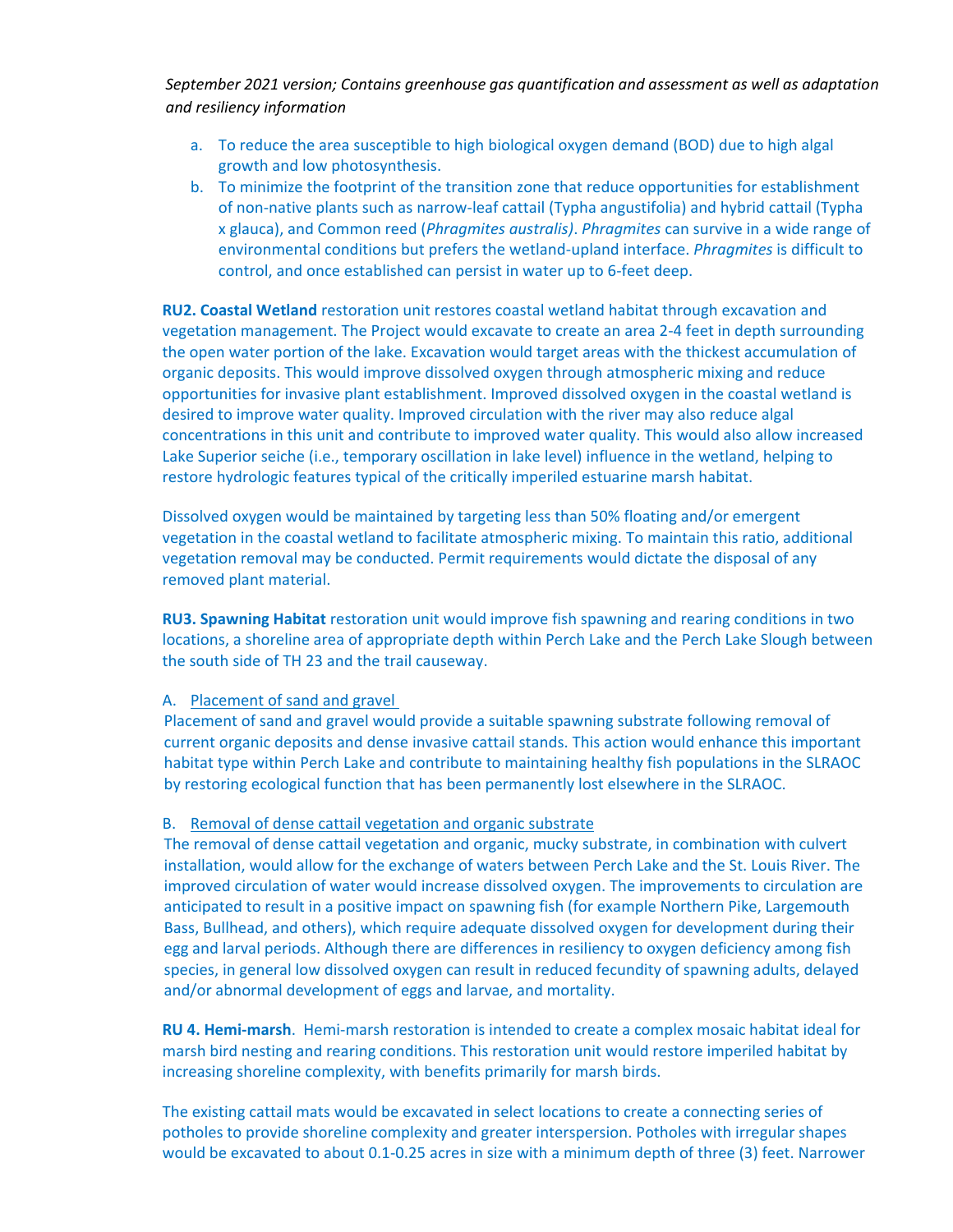connecting channels would be excavated between the potholes (see Sheets CN101-CN103 and CN501 in **Attachment A**). Excavated cattails and soils would be placed in "habitat mounds" at least 15-feet distant from the potholes.

A 10-foot buffer zone would be established around each hemi-marsh excavation area and habitat mound, in which the contractor would seed native plants. This buffer zone would also have ongoing maintenance for management/control of invasive plants.

**RU5. Aquatic Organism Passage.** This Project component involves culvert installation for increased hydraulic capacity and fish and aquatic organism passage at all lake levels. Particularly in low water conditions, the current  $4 \times 2$ -foot culvert can be a barrier to aquatic organism passage. A single 16 x 12-foot pre-cast concrete box culvert would be installed through the TH 23 causeway on the easterly side of Perch Lake. The culvert would be approximately 144 feet in length. The existing culvert would remain in place on the westerly side. A culvert of matching capacity to the 16 x 12-foot culvert would be installed through the parallel trail causeway. This action would revitalize the connection between Perch Lake and the St. Louis River by increasing flow volume and reducing residence time in Perch Lake. The culverts would provide aquatic connectivity between Perch Lake and the St. Louis River and improve access to overwintering habitat for fish.

c. Project magnitude:

| Description                                  | Number                                                      |
|----------------------------------------------|-------------------------------------------------------------|
| <b>Total Project Acreage</b>                 | Total footprint: 39.7 acres                                 |
|                                              | Area above OHWL (602.1 IGLD 85): 17.2 acres                 |
| Linear project length                        | N/A                                                         |
| Number and type of residential units         | N/A                                                         |
| Residential building area (in square feet)   | N/A                                                         |
| Commercial building area (in square feet)    | N/A                                                         |
| Industrial building area (in square feet)    | N/A                                                         |
| Institutional building area (in square feet) | N/A                                                         |
| Other uses - specify (in square feet)        | Deep Water: 4.5 ac                                          |
|                                              | <b>Coastal Wetland &amp; Transition Zone: 15.8 ac</b>       |
|                                              | Spawning Habitat: 1.3 ac                                    |
|                                              | Hemi-Marsh: 5.6 ac                                          |
|                                              | Temporary Construction Staging/Access <sup>1</sup> : 1.0 ac |
|                                              | Other (roadway/disturbed and wetlands outside               |
|                                              | work area): 11.5 ac                                         |
| Structure height(s)                          | N/A                                                         |

<sup>1</sup> Construction Staging/Access use is temporary; post-construction this would be restored to Coastal Wetland use.

d. Explain the project purpose; if the project will be carried out by a governmental unit, explain the need for the project and identify its beneficiaries.

#### Purpose:

The Project has five (5) primary purposes, outlined in the table below along with associated objectives. These purposes support the removal of Beneficial Use Impairment (BUI) 9, Loss of Fish and Wildlife Habitat from the St. Louis River Area of Concern (AOC), which are addressed in Remedial Action Plans (RAP) prepared by the AOC Coordinator Team (the Fond du Lac Band of Lake Superior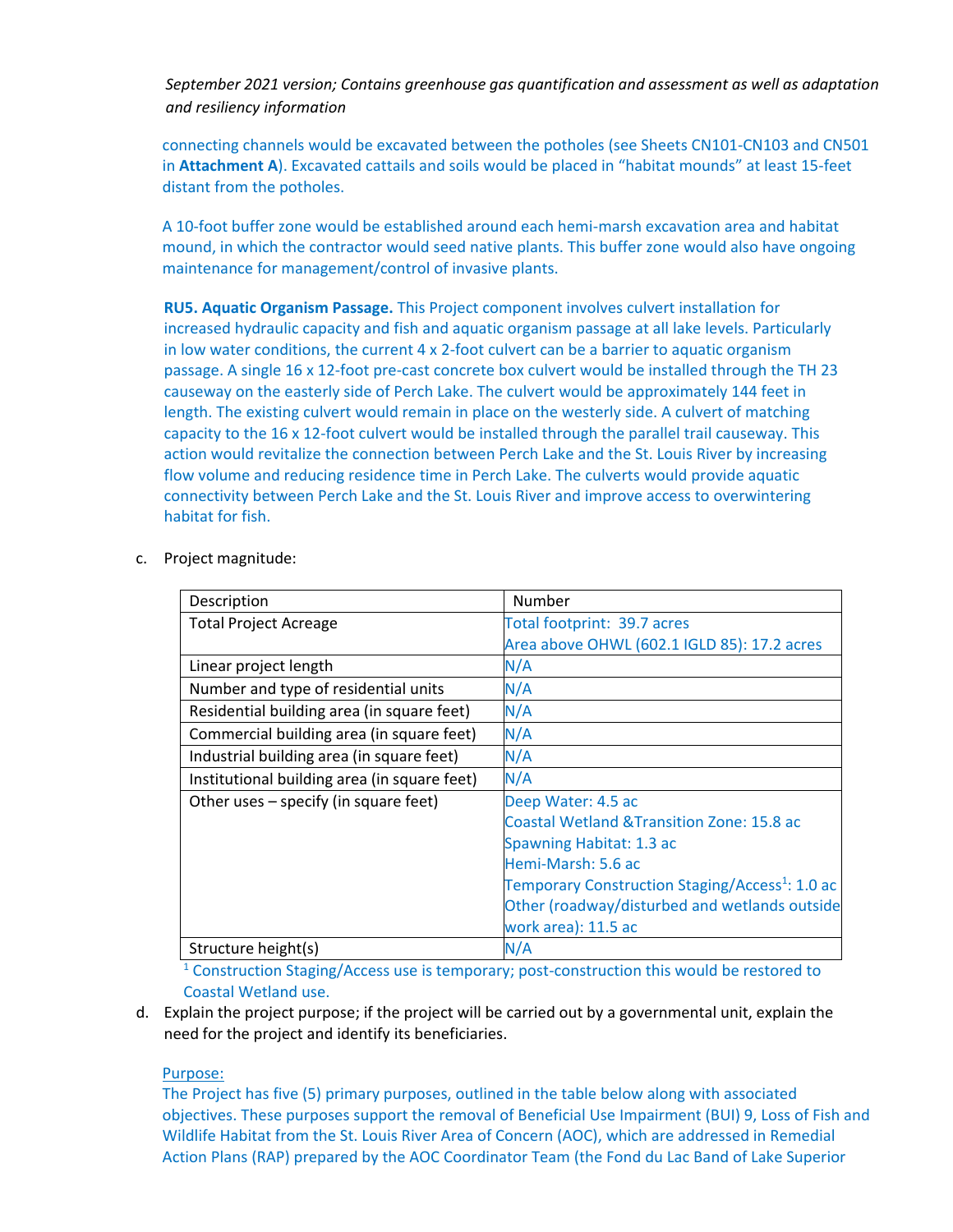Chippewa, the MNDNR, the Minnesota Pollution Control Agency, and the Wisconsin Department of Natural Resources). Versions of the RAP are available on the MPCA's website.<sup>1</sup> The Stage I Remedial Action Plan (MPCA and WDNR 1992) determined that nine of 14 possible BUIs existed in the SLRAOC. The AOC Coordinator Team is responsible for documenting the status and progress of BUI removal through the completion of management actions. The Project addresses physical habitat loss as identified in the Remedial Action Plan (Fond du Lac, MNDNR, MPCA, WDNR 2020).

| <b>Purpose</b>                                                          | <b>Objectives</b>                                                                                                    |
|-------------------------------------------------------------------------|----------------------------------------------------------------------------------------------------------------------|
| Revitalize the connection between Perch Lake<br>and the St. Louis River | Provide year-round fish passage                                                                                      |
|                                                                         | Increase volume of water entering and leaving<br>Perch Lake during high and low flow                                 |
|                                                                         | Decrease residence time of Perch Lake water<br>during high and low flow                                              |
| Restore optimum bathymetry                                              | Remove accumulated organic matter and<br>sediment                                                                    |
|                                                                         | Increase depth diversity                                                                                             |
|                                                                         | Establish deep off-channel overwintering<br>habitat                                                                  |
|                                                                         | Connect to existing St. Louis River bathymetry                                                                       |
|                                                                         | <b>Promote resiliency</b>                                                                                            |
| Restore/enhance critically imperiled coastal<br>wetland habitat         | Increase seiche influence                                                                                            |
|                                                                         | Connect isolated wetland to main river channel                                                                       |
|                                                                         | Promote diverse native vegetation, including<br>wild rice                                                            |
|                                                                         | Increase shoreline complexity, benefiting marsh<br><b>birds</b>                                                      |
| <b>Improve Perch Lake water quality</b>                                 | Maintain dissolved oxygen (DO) levels that<br>support year-round fish use                                            |
| Positively impact human health                                          | Increase recreation opportunity by providing a<br>pathway for boaters                                                |
|                                                                         | Maintain terrestrial fishing access                                                                                  |
|                                                                         | <b>Improve aesthetics</b>                                                                                            |
|                                                                         | Restore sites to a condition that supports and<br>complements City of Duluth current and future<br>recreational uses |

# Need:

The need for the Project is to address system-wide impairments within the SLRAOC. Throughout the estuary, shallow sheltered bay habitat has been physically lost to development and degraded by past industrial uses. The 2020 Remedial Action Plan (Fond du Lac, MNDNR, MPCA, WDNR 2020) identifies a historic loss of 3,400 acres of wetland and aquatic habitat in the estuary. Specific to Perch Lake, the site is lower diversity and contains more pollution tolerant species compared to nearby bays with more hydrologic connection (Cardno 2018). Perch Lake has uncharacteristically low dissolved oxygen concentrations when compared to other sheltered bays in the St. Louis River Estuary, impairing fish

<sup>&</sup>lt;sup>1</sup> [St. Louis River Area of Concern resources | Minnesota Pollution Control Agency \(state.mn.us\)](https://www.pca.state.mn.us/waste/st-louis-river-area-concern-resources#reports-cdfa154b)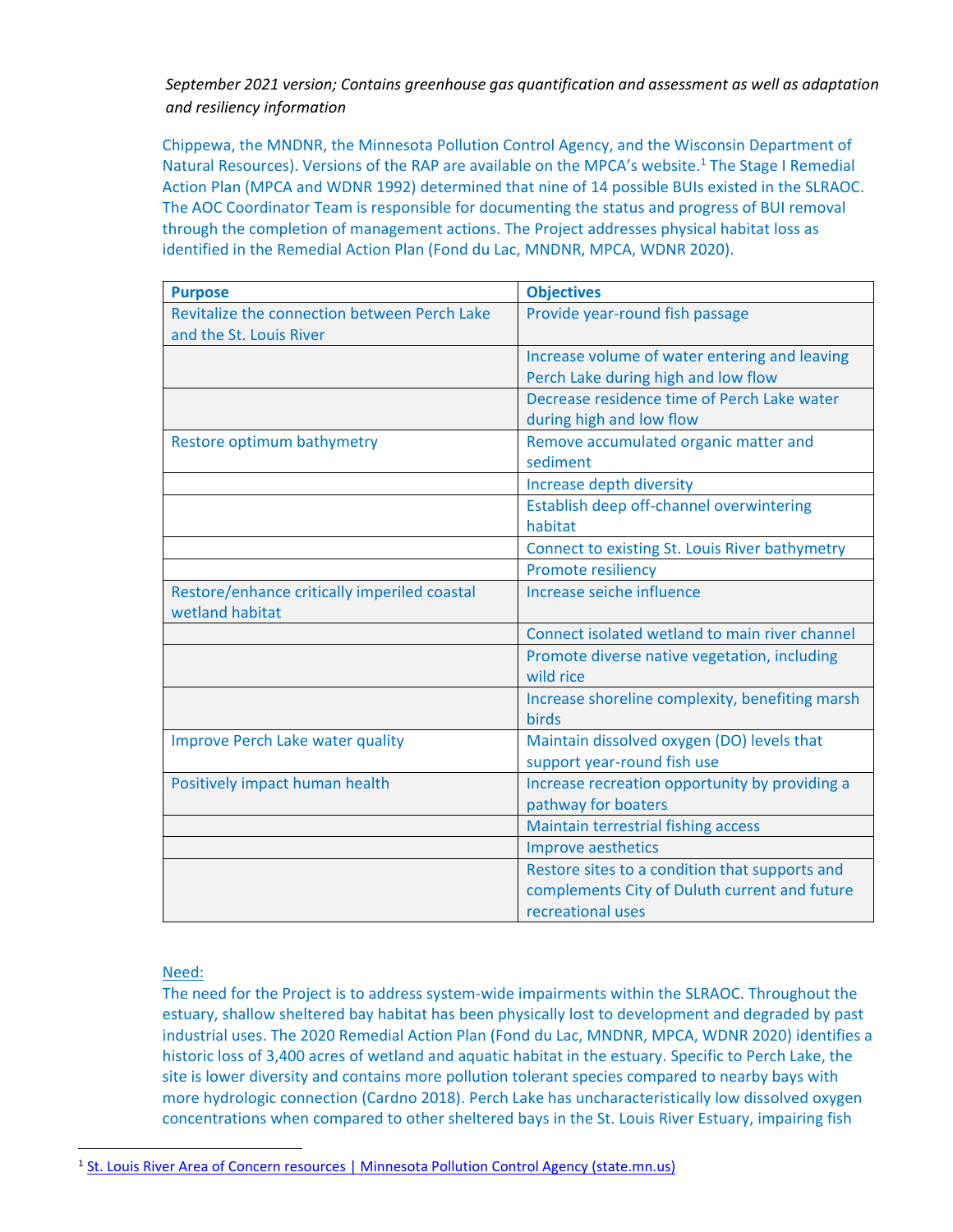habitat.

# Beneficiaries:

Project beneficiaries are fish species and marsh birds whose habitats would be improved through the Project actions. The Project would benefit human health and enjoyment through improved fishing access, birding, and aesthetics. Therefore, the people of Minnesota and Wisconsin, and specifically the citizens of Duluth, Minnesota would also be the beneficiaries of the habitat improvements achieved at Perch Lake and throughout the SLRAOC.

e. Are future stages of this development including development on any other property planned or likely to happen? **X** Yes  $\Box$  No

If yes, briefly describe future stages, relationship to present project, timeline and plans for environmental review.

The Remedial Action Plan identifies the proposed Perch Lake Project as Action No. 9.09, and it is part of the SLRAOC restoration work targeting BUI 9. **Table 3** below lists required remediation and restoration work associated with the SLRAOC process. These activities collectively comprise the 1,700-acre habitat restoration target associated with BUI 9: Loss of Fish and Wildlife Habitat.

| <b>RAP</b><br><b>Action</b><br>No. | <b>State</b> | <b>Project Name</b>                                 | <b>Project Description</b>                                                                                                                                    | <b>Status</b> |
|------------------------------------|--------------|-----------------------------------------------------|---------------------------------------------------------------------------------------------------------------------------------------------------------------|---------------|
| 9.01                               | <b>MN</b>    | <b>Spirit Lake</b>                                  | Remediate contaminated sediments and<br>In progress<br>restore emergent wetlands.                                                                             |               |
| 9.08                               | <b>MN</b>    | Mud Lake                                            | Remediate contaminated sediments, establish<br>more vital hydrologic connection, and restore<br>wetland habitat including wild rice; establish<br>deep water. | In progress   |
| 9.12                               | WI           | <b>Crawford Creek Habitat</b><br><b>Restoration</b> | Remediate contaminated sediments and<br>restore habitat within stream, wetland, and<br>floodplain.                                                            |               |
| 9.14                               | WI           | <b>Pickle Pond</b>                                  | Habitat enhancement and sediment<br>remediation as warranted by remediation to<br>restoration evaluation.                                                     | In progress   |

**Table 3.** Ongoing and future phases of SLRAOC remediation and restoration work (current as of December 2020).

f. Is this project a subsequent stage of an earlier project? **X** Yes  $\Box$  No If yes, briefly describe the past development, timeline and any past environmental review. Actions required to remove nine BUIs and delist the SLRAOC are described and updated annually in the SLRAOC RAP (Fond du Lac, MPCA, MNDNR, and WDNR 2020). To date, 19 SLRAOC remediation and restoration projects have been completed, or are under construction (see **Table 4**). These activities will contribute significantly to the 1,700-acre habitat restoration target associated with BUI 9: Loss of Fish and Wildlife Habitat.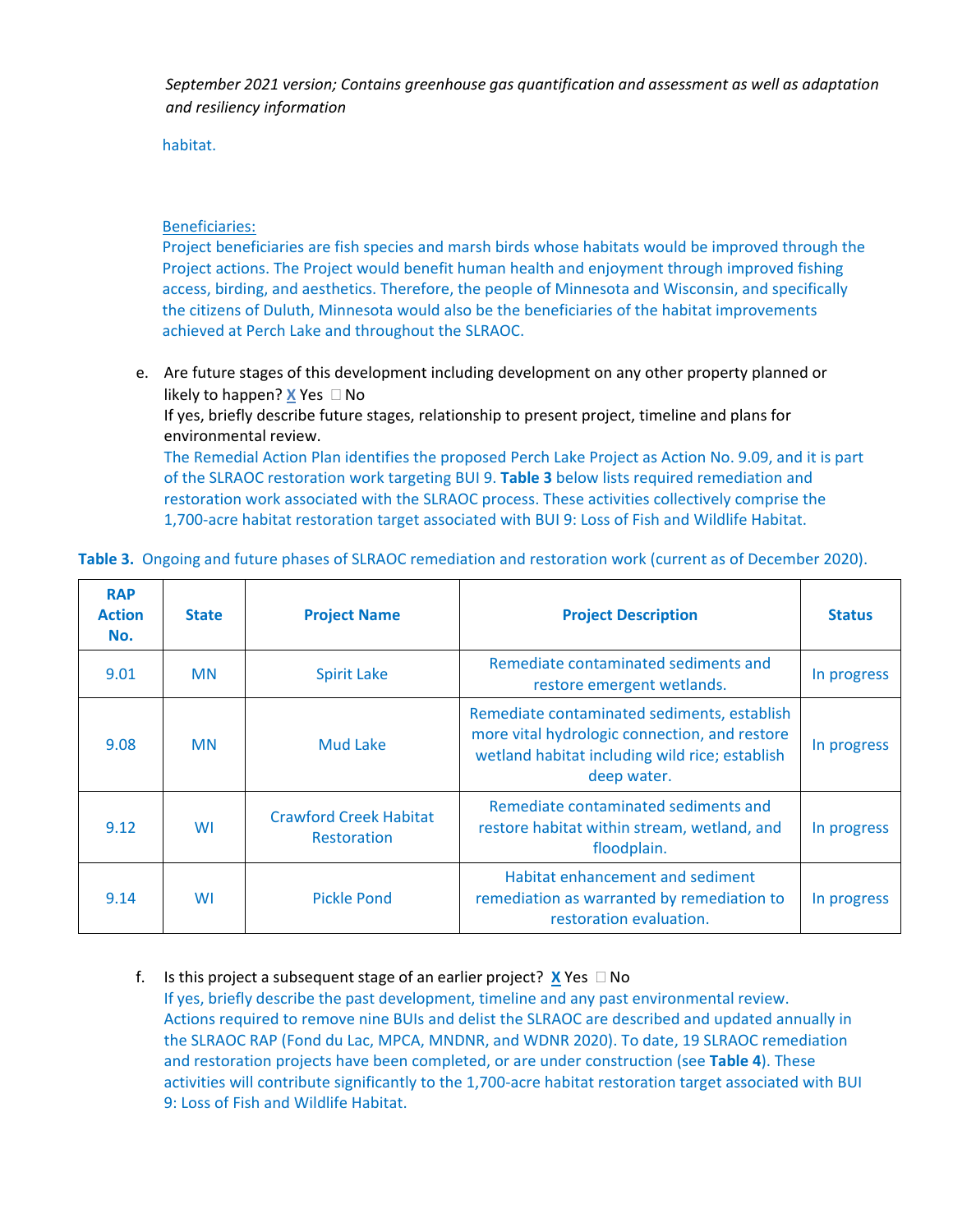**Table 4.** Completed and under construction phases of SLRAOC remediation and restoration work (current as of December 2020).

| <b>RAP</b><br><b>Action</b><br>No. | <b>State</b> | <b>Project Name</b>                                              | <b>Project Description</b>                                                                                                                                           | <b>Status</b>                |
|------------------------------------|--------------|------------------------------------------------------------------|----------------------------------------------------------------------------------------------------------------------------------------------------------------------|------------------------------|
| 9.02                               | <b>MN</b>    | 40th Avenue West R2R<br>Project                                  | Remediate contaminated sediments and<br>restore habitat.                                                                                                             | <b>Under</b><br>Construction |
| 9.03                               | <b>MN</b>    | <b>Radio Tower Bay</b>                                           | Remove non-native material and restore<br>optimum bathymetry.                                                                                                        | Complete                     |
| 9.04                               | <b>MN</b>    | <b>Grassy Point Restoration</b>                                  | Remove non-native material and restore<br>optimum bathymetry.                                                                                                        | Complete                     |
| 9.05                               | <b>MN</b>    | 21st Avenue West R2R<br>Project                                  | Remediate contaminated sediments and<br>restore habitat.                                                                                                             | Complete                     |
| 9.06                               | <b>MN</b>    | <b>Kingsbury Bay Restoration</b>                                 | Restore wetland complex at the mouth of<br>Kingsbury Creek to pre-1961 condition.                                                                                    | Complete                     |
| 9.07                               | <b>MN</b>    | <b>Knowlton Creek Watershed</b><br>Project                       | Reduce runoff and sediment transport within<br>watershed and restore cold-water stream<br>habitat.                                                                   | Complete                     |
| 9.10                               | <b>MN</b>    | <b>Chambers Grove Park</b>                                       | Soften and restore shoreline in City of Duluth<br>park. Create sturgeon spawning habitat in<br>river channel.                                                        | Complete                     |
| 9.11                               | WI           | <b>Allouez Bay</b>                                               | Vegetation restoration including removal of<br>AIS and re-establishment of wild rice.<br>Upstream sediment control outreach.                                         |                              |
| 9.15                               | WI           | <b>Wisconsin Point Dune</b><br><b>Restoration</b>                | Development of appropriate public access<br>infrastructure to protect dunes and conduct<br>dune restoration and invasive species<br>control.                         | Complete                     |
| 9.16                               | WI           | <b>Hog Island</b>                                                | Nesting area enhancement, habitat<br>restoration.                                                                                                                    | Complete                     |
| 9.17                               | WI           | <b>Fish Passage Culverts</b>                                     | Replace or retrofit a minimum of two<br>perched culverts to allow for fish passage and<br>other aquatic organism passage.                                            | Under<br>Construction        |
| 9.21                               | MN/WI        | <b>Wild Rice Plan and</b><br><b>Associated Restoration Sites</b> | Develop a plan that identifies the high<br>priority restoration sites and provides a<br>process for restoring those sites. Restoration<br>of 275 acres of wild rice. | <b>Under</b><br>Construction |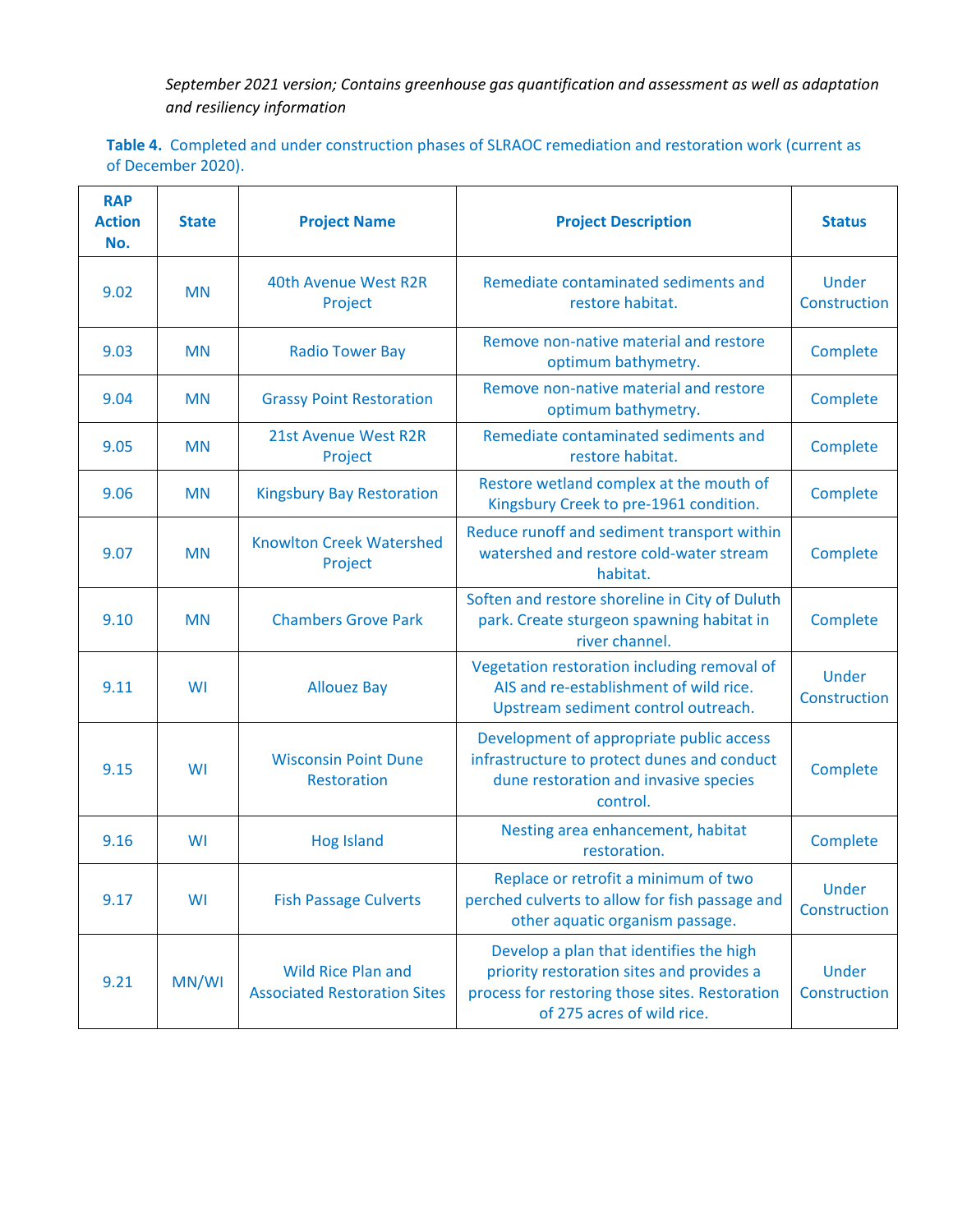# **7. Climate Adaptation and Resilience:**

a. Describe the climate trends in the general location of the project (see guidance: *Climate Adaptation and Resilience*) and how climate change is anticipated to affect that location during the life of the project.

General projections in Northeastern Minnesota predict that the climate will be warmer and wetter at the end of the century as compared with the historical period of  $1981$ -2010<sup>2</sup>. The Project actions including providing improved hydrologic connection should improve resilience of Perch Lake to changing precipitation events.

b. For each Resource Category in the table below: Describe how the project's proposed activities and how the project's design will interact with those climate trends. Describe proposed adaptations to address the project effects identified.

| <b>Resource</b><br>Category                         | <b>Applicable Climate</b><br>Trends (as identified<br>above in 7.a.)                                                               | <b>Project Information</b>                                                                                                                                                        | <b>Adaptations</b>                                                                                                                                           |
|-----------------------------------------------------|------------------------------------------------------------------------------------------------------------------------------------|-----------------------------------------------------------------------------------------------------------------------------------------------------------------------------------|--------------------------------------------------------------------------------------------------------------------------------------------------------------|
| Project Design                                      | Climate trends for the<br>general location predict a<br>wetter climate with more<br>frequent and higher<br>intensity storm events. | <b>Increasing culvert</b><br>connections by adding<br>a 12 x 16-ft box<br>culvert to the existing<br>2x4-ft culvert.                                                              | No aspects of Project<br>design are anticipated to<br>negatively impact climate<br>considerations.                                                           |
| Land Use                                            | Climate trends for the<br>general location predict a<br>wetter climate with more<br>frequent and higher<br>intensity storm events. | New culvert would<br>improve the<br>hydrologic connection<br>to the St. Louis River.                                                                                              | Improved connection is<br>intended to improve<br>resilience of Perch Lake to<br>changing precipitation and<br>event intensity.                               |
| <b>Water Resources</b>                              | Climate trends for the<br>general location predict a<br>wetter climate with more<br>frequent and higher<br>intensity storm events. | Change in wetland<br>type.                                                                                                                                                        | The MNDNR considers this<br>Project to be an overall<br>enhancement of the<br>wetland and aquatic<br>resource in alignment with<br>the Remedial Action Plan. |
| Contamination/<br>Hazardous<br>Materials/Wast<br>es | Climate trends for the<br>general location predict a<br>wetter climate with more<br>frequent and higher<br>intensity storm events. | Climate change<br>predictions are not<br>anticipated to<br>influence the potential<br>environmental effects<br>of generation/use/<br>storage of hazardous<br>waste and materials. | <b>Not Applicable</b>                                                                                                                                        |
| Fish, wildlife,<br>plant<br>communities,            | Climate trends for the<br>general location predict a<br>wetter climate with more                                                   | Climate trends may<br>result in changes in<br>the distribution of                                                                                                                 | The Project is anticipated<br>to result in an overall net<br>benefit for fish and wildlife                                                                   |

<sup>2</sup> [Minnesota Climate Projections | Climate \(umn.edu\)](https://climate.umn.edu/minnesota-climate-projections)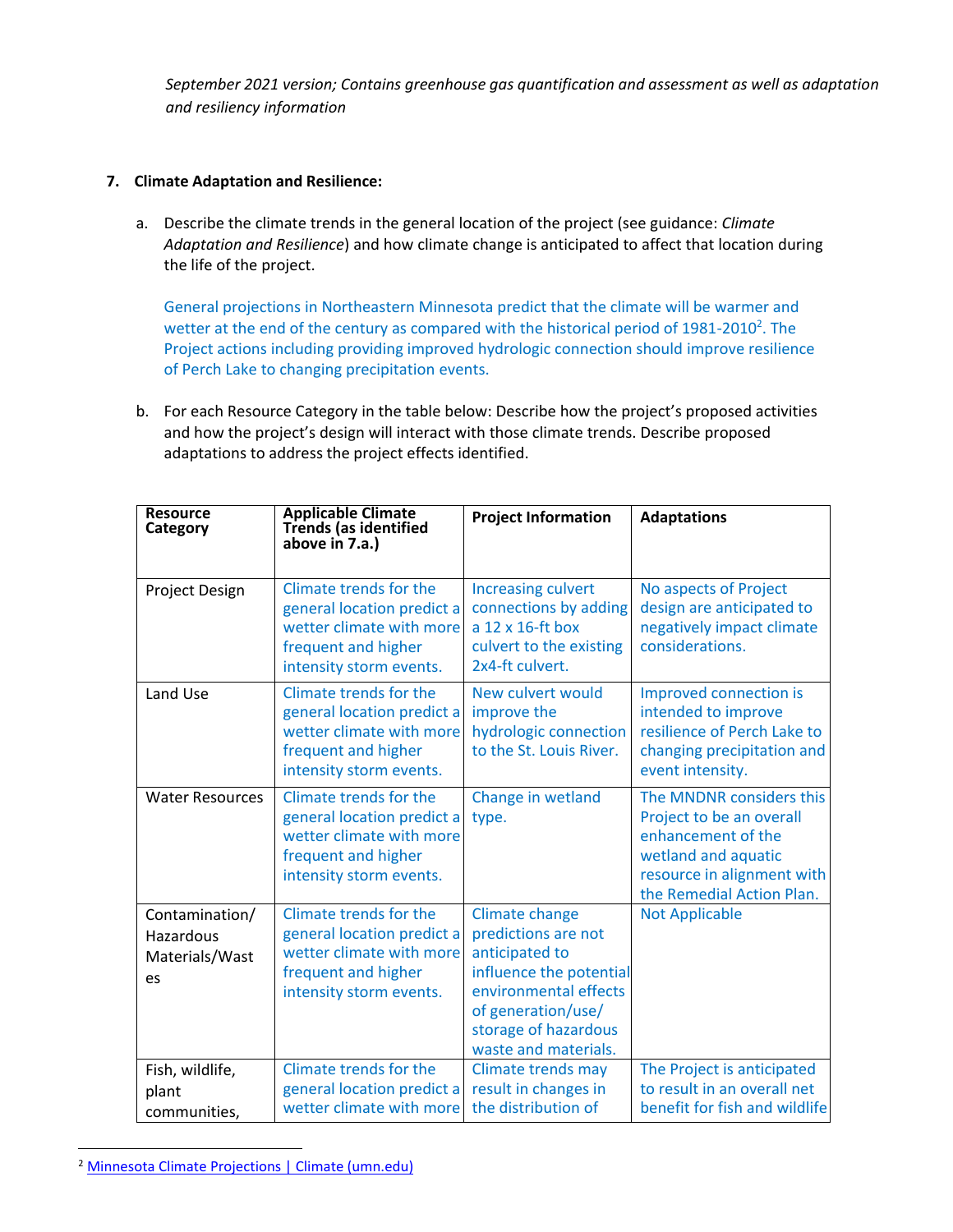| <b>Resource</b><br>Category                                 | <b>Applicable Climate</b><br><b>Trends (as identified</b><br>above in 7.a.) | <b>Project Information</b>                                                                                                                                                                                                                                     | <b>Adaptations</b>                                                                                                                                           |
|-------------------------------------------------------------|-----------------------------------------------------------------------------|----------------------------------------------------------------------------------------------------------------------------------------------------------------------------------------------------------------------------------------------------------------|--------------------------------------------------------------------------------------------------------------------------------------------------------------|
| and sensitive<br>ecological<br>resources (rare<br>features) | frequent and higher<br>intensity storm events.                              | fish, wildlife, and<br>plants. Warmer<br>climate trends may<br>result in more<br>available habitat for<br>invasive species. Risks<br>include the transport<br>and spread of invasive<br>species to the Project<br>area and disruption of<br>fish and wildlife. | resources. Efforts to<br>mitigate the transport and<br>spread of invasive species<br>would be implemented<br>(and are discussed in detail<br>in Section 14). |

#### **8. Cover types:**

Estimate the acreage of the site with each of the following cover types before and after development:

| <b>Cover Types</b>                             | <b>Before</b> | After   |
|------------------------------------------------|---------------|---------|
|                                                | (acres)       | (acres) |
| Wetlands and shallow lakes (<2 meters deep)    | 34.1          | 29.6    |
| Deep lakes (>2 meters deep) $1$                | $0.0\,$       | 4.5     |
| Wooded/forest <sup>2</sup>                     | 0.7           | 0.7     |
| Rivers and/streams                             | $0.0\,$       | 0.0     |
| Brush/Grassland                                | $0.0\,$       | 0.0     |
| Cropland                                       | 0.0           | 0.0     |
| Livestock rangeland/pastureland                | 0.0           | 0.0     |
| Lawn/landscaping                               | $0.0\,$       | 0.0     |
| Green infrastructure TOTAL (from table below*) | 0.0           | 0.0     |
| Impervious surface                             | 2.1           | 2.1     |
| Stormwater Pond (wet sedimentation basin)      | $0.0\,$       | 0.0     |
| Other (describe)                               | $2.8\,$       | 2.8     |
| <b>TOTAL</b>                                   | 39.7          | 39.7    |

<sup>1</sup> This cover type estimate uses the deep water definition of  $>6.2$  feet (2m) in depth. Areas shallower than 6.2 feet are shallow open water wetlands included in the wetlands cover type, although they may be below the OHWL.

 $2$  The contractor would clear some trees for staging/access; however, this would not be permanent and this cover type would be allowed to regenerate.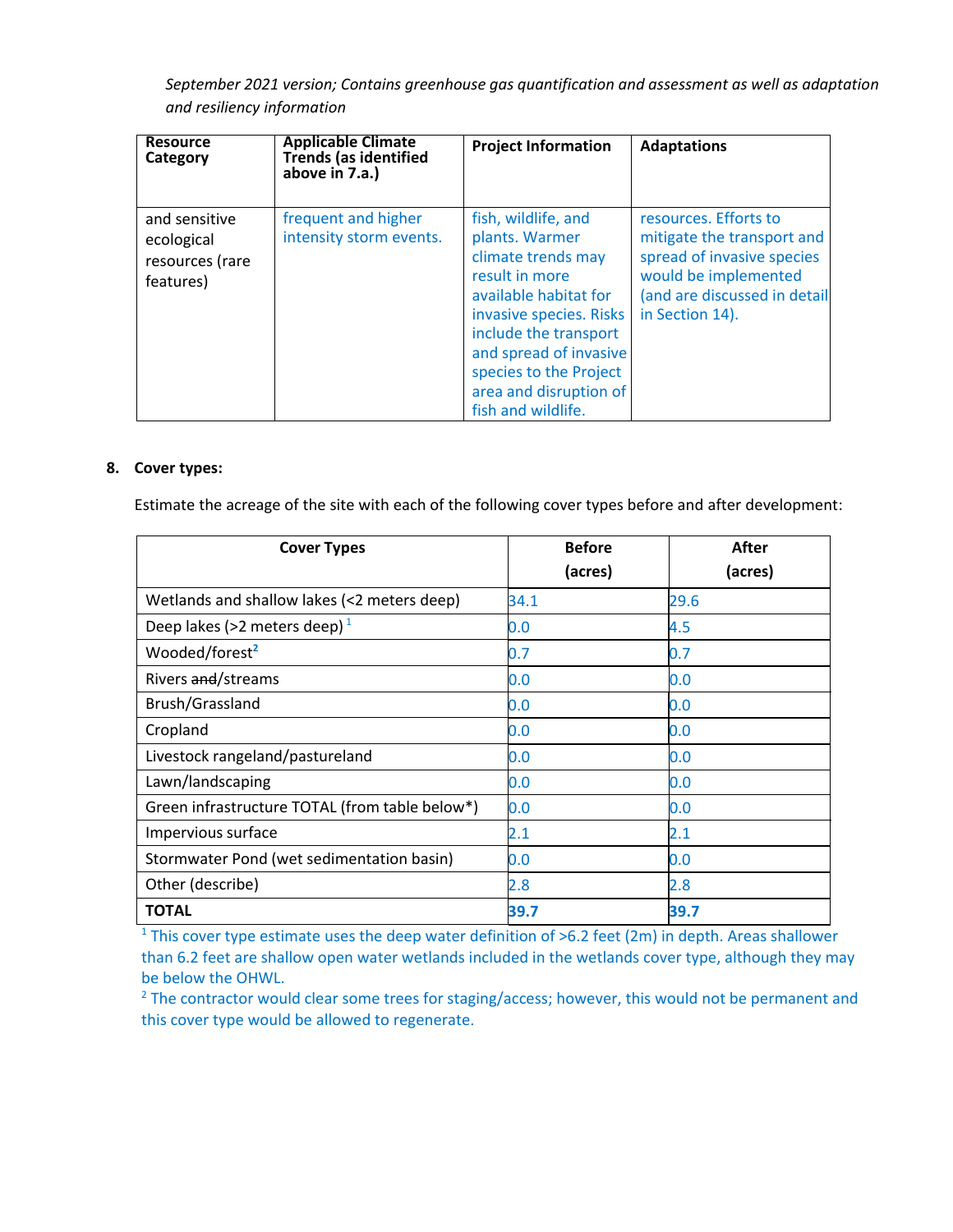| Green Infrastructure*                          | <b>Before</b> | After     |
|------------------------------------------------|---------------|-----------|
|                                                | (acreage)     | (acreage) |
| Constructed infiltration systems (infiltration |               |           |
| basins/infiltration trenches/ rainwater        |               |           |
| gardens/bioretention areas without             | 0.0           | 0.0       |
| underdrains/swales with impermeable check      |               |           |
| dams)                                          |               |           |
| Constructed tree trenches and tree boxes       | 0.0           | 0.0       |
| Constructed wetlands                           | 0.0           | 0.0       |
| Constructed green roofs                        | 0.0           | 0.0       |
| Constructed permeable pavements                | 0.0           | 0.0       |
| Other (describe)                               | 0.0           | 0.0       |
| TOTAL*                                         | 0.0           | 0.0       |

| <b>Trees</b>                             | Percent | <b>Number</b> |
|------------------------------------------|---------|---------------|
| Percent tree canopy removed or number of |         |               |
| mature trees removed during development  |         |               |
| Number of new trees planted $1$          |         |               |

<sup>1</sup> The contractor would clear 23 trees for staging/access; however, this would not be permanent and this cover type would be allowed to regenerate.

# **9. Permits and approvals required**

List all known local, state and federal permits, approvals, certifications and financial assistance for the project. Include modifications of any existing permits, governmental review of plans and all direct and indirect forms of public financial assistance including bond guarantees, Tax Increment Financing and infrastructure. *All of these final decisions are prohibiteduntil all appropriate environmental review has been completed. See Minnesota Rules, Chapter 4410.3100.*

The MLT and MNDNR are consulting with local, state, and federal government units to determine all permits, approvals, and certifications associated with the proposed Project. Table 6 lists anticipated applications.

| <b>Unit of Government</b> | <b>Type of Application</b>                      | <b>Status</b>   |
|---------------------------|-------------------------------------------------|-----------------|
| <b>City of Duluth</b>     | <b>Special Use Permit for Construction</b>      | To be submitted |
| <b>City of Duluth</b>     | Fill and Grading, Erosion & Sediment<br>Control | To be submitted |
| <b>City of Duluth</b>     | <b>Temporary Access Agreement</b>               | To be submitted |
| <b>City of Duluth</b>     | <b>Shoreland Use</b>                            | To be submitted |
| <b>City of Duluth</b>     | <b>MS4 Compliance Statement</b>                 | To be submitted |

Table 6. Anticipated local, state, and federal applications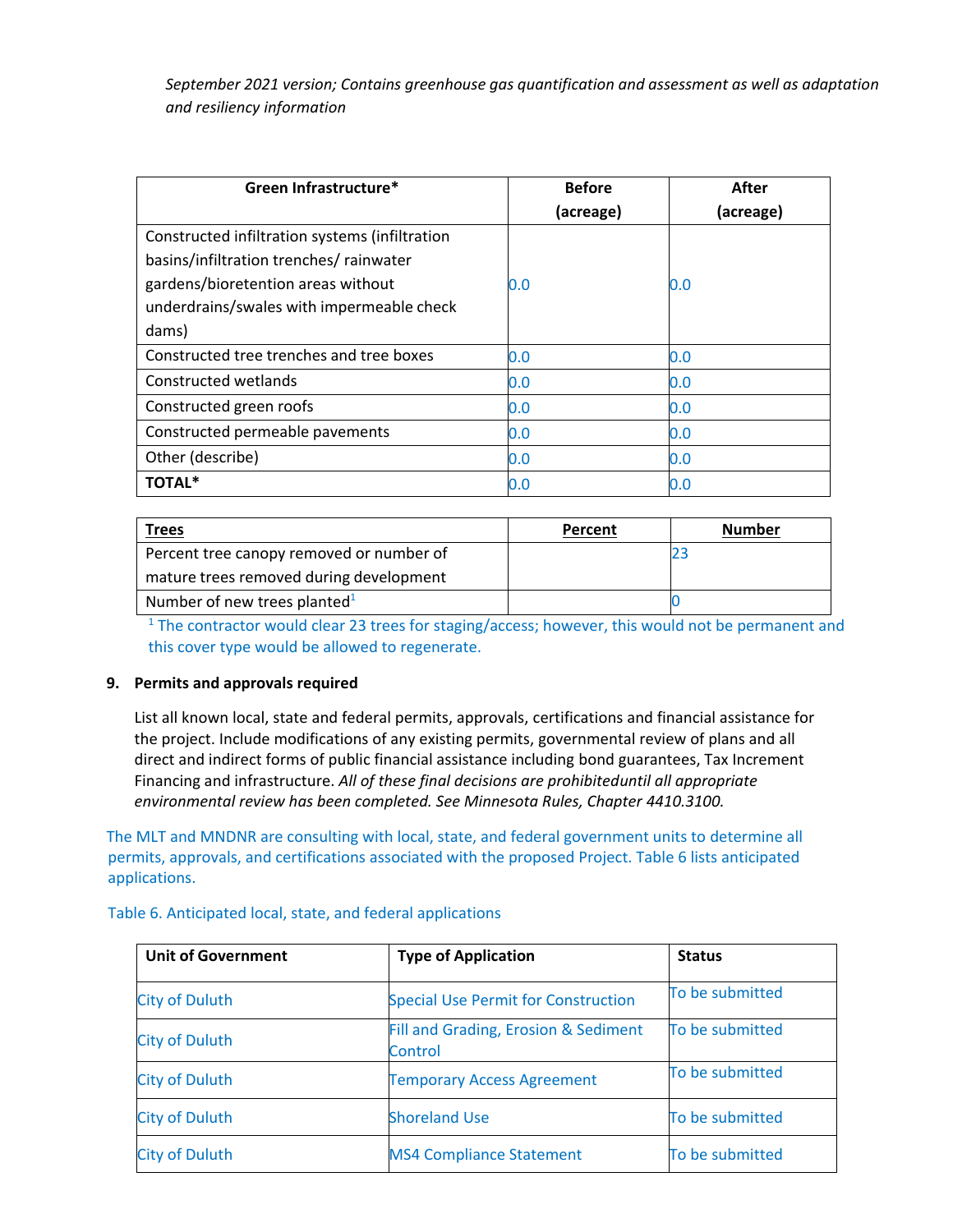| <b>Unit of Government</b>   | <b>Type of Application</b>                                                                                                  | <b>Status</b>                                                                                                                                                                                                      |  |
|-----------------------------|-----------------------------------------------------------------------------------------------------------------------------|--------------------------------------------------------------------------------------------------------------------------------------------------------------------------------------------------------------------|--|
| City of Duluth, MNDNR, FEMA | No Rise Certification and / or Letter of<br><b>Map Revision</b>                                                             | To be submitted, if<br>needed                                                                                                                                                                                      |  |
| <b>MNDNR</b>                | <b>Aquatic Plant Management Permit</b>                                                                                      | To be submitted, if<br>needed                                                                                                                                                                                      |  |
| <b>MNDNR</b>                | <b>Public Waters Work Permit</b>                                                                                            | To be submitted                                                                                                                                                                                                    |  |
| <b>MNDNR</b>                | <b>Prohibited Invasive Species Permit</b>                                                                                   | To be submitted                                                                                                                                                                                                    |  |
| <b>MNDNR</b>                | Lake Superior Coastal Zone federal<br>consistency review letter                                                             | To be submitted                                                                                                                                                                                                    |  |
| <b>City of Duluth (LGU)</b> | <b>MN Wetland Conservation Act</b>                                                                                          | To be submitted                                                                                                                                                                                                    |  |
| <b>MNSHPO</b>               | <b>Section 106 Consultation - National</b><br><b>Historic Preservation Act</b>                                              | To be submitted                                                                                                                                                                                                    |  |
| <b>MPCA</b>                 | 401 Water Quality Certification                                                                                             | To be submitted, if<br>needed; or included<br>with NWP 27 approval                                                                                                                                                 |  |
| <b>MPCA</b>                 | <b>National Pollutant Discharge</b><br><b>Elimination System (NPDES)/State</b><br><b>Disposal System (SDS) Permit</b>       | To be submitted                                                                                                                                                                                                    |  |
| <b>MPCA</b>                 | <b>NPDES General Construction</b><br><b>Stormwater Permit with a Stormwater</b><br><b>Pollution Prevention Plan (SWPPP)</b> | To be prepared.<br><b>Submittal to MPCA is</b><br>not anticipated (as this<br>Project considered with<br>other AOC projects<br>planned for the same<br>timeframe would be<br>less than 50 acres<br>above the OHWL) |  |
| <b>USACE</b>                | CWA Section 10/404 Permit-<br>anticipated Nationwide Permit 27 (NWPTo be submitted<br>27)                                   |                                                                                                                                                                                                                    |  |

Cumulative potential effects may be considered and addressed in response to individual EAW Item Nos. 10-20, or the RGU can address all cumulative potential effects in response to EAW Item No.21. If addressing cumulative effect under individual items, make sure to include information requested in EAW Item No. 21.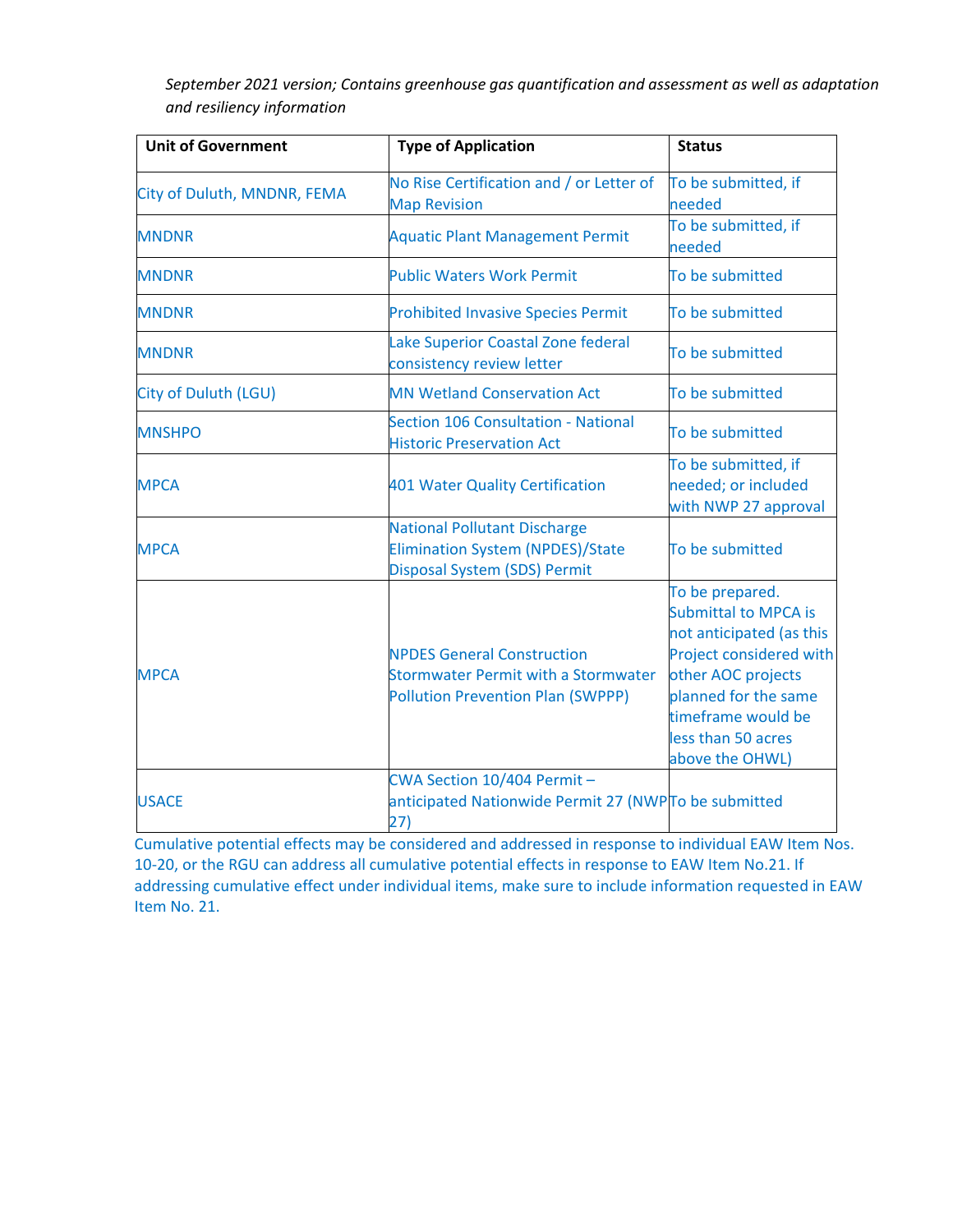#### **10. Land use:**

- a. Describe:
	- i. Existing land use of the site as well as areas adjacent to and near the site, including parks and open space, cemeteries, trails, prime or unique farmlands.

The Project is in the upper portion of the St. Louis River Estuary (SLRE), near the Fond du Lac neighborhood of Duluth, Minnesota (**Figure 2**). The Project would take place in Perch Lake and the adjacent wetlands, and totals approximately 39.7 acres. The surrounding land use is low-density residential. There are several private residential parcels adjacent to the Project area. Land within the Project area is administered by the MNDNR, MnDOT, St. Louis County, or by the City of Duluth. The St. Louis River Water Trail extends along the main river channel in the reach adjacent to Perch Lake. The primary human use of Perch Lake is recreational fishing and scenic enjoyment. No prime or unique farmlands exist in the vicinity of the Project site.

ii. Plans. Describe planned land use as identified in comprehensive plan (if available) and any other applicable plan for land use, water, or resources management by a local, regional, state, or federal agency.

#### St. Louis River Area of Concern Remedial Action Plan (RAP)

The SLRAOC Remedial Action Plan (RAP) is a comprehensive plan for delisting the SLRAOC through a series of action steps that address the BUIs designated for the estuary (Fond du Lac, MNDNR, MPCA, and WDNR 2020). The RAP details the actions necessary to remove each of the BUIs identified for the SLRAOC.

The RAP identifies Perch Lake as a restoration site associated with actions for delisting of BUI 9: Loss of Fish and Wildlife Habitat. The Project would rehabilitate hydrologically connected habitat to maintain a healthy fish population. The restoration Project at Perch Lake is Action 9.09 in the 2020 RAP document.

#### City of Duluth Comprehensive Land Use Plan

Duluth's Comprehensive Land Use Plan *Imagine Duluth 2035* (City of Duluth 2018) includes a geographic representation of the City's preferred land use scenario for 2035. It is an updated plan that puts people and natural places at its center, and shifts away from the auto- and industry-centric development of the past, which was represented in the City's 2006 comprehensive plan. The City of Duluth 2018 plan identifies the area surrounding Perch Lake as "low density neighborhood," which is consistent with the existing use and is compatible with the recreation and habitat goals and objectives for the lake itself.

iii. Zoning, including special districts or overlays such as shoreland, floodplain, wild and scenic rivers, critical area, agricultural preserves, etc.

The Project is compatible with the following local zoning and overlay districts (**Figure 9**):

# Floodplain:

In accordance with Duluth zoning regulations regarding floodplain ordinances, Article II, Section 51- 16 states this Project is permitted under Rule a3, falling in the category of a wildlife and nature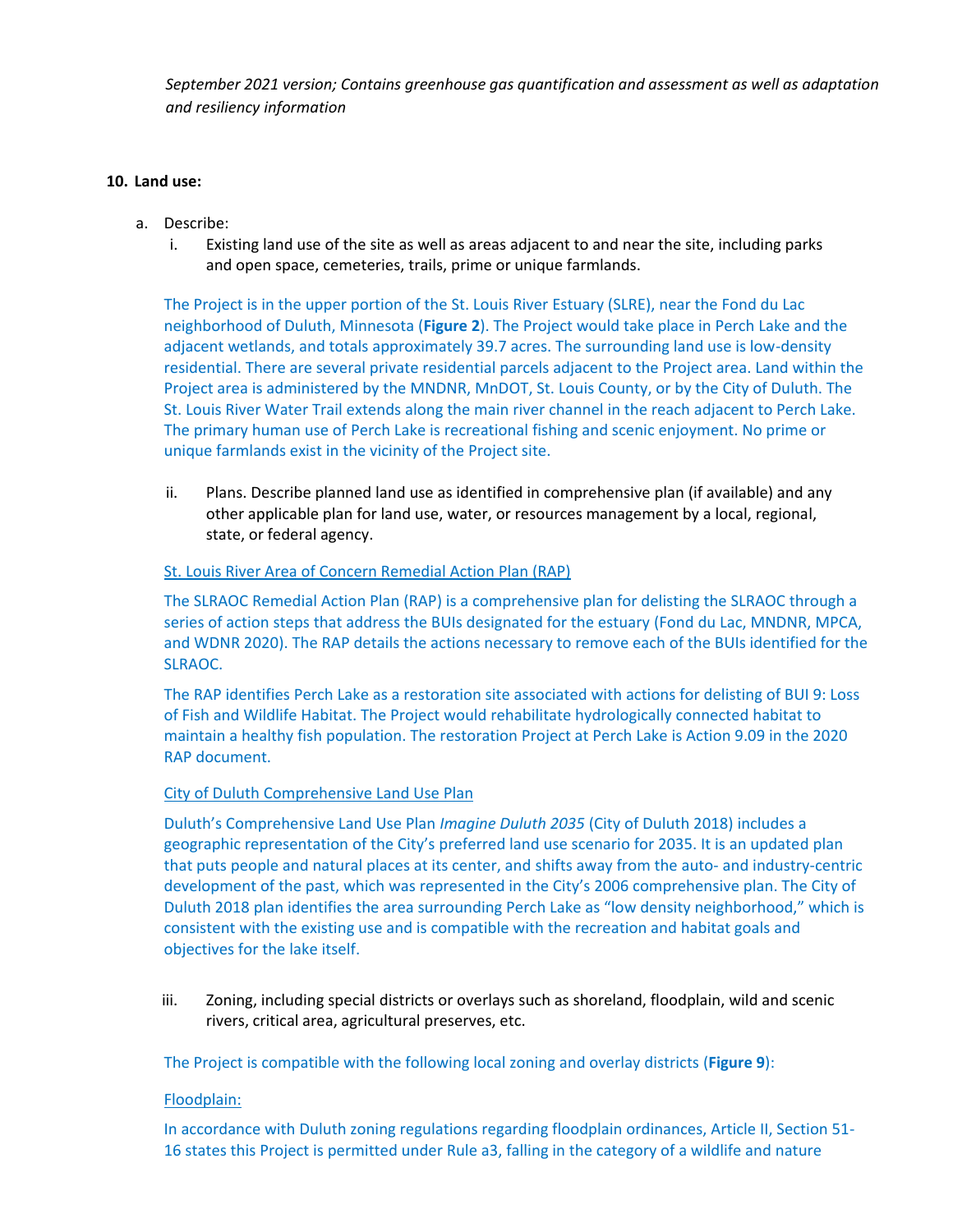#### preserve, fish hatcheries, and fishing areas.

The entirety of the Perch Lake Project Area is within a designated FEMA 100-year floodplain. High water surface elevations in Perch Lake are currently controlled by the St. Louis River water level, which in turn is driven by the Lake Superior water level. Post-construction, high water surface elevations would continue to be controlled by the Lake Superior water level. The additional capacity provided by the proposed culvert would reduce lag time for changes in water level, but would not change the high water level. The proposed Project would not increase the frequency, magnitude, or extent of flooding.

#### City of Duluth Zoning

The Project Area is currently zoned as Rural Residential 1 (RR-1) and Residential Traditional (R-1), which are described below. The Project Area is entirely within the Shoreland Management Zone overlay district (**Figure 9**). All nearby structures are currently compliant with the 50-foot setback requirement from the OHWL, and would continue to be compliant post-Project.

**Rural Residential (RR-1)** – The RR-1 district is established to accommodate large-lot, single-family detached residential uses, typically surrounded by significant open space, on lots of at least 5 acres each. This district encourages distinctive neighborhoods with a semi-rural character. Complimentary uses such as limited agriculture, small-scale institutional uses, parks, minor utilities, and certain temporary uses are allowed.

**Residential Traditional (R-1)** - The R-1 district is established to accommodate traditional neighborhoods of single-family detached residences, duplexes, and townhouses on moderately sized lots. This district is intended to be used primarily in established neighborhoods. Many of the dimensional standards in this district require development and redevelopment to be consistent with development patterns, building scale, and building location of nearby areas.

The objectives of the proposed Project are compatible with existing local land use and the City of Duluth Zoning. The proposed Project would not result in any changes to current zoning designations.

#### Lake Superior Coastal Zone

The Project is within the Lake Superior Coastal Zone under the jurisdiction of the Minnesota Lake Superior Coastal Program (MLSCP) as administered by the MNDNR. The Project is a federal action that has reasonably foreseeable effects on coastal uses or resources. It would be subject to the Federal Consistency Review. The MNDNR and federal agencies must follow the requirements of 15 Code of Federal Regulations (CFR) 930, Subpart C, which require a review of federal activities or federally funded projects to determine consistency, to the maximum extent practicable, with the enforceable policies of MLSCP.

The evaluation of federal consistency by MNDNR is a brief evaluation of the relationship of the proposed activity and its reasonably foreseeable coastal effects considered enforceable under the review. The review includes identifying whether federally approved state coastal policies are met, such as approved county shoreland ordinances and approved floodplain ordinances. The proposed Project is intended to be compatible with the terms of the review.

iv. If any critical facilities (i.e. facilities necessary for public health and safety, those storing hazardous materials, or those with housing occupants who may be insufficiently mobile) are proposed in floodplain areas and other areas identified as at risk for localized flooding, describe the risk potential considering changing precipitation and event intensity.

There are no known critical facilities proposed in floodplain areas and other areas identified as at risk for localized flooding.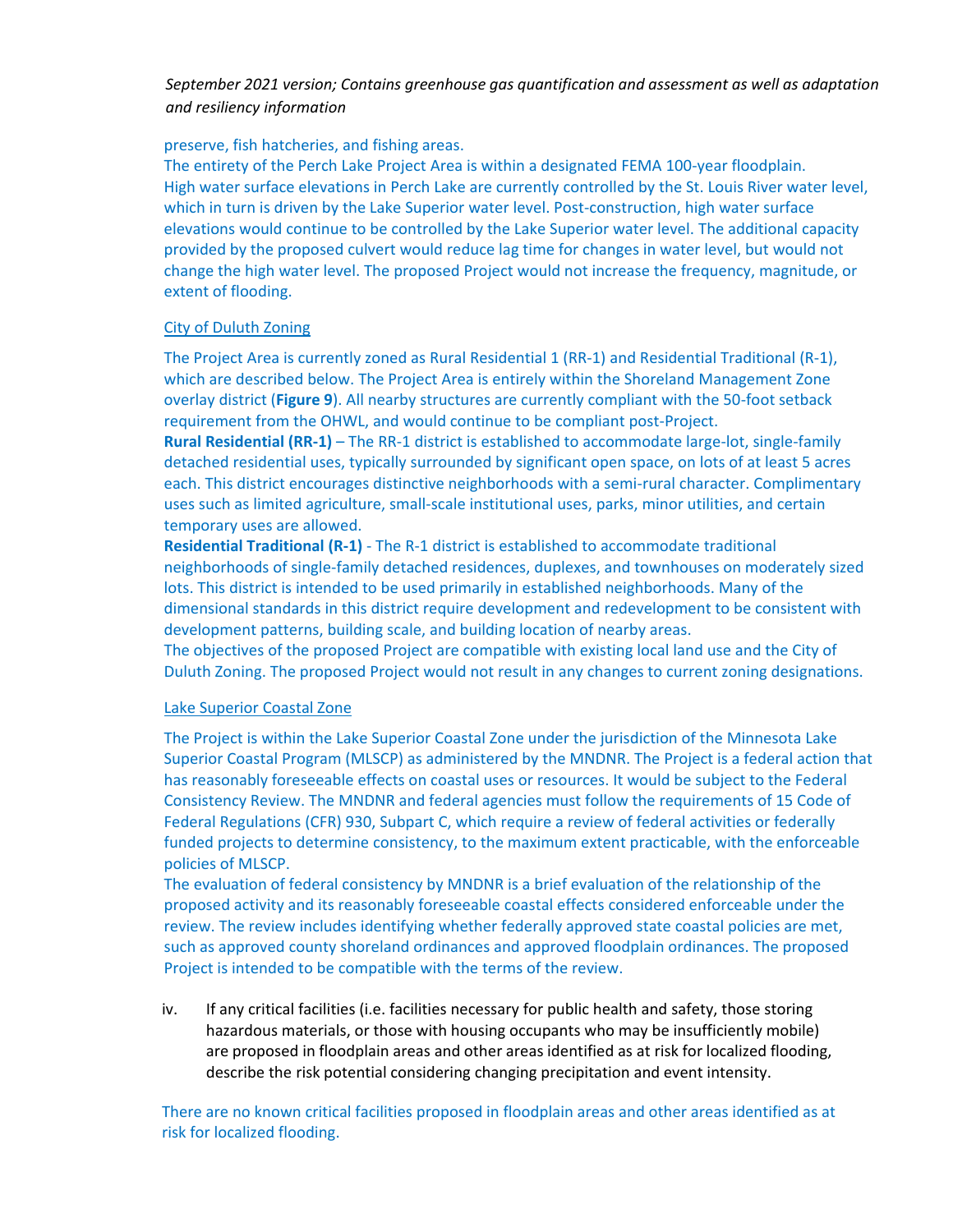b. Discuss the project's compatibility with nearby land uses, zoning, and plans listed in Item 9a above, concentrating on implications for environmental effects.

The Perch Lake Habitat Restoration Project is compatible with all nearby land uses, local zoning ordinances and associated plans. The intended improvement of Perch Lake fish and wildlife habitat supports the recreational fishing uses, scenic qualities, and is compatible with residential use of the surrounding parcels. The Project would improve kayaking and canoeing along the St. Louis River Water Trail because it would open up previously unavailable access into Perch Lake from the main channel of the river.

c. Identify measures incorporated into the proposed project to mitigate any potential incompatibility as discussed in Item 10b above and any risk potential.

# No incompatibility has been identified.

#### **11. Geology, soils and topography/land forms:**

a. Geology - Describe the geology underlying the project area and identify and map any susceptible geologic features such as sinkholes, shallow limestone formations, unconfined/shallow aquifers, or karst conditions. Discuss any limitations of these features for the project and any effects the project could have on these features. Identify any project designs or mitigation measures to address effects to geologic features.

The site is located within the Glacial Lake Superior Plain Subsection of the Laurentian Mixed Forest Province, as described in accordance with the MNDNR Ecological Classification System (MNDNR 2003). Native soils are developed from lacustrine clays and sandy beaches of the ancient lakebed. Based on the underlying geology, there are no areas within the Project that are susceptible to sinkholes, shallow limestone formations, unconfined/shallow aquifers, or karst conditions. No karst features are mapped within the proposed Project area.

b. Soils and topography - Describe the soils on the site, giving NRCS (SCS) classifications and descriptions, including limitations of soils. Describe topography, any special site conditions relating to erosion potential, soil stability or other soils limitations, such as steep slopes, highly permeable soils. Provide estimated volume and acreage of soil excavation and/or grading. Discuss impacts from project activities (distinguish between construction and operational activities) related to soils and topography. Identify measures during and after project construction to address soil limitations including stabilization, soil corrections or other measures. Erosion/sedimentation control related to stormwater runoff should be addressed in response to Item 12.b.ii.

In 2015, the USACE retained RTI Laboratories, Inc. (RTI) to perform sediment sampling at Perch Lake to assess sediment quality. Twelve (12) sediment samples were collected to a depth of 7-feet or until refusal. Sediment cores were primarily comprised of a layer of "black vegetative ooze / soft organic silt" followed by a layer of brown silty fine sand. The USACE undertook a second sampling effort in 2020, which included additional samples in Perch Lake and geotechnical evaluation of TH 23 (USACE 2021). Results of the 2020 sampling reached the conclusion that,

"…*soils/sediments located within the Geotechnical Boring composite samples do not contain organic analyte contaminants that would present contaminant-related adverse impacts to sediment dwelling organisms. Soils/sediments from the area containing Geotechnical Boring composite samples meet requirements for inorganic*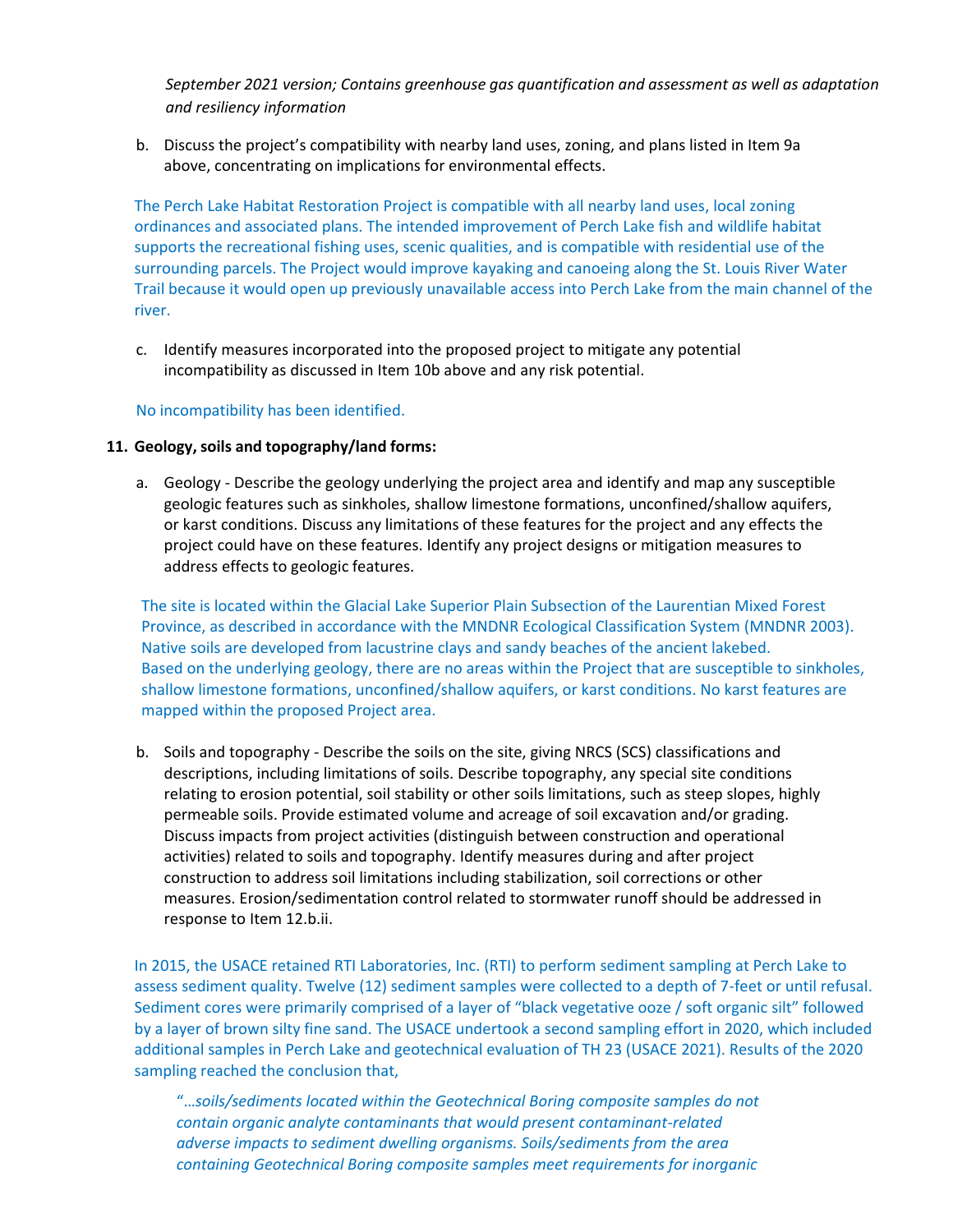*and metal analyte concentrations set forth in MPCA. 2015. 'St. Louis River Area of Concern Quality Assurance Program Plan for Minnesota Based Projects' and are suitable for in-water beneficial reuse.*"

Soils mapped within the Project area are listed in **Table 7** below. The locations of these map units and others near the Project area are shown on **Figure 5**. Open water areas of Perch Lake are not mapped.

| <b>Map Unit</b> | <b>Soil Series</b>                                                 |
|-----------------|--------------------------------------------------------------------|
| 1026A           | Udifluvents, loamy, 0 to 2% slopes, occasionally flooded           |
| 1034A           | Udifluvents and Fluvaquents, loamy, 0 to 2% slopes, rarely flooded |
| <b>E24F</b>     | Miskoaki-Cuttre complex, 5 to 45% slopes                           |

#### **Table 7.** Mapped Soil Units within the Project Area

The Project would include the excavation and disposal of up to 95,000 CY of uncontaminated material. As described in Item 12.b.ii, the contractor would use typical erosion and sediment control BMPs to prevent mobilization of this material into nearby water resources.

The Project area is a relatively small lake/embayment with minimal ongoing disturbance. The Project does not include terrestrial work on steep slopes nor in highly erodible soils. Some erosion happens in all natural systems and sediment is expected to continue to accumulate over time and may require future maintenance to maintain target water depths, roughly 25-50 years in the future.

• NOTE: For silica sand projects, the EAW must include a hydrogeologic investigation assessing the potential groundwater and surface water effects and geologic conditions that could create an increased risk of potentially significant effects on groundwater and surface water. Descriptions of water resources and potential effects from the project in EAW Item 12 must be consistent with the geology, soils and topography/land forms and potential effects described in EAW Item 11.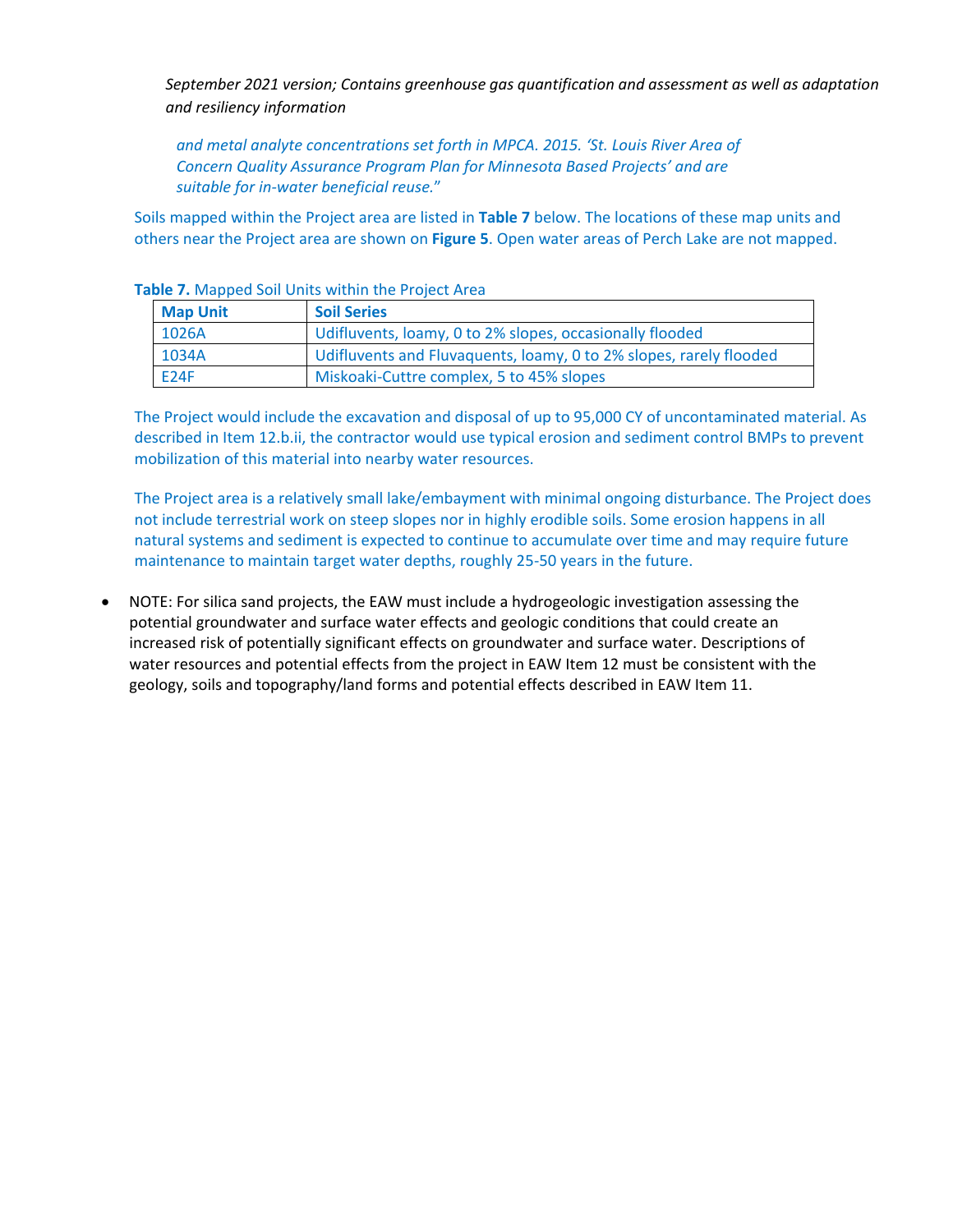#### **12. Water resources:**

a. Describe surface water and groundwater features on or near the site in a.i. and a.ii. below.

i. Surface water - lakes, streams, wetlands, intermittent channels, and county/judicial ditches. Include any special designations such as public waters, shoreland classification and floodway/floodplain, trout stream/lake, wildlife lakes, migratory waterfowl feeding/resting lake, and outstanding resource value water. Include the presence of aquatic invasive species and the water quality impairments or special designations listed on the current MPCA 303d Impaired Waters List that are within 1 mile of the project. Include DNR Public Waters Inventory number(s), if any.

The Project is located within Perch Lake, a DNR Public Waters Wetland (PWI 69-975W), and the St. Louis River, a DNR Public Watercourse (**Figure 7**). The Project area is approximately 15 miles upstream from the confluence of the St. Louis River and Lake Superior. Lake Superior (PWI 16-1) is designated as an outstanding resource value water.

#### Water Use Classifications

Perch Lake is an "unlisted surface water" and therefore is classified by the MPCA under Minn. R. 7050.0415 Subp. 4. as a Class 2B, 3C, 4A, 4B, 5, and 6 waterbody. The MPCA identified the applicable state classifications and the referenced water quality standards below:

Class 2B: Aquatic life and recreation (Aquatic life and recreation includes all waters of the state that support or may support aquatic biota, bathing, boating, or other recreational purposes and for which quality control is or may be necessary to protect aquatic or terrestrial life or their habitats or the public health, safety, or welfare.). The applicable WQ standards are defined in Minn. R. 7050.0222.

Class 3C: Industrial consumption (includes all waters of the state that are or may be used as a source of supply for industrial process or cooling water, or any other industrial or commercial purposes, and for which quality control is or may be necessary to protect the public health, safety, or welfare.). Class 3C also specifies the protection of cool and warm water sport fish, indigenous aquatic life, and wetlands. The applicable WQ standards are defined in Minn. R. 7050.0223.

Class 4A and 4B: Agriculture and wildlife(includes all waters of the state that are or may be used for any agricultural purposes, including stock watering and irrigation, or by waterfowl or other wildlife and for which quality control is or may be necessary to protect terrestrial life and its habitat or the public health, safety, or welfare). Class 4A also includes a sulfate limit of 10 mg/L for the protection of wild rice where it is present. Class 4A waters also include cold water sport fish (trout waters) and 4B waters include cool and warm water sport fish. The applicable WQ standards are defined in Minn. R. 7050.0220 and part 7050.0224.

Class 5: Aesthetic enjoyment and navigation (includes all waters of the state that are or may be used for any form of water transportation or navigation or fire prevention and for which quality control is or may be necessary to protect the public health, safety, or welfare). The applicable WQ standards are defined in Minn. R. 7050.0220 and part 7050.0225.

Class 6: Other uses and protection of border waters (includes all waters of the state that serve or may serve the uses in subparts 2 to 6 or any other beneficial uses not listed in this part, including without limitation any such uses in this or any other state, province, or nation of any waters flowing through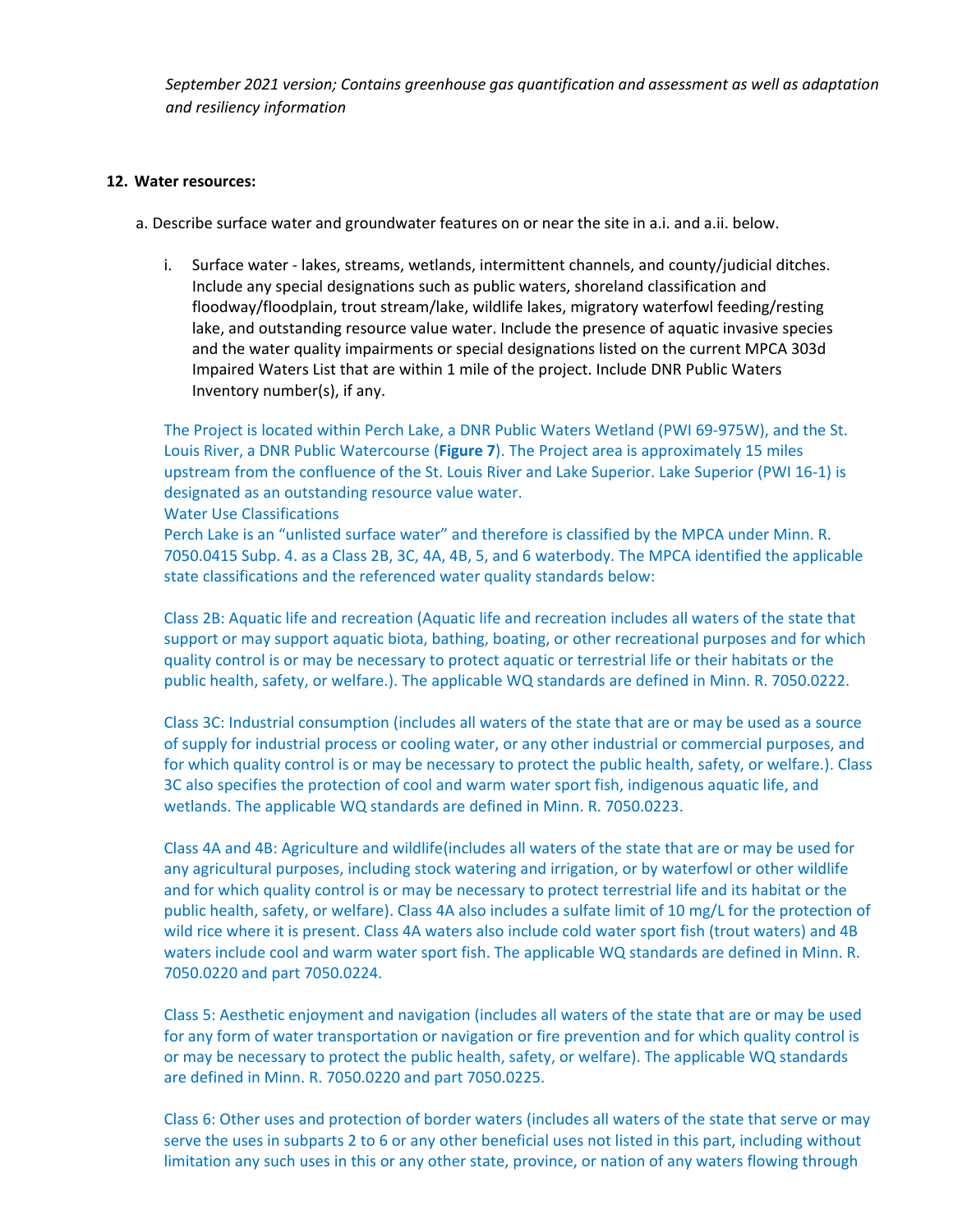or originating in this state, and for which quality control is or may be necessary for the declared purposes in this part, to conform with the requirements of the legally constituted state or national agencies having jurisdiction over such waters, or for any other considerations the agency may deem proper). The applicable WQ standards are defined in Minn. R. 7050.0226.

# List of MPCA/Clean Water Act (CWA) Impairments in the Project Area

The St. Louis River is listed as impaired on the MPCA/CWA Impaired Waters List. The Project is within the Mission Creek to Oliver Bridge reach and includes the St. Louis River impairments listed in **Table 8**.

| <b>Reach Name</b>     | <b>Reach Description</b>                     | Year<br><b>Added</b><br>to List | <b>Stream/River</b><br><b>Segment ID</b> | <b>Affected</b><br><b>Designated</b><br><b>Use</b> | <b>Pollutant or</b><br><b>Stressor</b>              |
|-----------------------|----------------------------------------------|---------------------------------|------------------------------------------|----------------------------------------------------|-----------------------------------------------------|
| <b>St Louis River</b> | <b>Mission Cr to Oliver</b><br><b>Bridge</b> | 2002                            | 04010201-532                             | Aquatic<br>Consumption                             | <b>DDT</b><br>(Dichlorodiphenyl<br>trichloroethane) |
| <b>St Louis River</b> | <b>Mission Cr to Oliver</b><br><b>Bridge</b> | 2002                            | 04010201-532                             | Aquatic<br>Consumption                             | <b>Dieldrin</b>                                     |
| <b>St Louis River</b> | <b>Mission Cr to Oliver</b><br><b>Bridge</b> | 2002                            | 04010201-532                             | Aquatic<br>Consumption                             | Mercury in fish<br>tissue                           |
| <b>St Louis River</b> | <b>Mission Cr to Oliver</b><br><b>Bridge</b> | 2002                            | 04010201-532                             | Aquatic<br>Consumption                             | Mercury in water<br>column                          |
| <b>St Louis River</b> | <b>Mission Cr to Oliver</b><br><b>Bridge</b> | 2006                            | 04010201-532                             | Aquatic<br>Consumption                             | <b>PCBs in fish tissue</b>                          |

**Table 8.** MPCA 2020 Impaired Waters List [Section 303(d) of the Clean Water Act]

ii. Groundwater – aquifers, springs, seeps. Include: 1) depth to groundwater; 2) if project is within a MDH wellhead protection area; 3) identification of any onsite and/or nearby wells, including unique numbers and well logs if available. If there are no wells known on site or nearby, explain the methodology used to determine this.

The Project is within the waters of Perch Lake and the St. Louis River; depth to groundwater is not applicable. The Project site is not located in a wellhead protection area.

The Minnesota Department of Health County Well Index Online (CWI) database identifies wells onsite or nearby (**Figure 8**). Two (2) domestic use wells (No. 00274092 and 00407925) are located within 1,000 feet of Perch Lake along 121st Avenue West and Perch Lake Drive.

b. Describe effects from project activities on water resources and measures to minimize or mitigate the effects in Item b.i. through Item b.iv. below.

- i. Wastewater For each of the following, describe the sources, quantities and composition of all sanitary, municipal/domestic and industrial wastewater produced or treated at the site.
	- 1) If the wastewater discharge is to a publicly owned treatment facility, identify any pretreatment measures and the ability of the facility to handle the added water and waste loadings, including any effects on, or required expansion of, municipal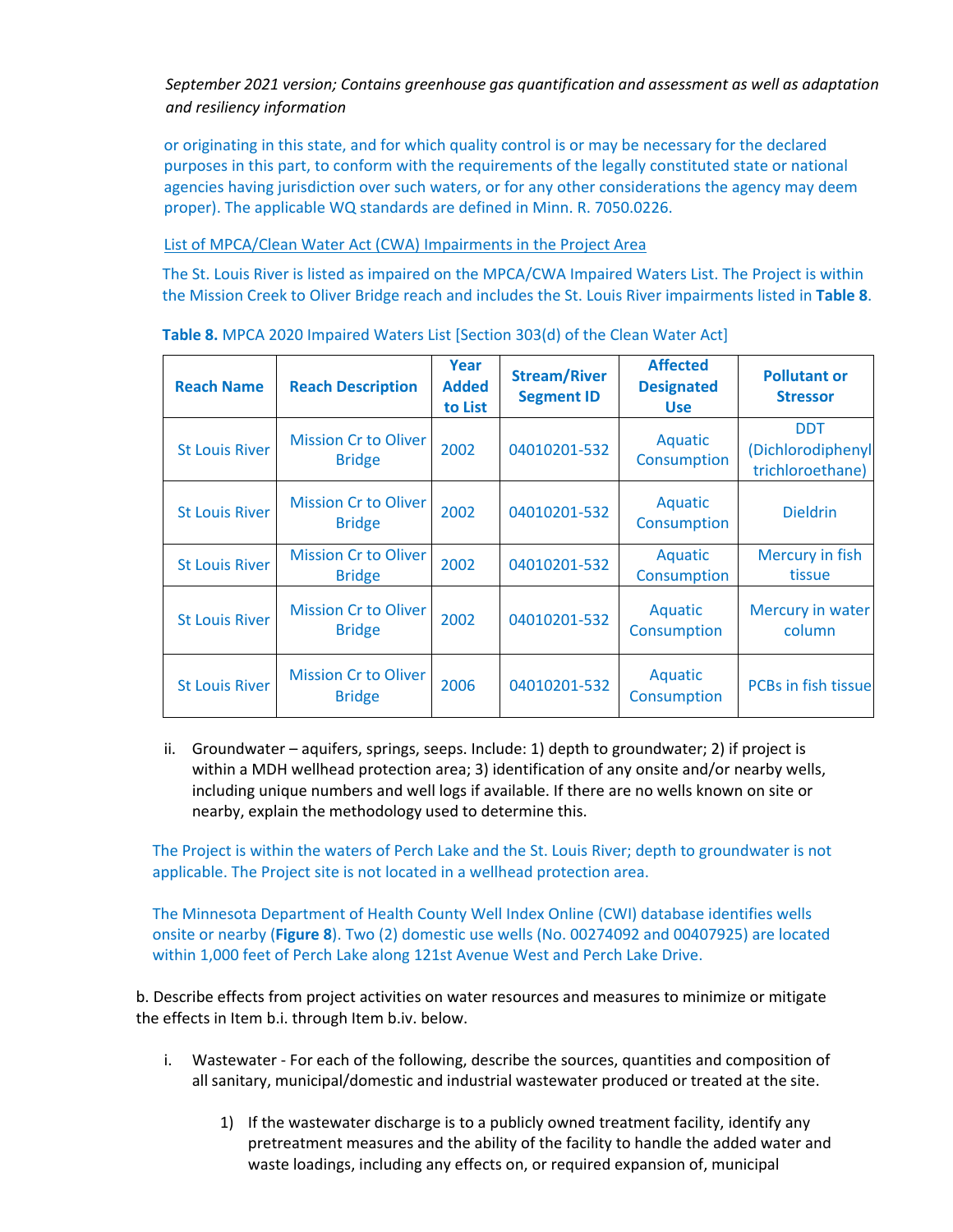wastewater infrastructure.

- 2) If the wastewater discharge is to a subsurface sewage treatment systems (SSTS), describe the system used, the design flow, and suitability of site conditions for such a system. If septic systems are part of the project, describe the availability of septage disposal options within the region to handle the ongoing amounts generated as a result of the project. Consider the effects of current Minnesota climate trends and anticipated changes in rainfall frequency, intensity and amount with this discussion.
- 3) If the wastewater discharge is to surface water, identify the wastewater treatment methods and identify discharge points and proposed effluent limitations to mitigate impacts. Discuss any effects to surface or groundwater from wastewater discharges, taking into consideration how current Minnesota climate trends and anticipated climate change in the general location of the project may influence the effects.

The Project would produce no effluent with chemical characteristics to be considered wastewater. Perch Lake sediment would be either hydraulically or mechanically excavated. Excavated materials would be staged on site for partial dewatering.

The risk of the carrier water from Perch Lake containing chemical pollutants is low as sediments have had limited exposure to contaminants. Excavated materials would be loaded into lined dump trucks with an excavator. The material has been tested and passes criteria for re-use on land for residential/recreational use or for in-water placement (USACE 2021). The need for chemical water quality analysis would be evaluated during the permitting process.

ii. Stormwater - Describe changes in surface hydrology resulting from change of land cover. Describe the routes and receiving water bodies for runoff from the project site (major downstream water bodies as well as the immediate receiving waters). Discuss environmental effects from stormwater discharges on receiving waters post construction including how the project will affect runoff volume, discharge rate and change in pollutants.Consider the effects of current Minnesota climate trends and anticipated changes in rainfall frequency, intensity and amount with this discussion. For projects requiring NPDES/SDS Construction Stormwater permit coverage, state the total number of acres that will be disturbed by the project and describe the stormwater pollution prevention plan (SWPPP), including specific best management practices to address soil erosion and sedimentation during and after project construction. Discuss permanent stormwater management plans, including methods of achieving volume reduction to restore or maintain the natural hydrology of the site using green infrastructure practices or other stormwater management practices. Identify any receiving waters that have construction-related water impairments orare classified as special as defined in the Construction Stormwater permit. Describe additional requirements for special and/or impaired waters.

The quality and quantity of stormwater runoff would not change following construction of the Perch Lake Project. Currently, the surrounding landscape has extensive natural cover and low gradient slopes which slows and filters overland flow. The Project footprint is mostly below the OHWL and would not affect the surrounding landscape. The Project is not anticipated to change the course, volume, or rate of stormwater runoff, however the improved connection between Perch Lake and the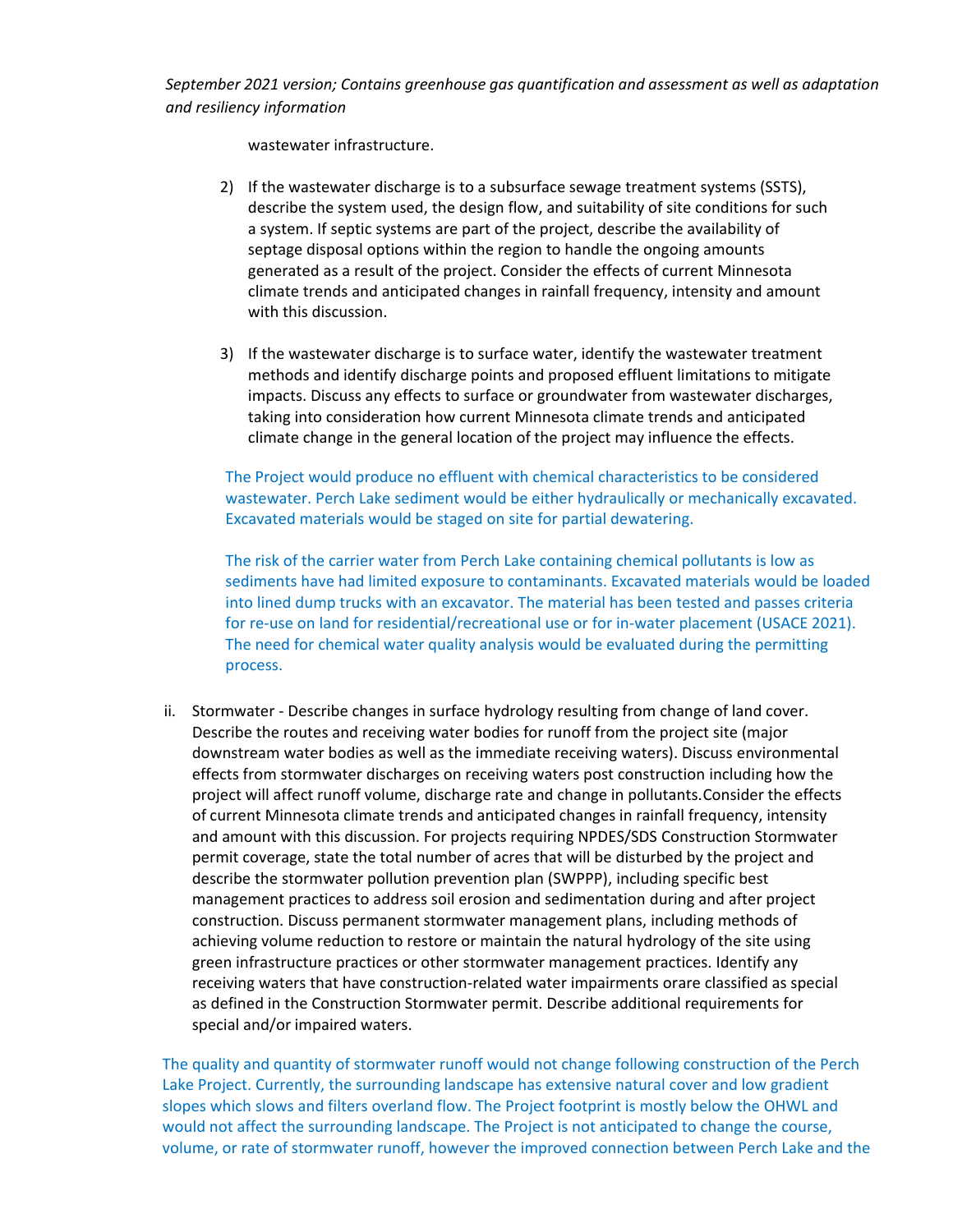St. Louis River may increase the capacity for Perch Lake to buffer against flooding due to spring runoff and large precipitation events.

During construction there is the potential for stormwater runoff effects near construction access points or the culvert installations. The MLT and MNDNR would obtain an NPDES/SDS Construction Stormwater General permit. The MLT and MNDNR, together with the construction contractor, would prepare a Stormwater Pollution Prevention Plan (SWPPP) to address the Best Management Practices (BMPs) necessary to manage, control, and/or treat stormwater runoff before it enters the St. Louis River. BMPs placed during construction would need to include redundant down gradient sediment controls if the Project must encroach the existing 50 ft. of the natural buffer to any of the surface waters or wetlands at the site. These BMPs would need to be located at the OHWL and would be in addition to any sediment control BMPs located below the OHWL of any part of the Project. The SWPPP must identify and address all disturbed areas above the existing OHWL and describe the proposed control structures needed to manage stormwater runoff from the site, including engineering designs for these structures in the construction plans.

The MLT and MNDNR would coordinate with MPCA construction stormwater staff to identify appropriate sediment controls for the Project, which would be incorporated into the plan set and specifications. EAW Item 12b.iv.b further describes BMPs that would be used to mitigate environmental effects to surface water from excavation activities.

The MLT and MNDNR would ensure that erosion is controlled, sedimentation is prevented, and adherence to all permit provisions. The MLT and MNDNR would conduct construction activities in a manner that would minimize soil erosion. Temporary erosion control measures would be installed before commencing construction, inspected, and maintained during construction, and removed when no longer necessary.

iii. Water appropriation - Describe if the project proposes to appropriate surface or groundwater (including dewatering). Describe the source, quantity, duration, use and purpose of the water use and if a DNR water appropriation permit is required. Describe any well abandonment. If connecting to an existing municipal water supply, identify the wells to be used as a water source and any effects on, or required expansion of, municipal water infrastructure. Discuss environmental effects from water appropriation, including an assessment of the water resources available for appropriation. Discuss how the proposed water use is resilient in the event of changes in total precipitation, large precipitation events, drought, increased temperatures, variable surface water flows and elevations, and longer growing seasons. Identify any measures to avoid, minimize, or mitigate environmental effects from the water appropriation. Describe contingency plans should the appropriation volume increase beyond infrastructure capacity or water supply for the project diminish in quantity or quality, such as reuse of water, connections with another water source, or emergency connections.

#### No water appropriation is proposed as part of the Project.

- iv. Surface Waters
	- a) Wetlands Describe any anticipated physical effects or alterations to wetland features such as draining, filling, permanent inundation, dredging and vegetative removal. Discuss direct and indirect environmental effects from physical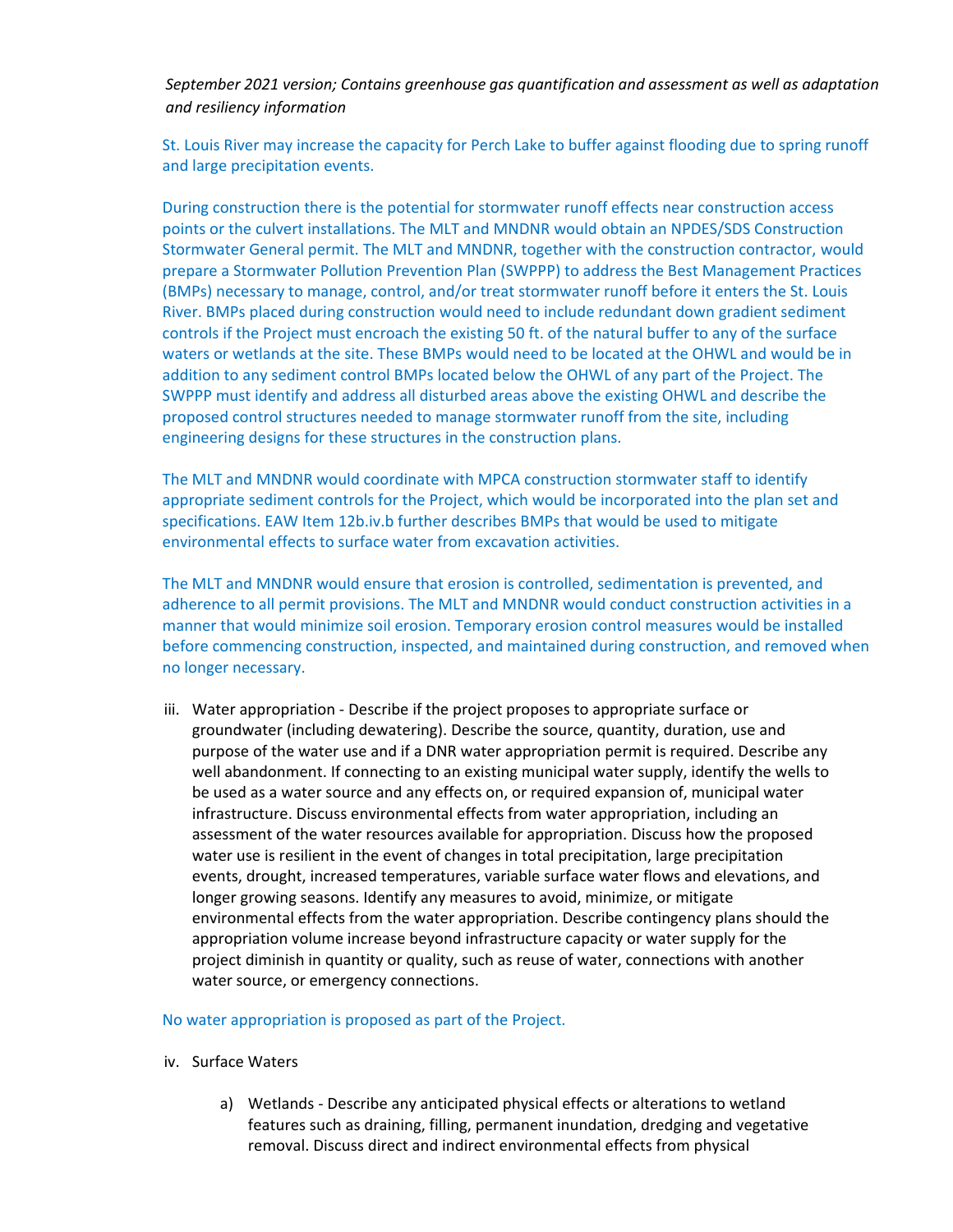> modification of wetlands, including the anticipated effects that any proposed wetland alterations may have to the host watershed, taking into consideration how current Minnesota climate trends and anticipated climate change in the general location of the project may influence the effects. Identify measures to avoid (e.g., available alternatives that were considered), minimize, or mitigate environmental effects to wetlands. Discuss whether any required compensatory wetland mitigation for unavoidable wetland impacts will occur in the same minor or major watershed and identify those probable locations.

Wetland types described in the Project area are defined in accordance with the Circular 39 classification (Shaw and Fredine 1956) and *Wetland Plants and Plant Communities of Minnesota and Wisconsin* classification (Eggers and Reed 2014), and include shallow marsh (Type 3), shallow open water (Type 5), shrub-carr (Type 6), and hardwood swamp (Type 7). **Figure 6** shows wetlands in the Project area. The USACE delineated the wetland boundaries in the Project area in 2015 (USACE 2016) and again in 2021 revising the 2015 boundary to incorporate additional wetland area. **Attachment D** contains the wetland delineation report. SEH scientists provided wetland classifications in portions of the study area outside the wetland delineation limits; these were identified based on aerial photograph review and site visits.

**Table 8** below compares the approximate acreages of each wetland type before construction and after construction. Areas within the study limits that would not be altered by the Project are also included.

| <b>Habitat Type</b>                | <b>Before</b><br>(Acres) | <b>After</b><br>(Acres) |
|------------------------------------|--------------------------|-------------------------|
| <b>Shallow Marsh (Type 3)</b>      | 8.9                      | 9.9                     |
| <b>Shallow Open Water (Type 5)</b> | 21.0                     | 16.5                    |
| Shrub-Carr (Type 6)                | 3.5                      | 2.5                     |
| Hardwood Swamp (Type 7)            | 0.7                      | 0.7                     |
| <b>Non-wetland Deep Water</b>      | 0.0                      | 4.5                     |
| <b>Total</b>                       | 34.1                     | 34.1                    |

**Table 8.** Summary of pre- and post-construction wetland area.

The Project would convert 4.5 acres of wetland into non-wetland deep water habitat through the excavation of sediment. This loss of wetland habitat would be offset by Project actions intended to improve the quality of remaining wetlands, which are:

- Revitalize the biologic and hydrologic connections between Perch Lake and the St. Louis River, thereby restoring the influence of Lake Superior seiche and allowing remaining marsh wetlands to function as a Lake Superior Coastal Marsh. This marsh community, designated MRu94 in the MNDNR *Field Guide to Native Plant Communities: The Laurentian Mixed Forest Province* (2003), is listed as a critically imperiled community.
- Removal and ongoing management of non-native invasive plants, primarily narrowleaf and hybrid cattail mats. This action would promote establishment of more diverse native vegetation including wild rice.

The Project would result in the conversion of shallow open water to mid-depth or deep-water habitat, as well as conversion of emergent wetland to shallow water habitat. No wetlands or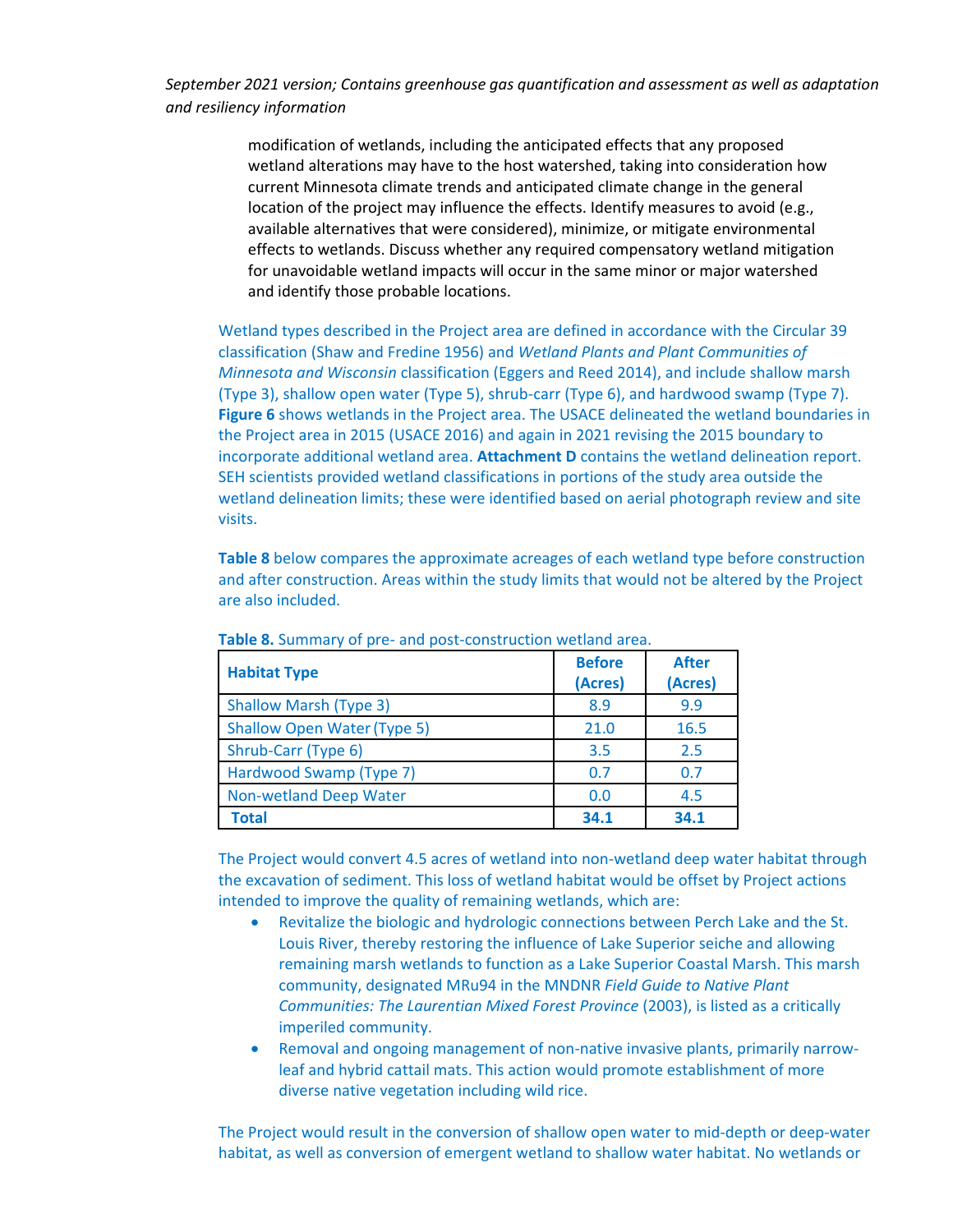aquatic resources would be converted to upland. Considering the overall net benefit for fish and wildlife resources, the MNDNR does not anticipate the need for any mitigative offsets.

b) Other surface waters- Describe any anticipated physical effects or alterations to surface water features (lakes, streams, ponds, intermittent channels, county/judicial ditches) such as draining, filling, permanent inundation, dredging, diking, stream diversion, impoundment, aquatic plant removal and riparian alteration. Discuss direct and indirect environmental effects from physical modification of water features, taking into consideration how current Minnesota climate trends and anticipated climate change in the general location of the project may influence the effects. Identify measures to avoid, minimize, or mitigate environmental effects to surface water features, including in-water Best Management Practices that are proposed to avoid or minimize turbidity/sedimentation while physically altering the water features. Discuss how the project will change the number or type of watercraft on any water body, including current and projected watercraft usage.

The proposed deep water and transition zone excavation is below the ordinary high-water level (602.1 ft IGLD85). Hemi-marsh excavation would expand the areal footprint of Perch Lake below the OHWL (see Sheet CN101 in **Attachment A**).

One of the primary goals of the proposed Project is to improve water quality of the surface water. The high amount of floating and emergent vegetation in Perch Lake inhibits atmospheric sources of dissolved oxygen (DO) and the restricted hydrologic connection reduces mixing with the DO rich main channel. The Project would improve conditions by increasing the amount of open mid-depth habitats and connecting deep habitats directly to the river. Further improvement in DO may be seen from removing some of the organic accumulation, thereby reducing the microbial Biological Oxygen Demand (BOD). Anthropogenic impacts, including railroad and highway construction, have resulted in increased sediment deposition within Perch Lake, which has decreased the amount of open water habitat. Direct, permanent changes resulting from this Project include the conversion of shallow open water to deep open water.

**Table 9** below describes the proposed acreages of Perch Lake below the OHWL and OLWL before and after construction.

| <b>Habitat Type</b>                                                 | <b>Before</b><br>(Acres) | <b>After</b><br>(Acres) |
|---------------------------------------------------------------------|--------------------------|-------------------------|
| Open Water - between OHWL (602.1<br>NAVD88) and OLWL (601.2 NAVD88) | 1.2                      | 1.3                     |
| Open Water - below OLWL (601.2 NAVD88)                              | 19.1                     | 21.2                    |
| <b>Total</b>                                                        | 20.3                     | 22.5                    |

**Table 9.** Summary of pre- and post-construction lake area.

The Project would result in the conversion of shallow open water to mid-depth or deep-water habitat, as well as conversion of emergent wetland to shallow water habitat. However, because of the overall net benefit for fish and wildlife resources, the MNDNR is not anticipating the need for any mitigative offsets.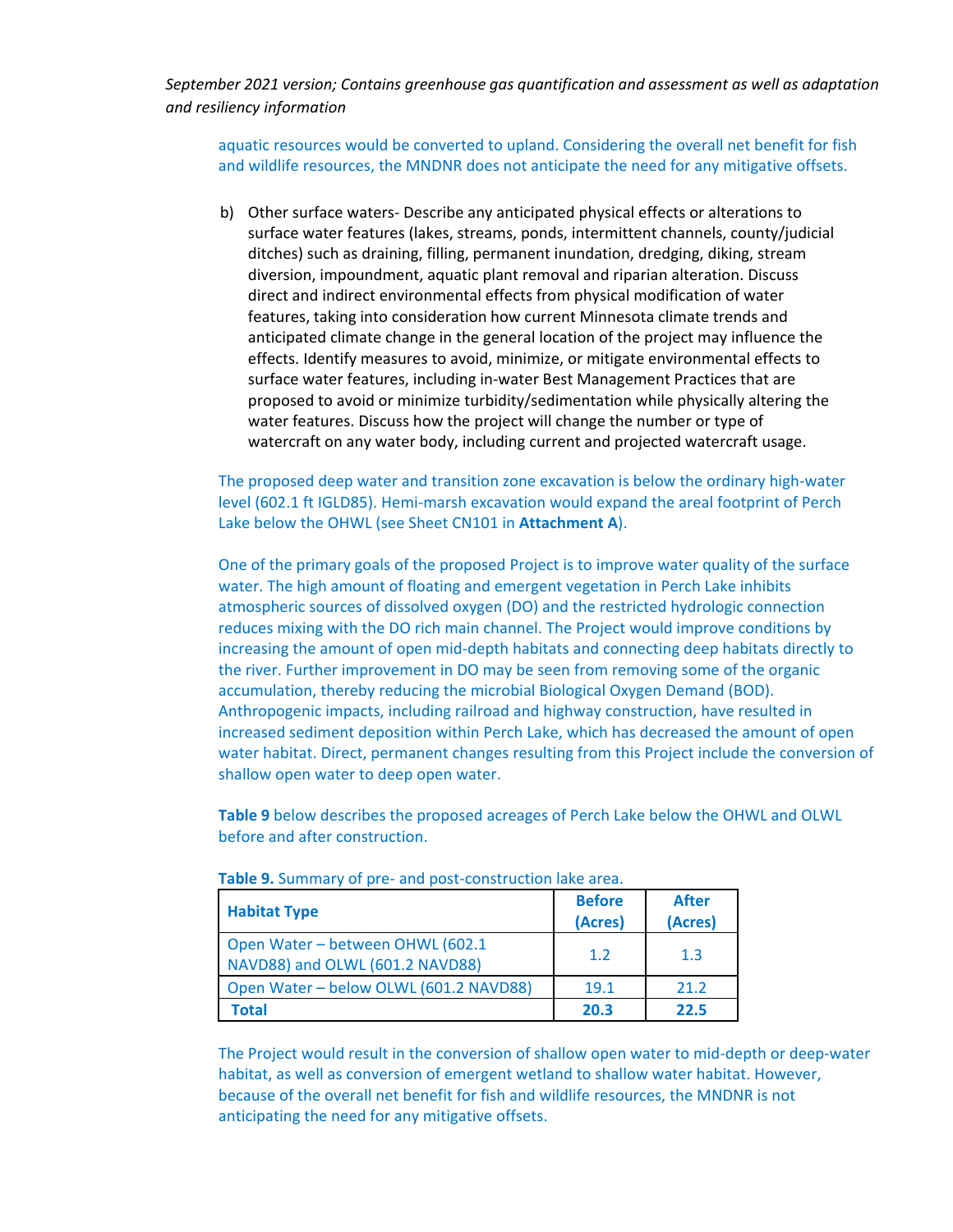#### Excavation

Open water habitat ranging from 8 to 10 feet in depth would be restored through the excavation of up to 95,000 CY of sediment. Direct and indirect environmental effects on surface waters related to the Project are discussed below.

#### Impacts from Excavation of Material

The selected construction contractor would excavate fine sediments and organic matter from Perch Lake. The short-term water quality impact can include turbidity in the water column due to sediment disturbance at the location where the material is excavated. The contractor would minimize these impacts by employing in-water BMPs such as use of a weighted turbidity curtain (detail to be included in SWPPP) at the dredge location. Potential indirect effects include discharge to the main channel; this potential effect would be mitigated by providing appropriate sediment controls as described above.

In-water construction (below the OHWL) includes all excavation operations of Perch Lake. Inherent in the operation of diesel and gasoline-powered machinery are risks of fuel and oil spills associated to equipment failure, such as hydraulic line breakage or leaks from faulty connections or refueling operations. MNDNR and other Project permits would require contractors to have a spill response and prevention plan.

#### Watercraft Usage

The Project may also increase recreation opportunities by providing a pathway for small craft usage (e.g., canoes, kayaks, paddleboats, etc.) from the St. Louis River into Perch Like via the proposed box culverts.

#### **13. Contamination/Hazardous Materials/Wastes:**

a. Pre-project site conditions - Describe existing contamination or potential environmental hazards on or in close proximity to the project site such as soil or ground water contamination, abandoned dumps, closed landfills, existing or abandoned storage tanks, and hazardous liquid or gas pipelines. Discuss any potential environmental effects from pre-project site conditions that would be caused or exacerbated by project construction and operation. Identify measures to avoid, minimize or mitigate adverse effects from existing contamination or potential environmental hazards. Include development of a Contingency Plan or Response Action Plan.

The USACE conducted sampling of soils and sediment to determine contaminant levels within Perch Lake in 2014 and 2020. Sediment samples were analyzed for a suite of chemical and physical characteristics.

Results from the 2014 contaminant analysis of three (3) sediment samples indicated sampled sediments did not exceed the limit of quantitation for polychlorinated biphenyls (PCBs), chlorinated pesticides, or volatile organic compounds (VOCs; RTI 2015). Five (5) semi-volatile organic compounds (SVOCs) [benzo(a)anthracene, benzo(a)pyrene, and benzo(b)fluoranthene, phenanthrene, and pyrene] exceeded the limit of quantitation at one (1) of the three (3) sampling locations, which was the deepest sampling location within Perch Lake.

The 2020 study analyzed 25 sediment samples collected from the 0-5 ft. depth range, 25 sediment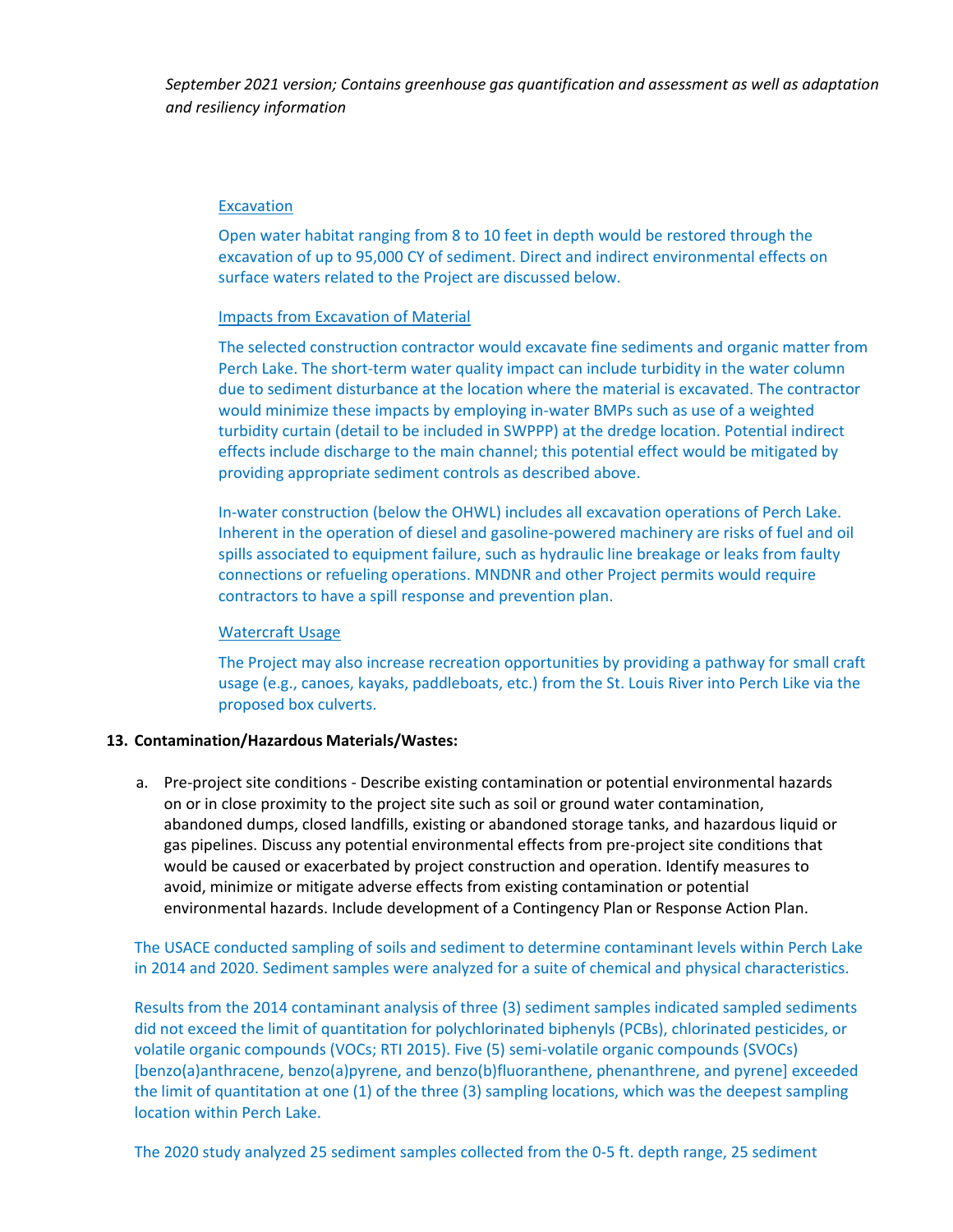samples collected from the 5-10 feet depth range, 19 sediment samples collected from the 10-15 feet depth range, and four (4) geotechnical composite samples from along TH 23 (USACE 2021). The study analyzed samples for the following:

- Physical Kit with Hydrometer
	- Specific Gravity/Density (ASTM-D854)
	- Grain Size with Hydrometer (ASTM-D6913 & ASTM-D7928)
	- Percent Residue (ASTM-D2216)
- Nutrients Kit
	- Ammonia Nitrogen (SM4500 NH3-C)
	- Total Kjeldahl Nitrogen (SM4500 NH3-C)
	- Total Phosphorous (A4500-P-E)
- Organic Indicators Kit
	- Total Organic Carbon (ASTM-D2974)
	- Chemical Oxygen Demand (EPA410.4M)
	- Oil and grease (SW-846 9071B)
	- Cyanide (SW-846 9012B)
	- Percent volatile residue (SM2540G)
- Metals (SW-846 6010D, SW-846 7471B)
	- Arsenic, Barium, Cadmium, Chromium, Copper, Iron, Lead, Manganese, Mercury, Nickel, Selenium, Silver, Zinc
- PAHs (SW-846 8270C SIM)
- PCBs (Aroclors, SW-846 8082A)
- Chlorinated pesticides (SW-846 8081A)

The composite samples from along TH 23 were reviewed for the same analytes plus dioxins. Results of the 2020 analysis (USACE 2021) concluded that based on the evaluated sediment sample organic, inorganic, and metal analyte concentrations, sampled sediments do not contain organic, inorganic, and/or metal analyte contaminants that would present contaminant-related adverse impacts to sediment dwelling organisms. Sediments meet requirements for organic, inorganic, and metal analyte concentrations set forth in MPCA's *St. Louis River Area of Concern Quality Assurance Program Plan for Minnesota Based Projects* (2015a) and are suitable for in-water beneficial reuse.

Results from both sediment sampling studies indicate existing contamination or potential environmental hazards are not present within Perch Lake.

Areas outside of the planned excavation limits, but in proximity of the Project include MPCA identified sites at Lake Superior College Emergency Response Training Center, a minimal quantity generator of hazardous waste (facilities roughly 1,000 feet distant from Perch Lake), and an inactive residential petroleum leak site approximately 0.5 miles from Perch Lake (MPCA "What's in My Neighborhood?" <https://webapp.pca.state.mn.us/wimn/search> accessed December 2021). Several areas outside Perch Lake but within the St. Louis Bay have identified sediment contamination. These areas have been assessed and prioritized for cleanup through the SLRAOC program (see **Tables 3** and **4** above).

b. Project related generation/storage of solid wastes - Describe solid wastes generated/stored during construction and/or operation of the project. Indicate method of disposal. Discuss potential environmental effects from solid waste handling, storage and disposal. Identify measures to avoid, minimize or mitigate adverse effects from the generation/storage of solid waste including source reduction and recycling.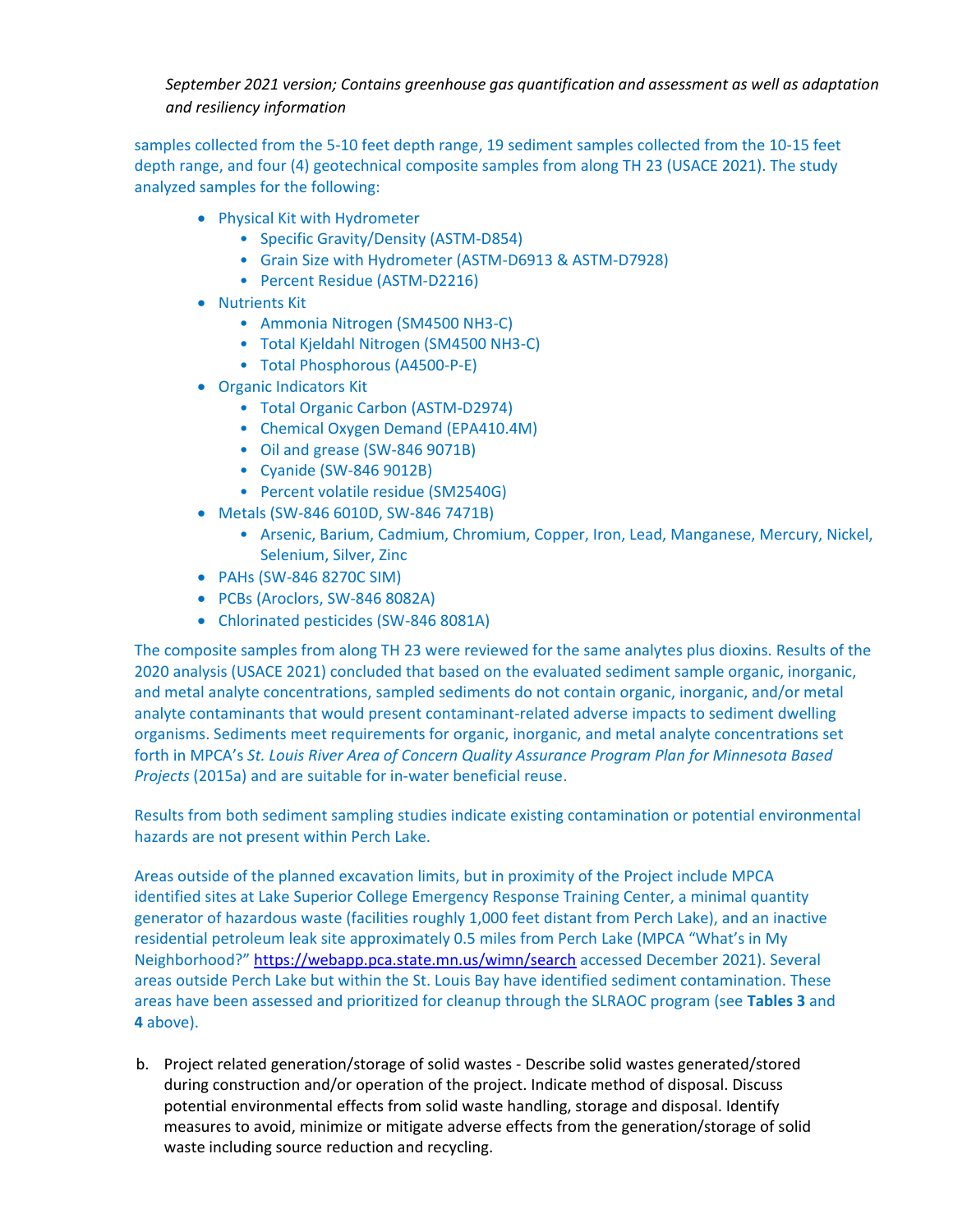The proposed Project is not expected to generate measurable amounts of solid waste. The contractor would be responsible for hauling any construction-generated wastes off site to appropriate solid waste management facilities. Should unanticipated materials be encountered during construction activity, they would be evaluated, and the contractor would be responsible for proper disposal, including hauling off-site to an appropriate solid waste management facility if required.

c. Project related use/storage of hazardous materials - Describe chemicals/hazardous materials used/stored during construction and/or operation of the project including method of storage. Indicate the number, location and size of any new above or below ground tanks to store petroleum or other materials. Indicate the number, location, size and age of existing tanks on the property that the project will use. Discuss potential environmental effects from accidental spill or release of hazardous materials. Identify measures to avoid, minimize or mitigate adverse effects from the use/storage of chemicals/hazardous materials including source reduction and recycling. Include development of a spill prevention plan.

Construction equipment requires fuel (diesel and/or gasoline) and oils (lubricating and hydraulic). The MLT and MNDNR would require the Contractor to comply with U.S. Coast Guard and Minnesota Department of Transportation regulations as applicable to marine work, construction activities, and truck transport for handling of fuels and oils.

No hazardous materials would be permanently stored on-site. Hazardous materials may be stored on- site during specific construction activities. If on-site, hazardous materials would be stored in a designated area at least 100 feet from water or drainage ways. Hazardous material storage on-site would require secondary containment, signage, and preventive maintenance inspections. Spill kits would be stored near any hazardous materials. Vehicle maintenance would only be allowed in designated areas. Hazardous materials may be stored on barges during in-water construction work. Secondary containment, routine preventive maintenance inspections, and spill kits would be required.

The Contractor would take special measures to prevent chemicals, fuels, oils, greases, and other pollutants from entering the waterway, and to have a Contaminant Prevention Plan and a Spill Control Plan in the event of an unforeseen spill of a substance regulated by the Emergency Response and Community Right-to-Know Act or regulated under state or local laws or regulations. All spills must be reported immediately to the Project engineer and any reportable quantities must also be reported to the legally required federal, state, and local reporting channels (including the National Response Center 1-800-424-8802 and the Minnesota Duty Officer). Spill kits to contain and/or neutralize accidental minor discharges are required on-site. These safeguards minimize the chance of a significant impact.

d. Project related generation/storage of hazardous wastes - Describe hazardous wastes generated/stored during construction and/or operation of the project. Indicate method of disposal. Discuss potential environmental effects from hazardous waste handling, storage, and disposal. Identify measures to avoid, minimize or mitigate adverse effects from the generation/storage of hazardous waste including source reduction and recycling.

Project operations would not generate hazardous wastes.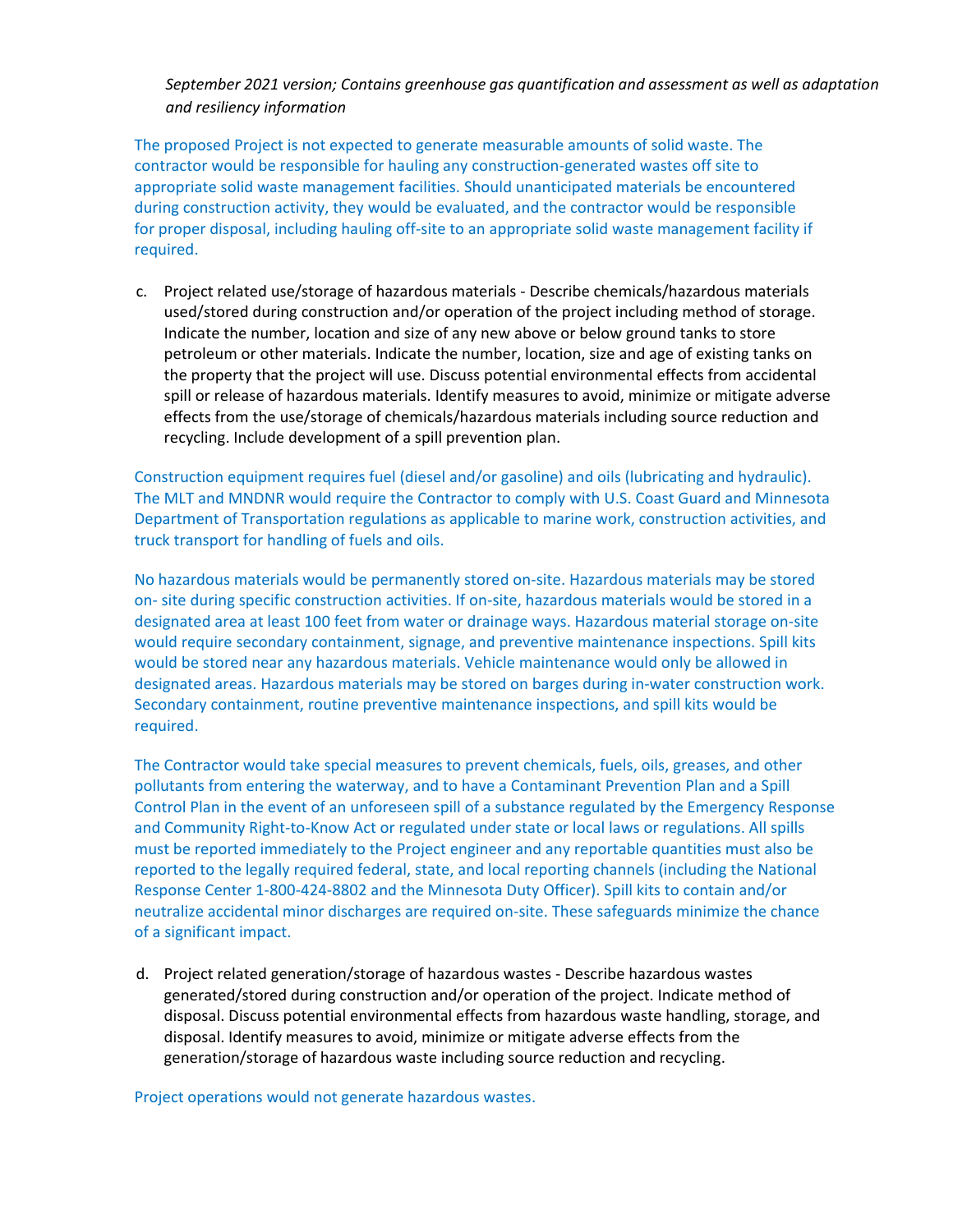# **14. Fish, wildlife, plant communities, and sensitive ecological resources (rare features):**

a. Describe fish and wildlife resources as well as habitats and vegetation on or in near the site.

#### Fish

The fish community of Perch Lake was sampled twice in 2018, in June and September (Cardno 2018). Species present at the time of sampling are common to the region, and included Black Bullhead (*Ameiurus melas*), Black Crappie (*Pomoxis nigromaculatus*), Bluegill (*Lepomis macrochirus*), Brown Bullhead (*Ameiurus nebulosus*), Golden Shiner (*Notemigonus crysoleucas*), Northern Pike (*Esox lucius*), Pumpkinseed (*Lepomis gibbosus*), Spottail Shiner (*Notropis hudsonius*), Tadpole Madtom (*Noturus gyrinus*), Yellow Bullhead (*Ameiurus natalis*), and Yellow Perch (*Perca flavescens*).

The fish community at Perch Lake was less diverse when compared to the communities at two (2) nearby bays (North Bay and Radio Tower Bay) within the St. Louis River Estuary (SLRE) (Cardno 2018). Black Bullhead, Bluegill, and Pumpkinseed comprised 83% of the catch during June sampling. The Perch Lake community is also composed of smaller-sized fish than North Bay and Radio Tower Bay and is predominantly composed of insectivores, with few piscivores. A higher proportion of pollution-tolerant fish (for example, Bullhead) are present in Perch Lake when compared to North Bay and Radio Tower Bay. Results from sampling indicated that Perch Lake could be an important location for young-of-year (YOY) production for panfish, however the existing culvert is likely a velocity barrier.

In general, fisheries habitats of mid-depth, open water (depths of 6 to 8 feet) and deep, open water (depths of 8 to 15 feet) are more limited in the estuary than shallow, open water because of historical habitat alterations. Shallow and mid-depth, open water habitat provides important nursery and foraging areas for Lake Sturgeon and game species such as Walleye, Muskellunge, and Northern Pike, while deep, open water habitat provides overwintering habitat for these species, as well as Black Crappie, Bluegill, and Bass (*Micropterus* spp.).

# Wildlife

The SLRE is recognized by the National Audubon Society as an Important Bird Area for waterfowl, raptors, shorebirds, gulls, and passerines, and is noted for being one of the best and most popular sites for bird watching in Minnesota. The area serves as a corridor for migrating songbirds, shorebirds, and raptors and provides critical food and shelter for these migrants.

Birds seen foraging in the marshes of the SLRE includes Bald Eagle, Osprey, Merlin, Common Tern, Northern Harrier, and Belted Kingfisher. Resident birds include Double-crested Cormorant, Virginia Rail, Sora, Marsh Wren, Common Yellow-throat, Swamp Sparrow, Song Sparrow, Yellow Warbler, and a variety of waterfowl. Over the years, more than 230 bird species have been documented in the SLRE.

Perch Lake was included in an avian survey completed by University of Minnesota Duluth – Natural Resources Research Institute (UMD-NRRI) staff in 2018. Perch Lake is located at the western extent of the North Bay site. A total of 103 species, 1,573 individuals, and 14 out of the 16 guilds were observed in North Bay from April– October 2018 (Liljenquist et. al 2019). There were 22 species of conservation concern detected. This Project area had a high number of total, spring, and summer species. North Bay also had a high number of guilds. Species of conservation concern detected during the recent surveys (2010-2015) and 2018 surveys were similar. This area has several unique features, including wooded marsh and shallow wetlands. These habitats are used by a wide variety of species throughout the year, including many breeding marsh birds and migrating waterfowl.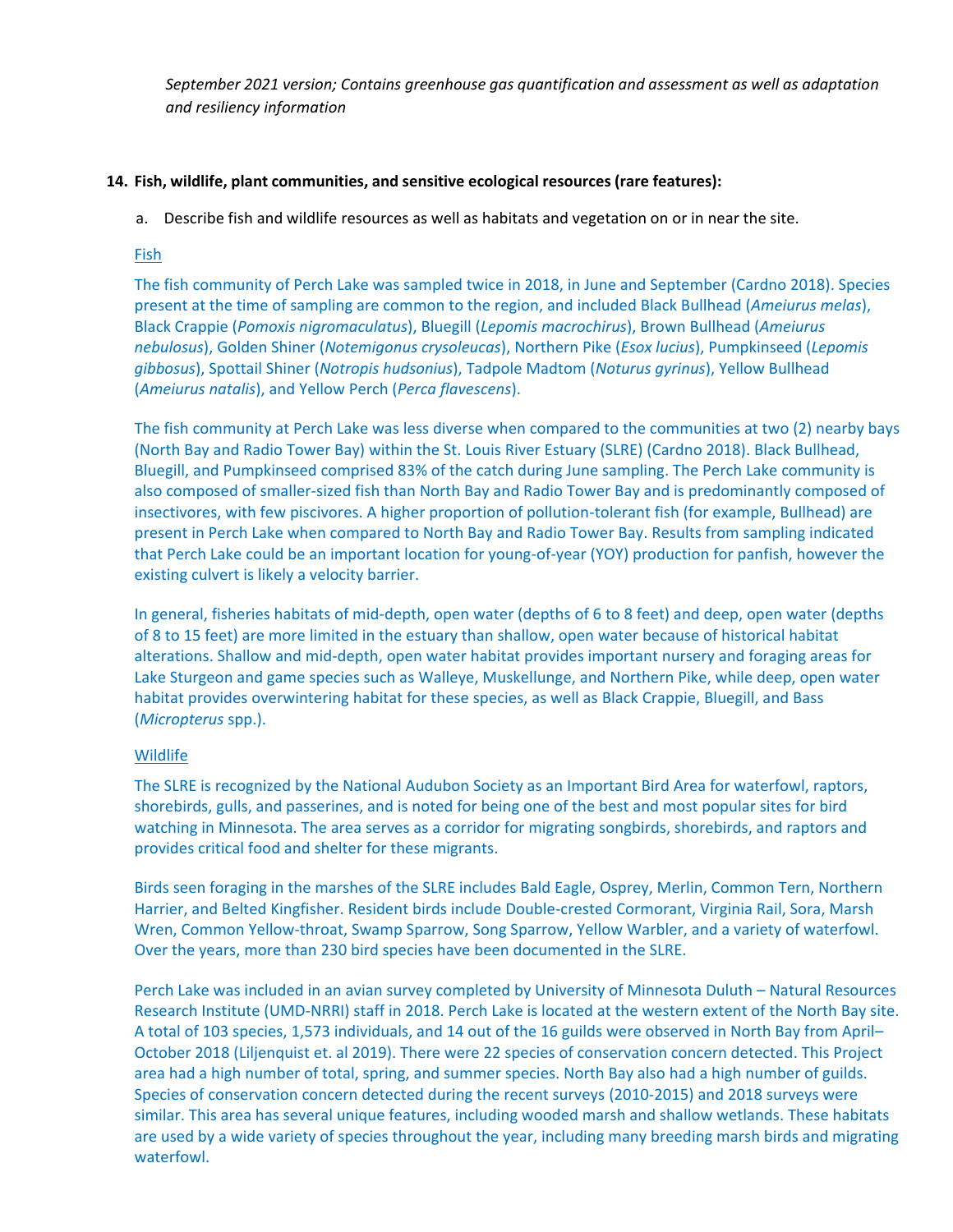The hemi-marsh surrounding Perch Lake may also be utilized by mammals, specifically muskrat (*Ondatra zibethicus*). Muskrat are an effective aquatic grazer and can be a significant control factor for cattail. In general, muskrat require higher water levels for overwintering; Sojda and Solberg (1993) recommended 4-5 foot depths are needed in most areas.

# Aquatic Plant Community

Perch Lake's aquatic plant community is primarily comprised of species common to the region including coontail (*Ceratophyllum demersum*), curly-leaf pondweed (*Potamogeton crispus*), white water lily (*Nymphaea odorata*), and yellow water lily (*Nuphar lutea*). A recent technical report on aquatic habitat mapping identifies the aquatic habitat in Perch Lake as "water lily shallow marsh" (NRRI 2020).

In Perch Lake, the amount of mid- and deep open water habitat is limited and inundated with submerged vegetation such as coontail. The limited amount of open water habitat likely prevents habitat use by larger piscivores due to limited foraging opportunities. Dense vegetation may also limit foraging opportunities for panfish, resulting in small sized individuals.

# Marsh/Emergent Plant Community

The marsh community surrounding Perch Lake is strongly dominated by invasive (narrowleaf and/or hybrid) cattails. These form a dense stand and thick thatch, to the exclusion of most other plant species. Some lake sedge (*Carex lacustris*) and other native emergents are present in scattered patches. The NRRI technical report identifies this wetland community as "cattail – bur-reed marsh" (NRRI 2020).

# Terrestrial Plant Community

The review area contains adjacent forested wetland, containing a relatively sparse canopy of mostly green and black ash (*Fraxinus pennsylvanica* and *F. nigra*). Access and temporary staging/storage areas would require a minor amount of clearing in this community. A total of approximately 23 trees greater than 3 inches in diameter at breast height (dbh) would be cleared, in locations as shown on sheet CD101 of **Attachment A**. Because the tree clearing is contained to a small area, no mitigation for this effect is planned. The area would be seeded with a native wetland seed mix, and woody species would be allowed to regenerate naturally over time.

b. Describe rare features such as state-listed (endangered, threatened or special concern) species, native plant communities, Minnesota County Biological Survey Sites of Biodiversity Significance, and other sensitive ecological resources on or within close proximity to the site. Provide the license agreement number (LA- ) and/or correspondence number (ERDB 20220052) from which the data were obtained and attach the Natural Heritage letter from the DNR. Indicate if any additional habitat or species survey work has been conducted within the site and describe the results.

SEH conducted a search of the MNDNR's Natural Heritage Information System under license agreement (LA-936) to determine if any rare species or other significant natural features are known to occur nearby the proposed Project. The Natural Heritage Review program provided review of rare species and significant natural features and recommendations for avoidance of adverse effects (**Attachment C,** dated November 24, 2021). The Natural Heritage Review identified the following rare features that may be adversely affected by the Project:

- A Site of Outstanding Biodiversity Significance exists within the Project area; sites of Outstanding, High, and Below Biodiversity Significance exist within a one-mile radius of the proposed Project.
- The Minnesota Biological Survey identifies the following native communities within the Project area: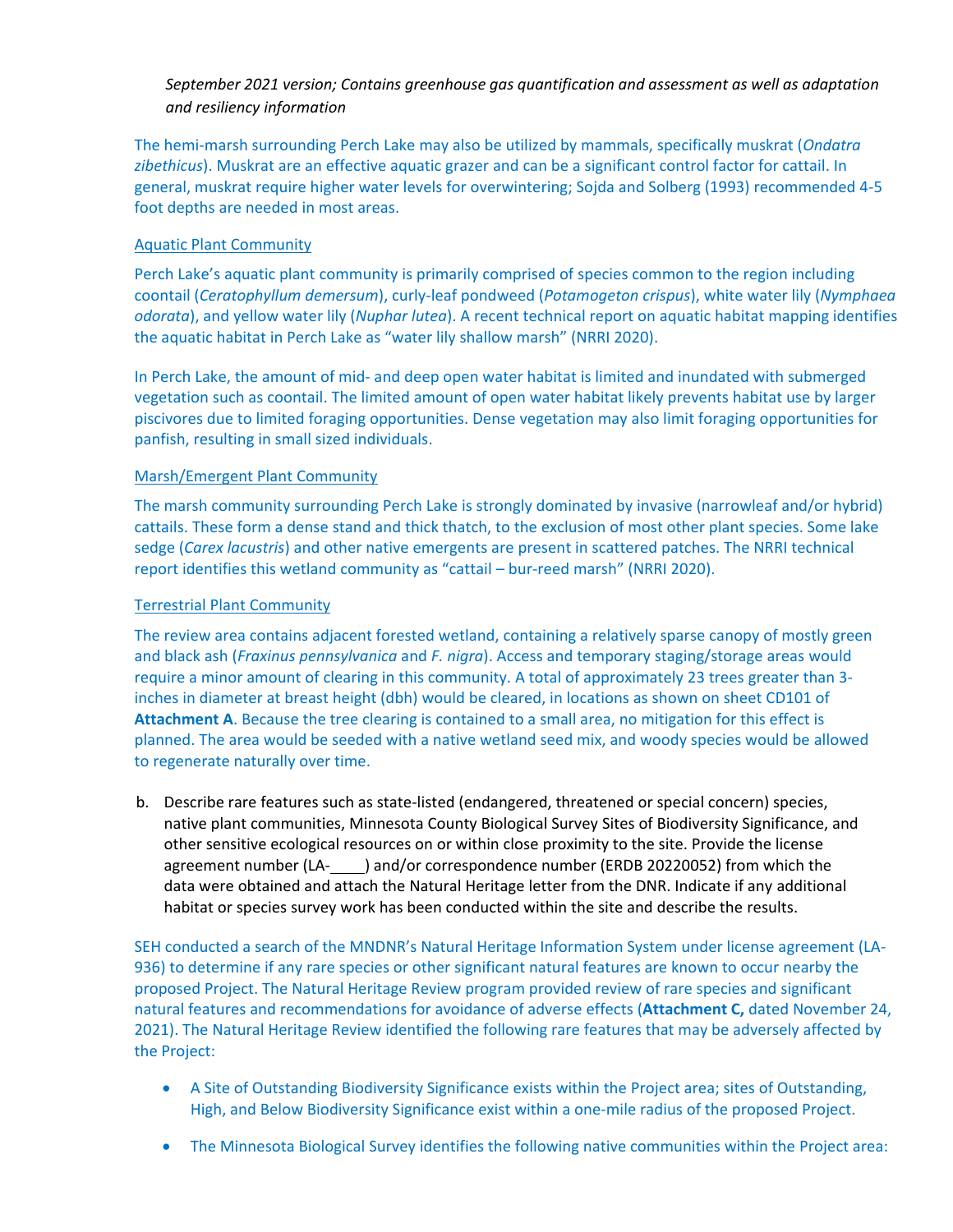sedge meadow (WMn82b) and alder – (maple-loosestrife) swamp (FPn73a).

- Vascular Plants: Two leaf waterweed (*Elodea bifoliata*), a state-endangered species.
- Invertebrate Animals: Rusty-patched bumble bee (*Bombus affinis*), a federally endangered species; creek heelsplitter (*Lasmigona compressa*), a state species of special concern; black sandshell (*Ligumia recta*), a state species of special concern.

Vertebrate Animals: Lake Sturgeon (*Acipenser fulvescens*), a state species of special concern; the northern long‐eared bat (*Myotis septentrionalis*), a federally-listed threatened species and state‐listed species of special concern, can be found throughout Minnesota; however, the NHIS does not contain any known occurrences of northern long-eared bat roosts or hibernacula within an approximate one-mile radius of the proposed Project.

c. Discuss how the identified fish, wildlife, plant communities, rare features and ecosystems may be affected by the project including how current Minnesota climate trends and anticipated climate change in the general location of the project may influence the effects. Include a discussion on introduction and spread of invasive species from the project construction and operation. Separately discuss effects to known threatened and endangered species.

#### Fish

In the short term, excavation activities and the culvert installation would disrupt nearby fish activity. Fish tend to avoid disturbances such as these and would temporarily find alternative habitat within the SLRE. The construction sequence plans for excavation prior to placement of the new culvert, minimizing the potential for sediment to mobilize outside of Perch Lake and affect fish in downstream water resources.

Long-term outcomes of restoration of Perch Lake include optimized bathymetry and improved connectivity, improving the amount and quality of over-wintering habitat available to fish. Controlling sedimentation and nutrient loading would serve to improve general water quality conditions for fish at the site.

# Plants

In the short term, excavation activities and the culvert installation would disrupt existing plant communities. Excavation of organic material from Perch Lake would result in lower density of aquatic plants. This outcome is desired to create open-water habitat and meet Project habitat objectives. Submergent vegetation would reestablish in the hemi-marsh and areas less than eight (8) feet in depth. Areas greater than eight feet deep would remain open, as lack of light generally restricts vegetative growth at this depth.

#### Rare Features and Ecosystems

Minnesota NHIS queries conducted in 2021 identified multiple rare species or other significant natural features are known to occur nearby the Perch Lake Project areas. The Project has the following potential impacts:

• A Site of Outstanding Biodiversity Significance exists within the Project area. Sites ranked as Outstanding contain the best occurrences of the rarest species, the most outstanding examples of the rarest native plant communities, and/or the largest, most ecologically intact or functional landscapes. Mapped native plant communities (NPCs) within the Project area are alder (maple-loosestrife) swamp (FPn73a) and sedge meadow (WMn82b). These communities have conservation status ranks of S5 and S4/S5 respectively, meaning they are apparently secure or secure, widespread, and abundant.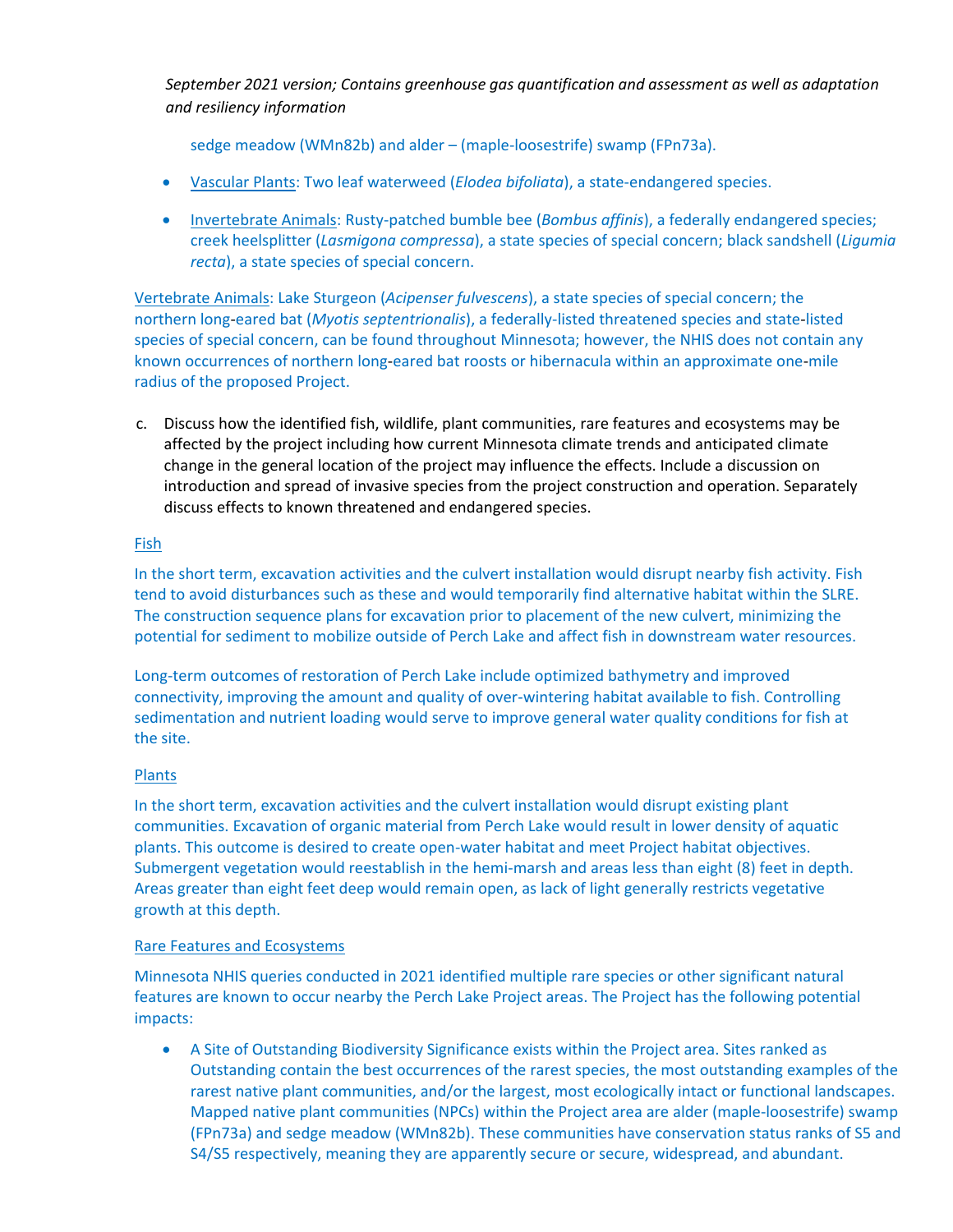Implementation of this restoration Project is anticipated to improve site biodiversity and increase the potential for rare species occurrences. The improvement of hydrologic connectivity to the river would have the effect of allowing the coastal wetland habitat to experience more hydrologic variability due to the Lake Superior seiche, which may result in the wetland functioning more like the NPC type Estuary Marsh (Lake Superior) (MRu94a). The Estuary Marsh NPC has a conservation status rank of S1 (critically imperiled).

- Lake Sturgeon can be adversely impacted by actions that alter hydrology or decrease water quality, including sedimentation, dredging and filling, dewatering, impoundment, eutrophication, channelization, and pollution/contamination. This Project implements excavation activities to achieve goals including improved bathymetry and decreased sedimentation, improving habitat for Lake Sturgeon. The construction sequence plans for excavation prior to placement of the new culvert, minimizing the potential for sediment to mobilize outside of Perch Lake.
- The excavation of material has the potential to disturb the black sandshell mussel, creek heel splitter mussel, and other mussel species. As the distribution, diversity, and abundance of mussels within the Project area are unknown, an undetermined number of mussels may be impacted. Given that there are no known occurrences of state‐listed threatened or endangered mussels in the area, a permit to take mussels would not be needed.
- Construction activities have the potential to adversely impact the rare vascular plant two leaf waterweed. No occurrences of this species are known from within Perch Lake; however due to a documented occurrence in the St. Louis River, the Natural Heritage Review has recommended a survey for the presence of two leaf waterweed. In 2021, scientists from the University of Wisconsin-Superior surveyed the wooded swamp, marsh, and open water communities associated with Perch Lake. The scientists did not encounter two leaf waterweed. The results of this survey have been submitted to NHIS for review.

#### Known Federally Threatened and Endangered Species

The rusty-patched bumble bee (*Bombus affinis*) is a federally endangered species with potential to occur in the Project area. The U.S. Fish and Wildlife Service (USFWS) identifies zones where there are recent detections of the rusty-patched bumble bee and surveys may be warranted, termed "high potential zones" or "low potential zones." The Project area is not inside a high or low potential zone according to the USFWS online mapper (https://www.fws.gov/midwest/endangered/insects/rpbb/rpbbmap.html, accessed October 2021). The site is within the potential distributional range of the rusty-patched bumble bee, with the most recent past records in 1935 (USFWS) and 1913 (NHIS). Suitability of habitat for bee nesting is poor because it consists largely of open water/saturated soil. The site contains potential foraging habitat. Based on this information, additional surveys to determine species presence or absence in the Project area are not warranted.

Federally listed mammals identified in the Lower St. Louis River area include the Canada lynx (*Lynx canadensis*, threatened), gray wolf (*Canis lupus*, threatened in Minnesota), and the northern long-eared bat (*Myotis septentrionalis*, threatened) (USFWS 2017). The gray wolf and Canada lynx require a relatively large extent of northern forest and are unlikely to be present in the Project area. Northern long-eared bats typically roost during summer months underneath bark or in cavities of live trees and snags (standing, dead, or dying trees); in the winter they typically hibernate in caves or mines. The NHIS does not contain any known occurrences of northern long‐eared bat roosts or hibernacula within an approximate one‐mile radius of the proposed Project. The Project would clear approximately 23 trees greater than 3 inches dbh.

#### Invasive Species

According to MNDNR sampling results in the St. Louis River, a variety of invasive species have entered the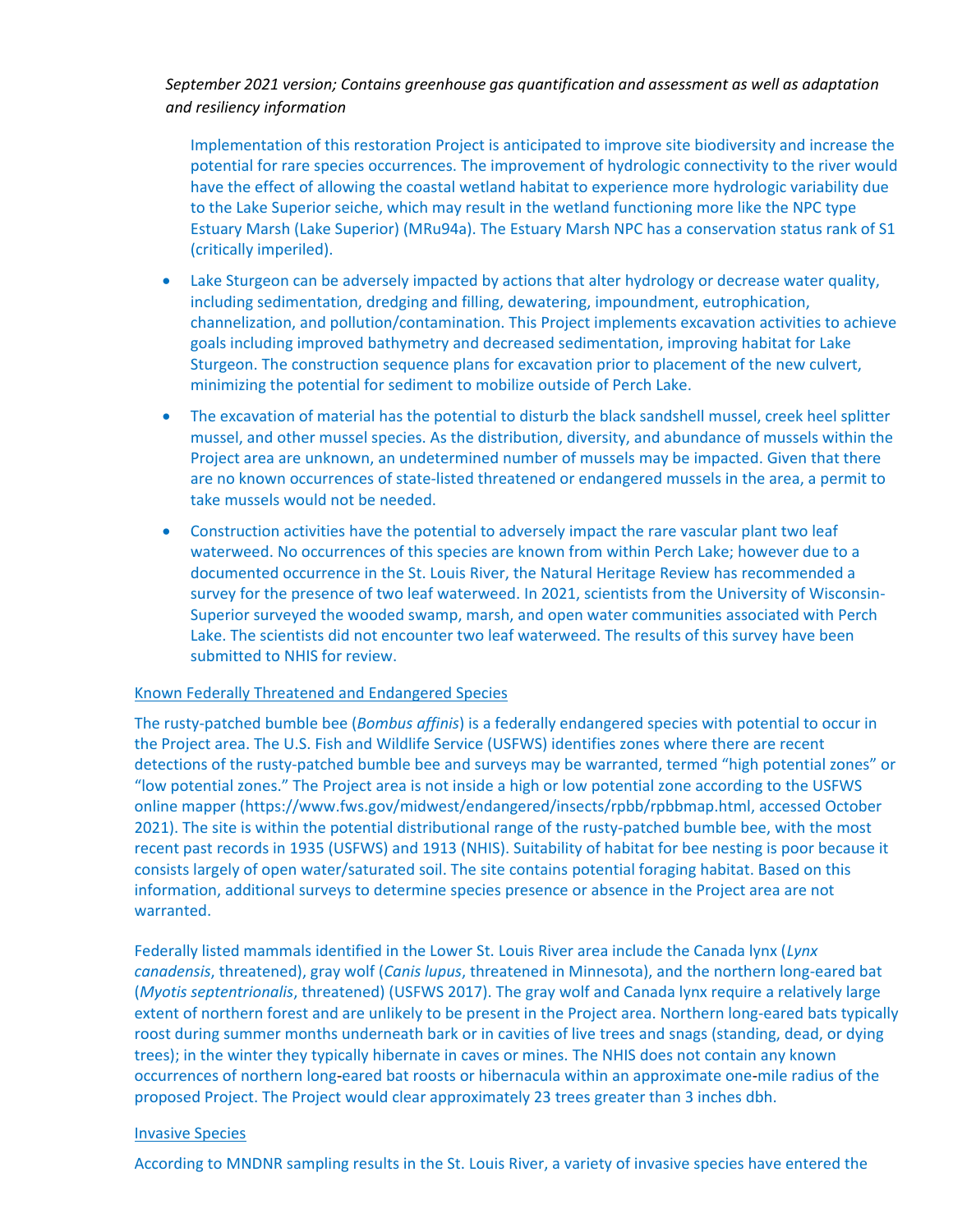harbor over the last several decades, including Alewife, Common Carp, Eurasian Ruffe, Freshwater Drum, Round Goby, Three-spine Stickleback, White Perch, spiny water flea, New Zealand mud snail, and zebra and quagga mussel.

St. Louis County's Aquatic Invasive Species (AIS) Program has not identified any non-native species occurrences within Perch Lake, however curly-leaf pondweed was identified during the 2018 fish and habitat assessments (Cardno 2018).

Impacts from accidental introduction or harboring of invasive species, related to the removal, transport, and placement of dredge material is expected to be minimal. An invasive species management plan would be developed describing ways to minimize risks associated with invasive species during all Project phases. Efforts to mitigate the spread of invasive species are discussed in Section 14.d.

d. Identify measures that will be taken to avoid, minimize, or mitigate the adverse effects to fish, wildlife, plant communities, ecosystems, and sensitive ecological resources.

Measures to minimize disturbance to fish, wildlife, plant communities, ecosystems, and sensitive ecological resource include:

- Minimize vehicular disturbance where possible (allow only vehicle and equipment necessary for construction activities)
- Use of effective erosion prevention and sediment control measures
- Revegetate disturbed soil with native species suitable to the local habitat as soon after construction as possible
- Use of weed-free mulches and seed mixes

To avoid adverse effects to the northern long-eared bat, trees would be removed between October and March, outside the active season for the bat.

In the short term, excavation activities and the culvert installation would disrupt existing plant communities. Excavation of organic material from Perch Lake would result in lower density of aquatic plants. This outcome is desired to create open-water habitat and meet Project habitat objectives. The proposed excavated areas would experience temporary loss of existing aquatic vegetation. Submergent vegetation would reestablish in the hemi-marsh and areas less than eight (8) feet in depth. Areas greater than eight feet deep would remain open, as lack of light generally restricts vegetative growth at this depth. The improvement of hydrologic connectivity to the river would have the effect of allowing the coastal wetland habitat to experience more hydrologic variability due to the Lake Superior seiche, which may result in the wetland functioning more like the NPC type Estuary Marsh (Lake Superior) (MRu94a). The Estuary Marsh NPC has a conservation status rank of S1 (critically imperiled).

The MNDNR requires preventing or limiting the introduction, establishment and spread of invasive species during activities on public waters and MNDNR-administered lands. Impacts from accidental introduction or harboring of invasive species, related to the removal, transport, and placement of imported or dredge materials are expected to be minimal.

The Contractor shall prevent invasive species from entering or spreading within the Project site by cleaning equipment and clothing prior to arriving at the Project site. The Contractor shall inspect all equipment and clothing at the staging area determined at the pre-construction meeting.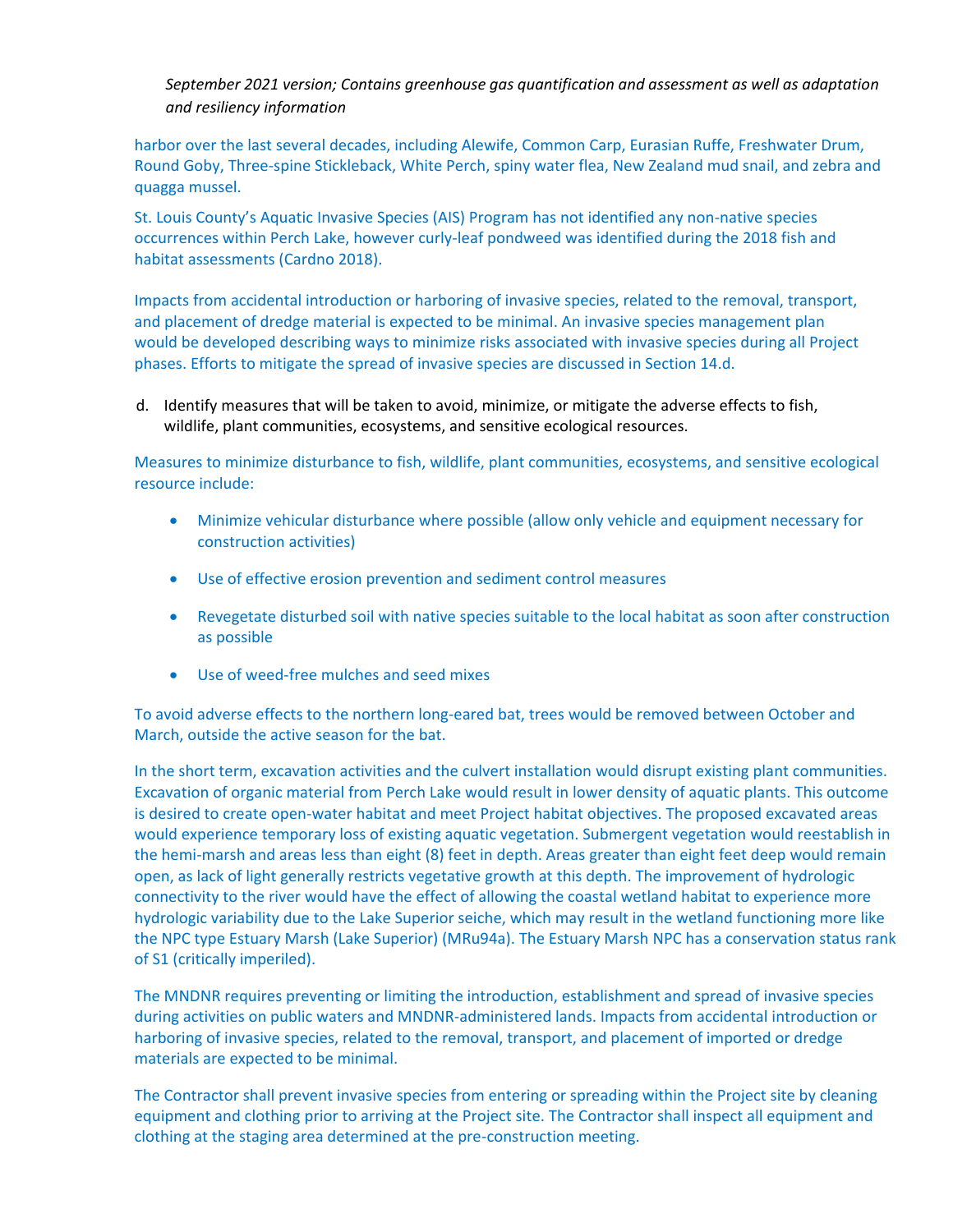If the equipment or clothing arrives at the Project site with soil, aggregate material, mulch, vegetation (including seeds) or animals, it shall be cleaned by Contractor-furnished tools or equipment (brush/broom, compressed air, or pressure washer) at the staging area. The Contractor shall dispose of material cleaned from equipment and clothing at a location determined by MLT, MNDNR, or their representative. If the material cannot be disposed of onsite, secure material prior to transport (sealed container, covered truck, or wrap with tarp) and legally dispose of offsite.

The Contractor shall clean equipment and clothing as noted above, prior to entering and leaving the water body. Prior to leaving the water body, the Contractor would drain water from all equipment, tanks, or waterretaining components of boats (motors, live well, and bilge). Immediately after leaving the water body, the Contractor would drain water from transom wells onto dry land.

There are planned sampling efforts for benthic invertebrates and aquatic vegetation following the Project; there are no current plans to sample the fish community. University of Minnesota researchers plan to sample water quality parameters post-restoration. Documented improvements in water quality metrics would be available to quantify success.

#### **15. Historic properties:**

Describe any historic structures, archeological sites, and/or traditional cultural properties on or inclose proximity to the site. Include: 1) historic designations, 2) known artifact areas, and 3) architectural features. Attach letter received from the State Historic Preservation Office (SHPO). Discuss any anticipated effects to historic properties during project construction and operation. Identify measures that will be taken to avoid, minimize, or mitigate adverse effects to historic properties.

In 2015, AECOM conducted a Phase I terrestrial and underwater remote sensing archaeological survey of the Perch Lake Project area (Survey Area Map, **Attachment B**). The primary objectives of the Phase I archaeological surveys (terrestrial and underwater) were to identify potentially significant archaeological sites within the Area of Potential Effect (APE), define the approximate boundaries of any archaeological sites encountered, and determine if any potentially significant archaeological resources would be adversely affected by the proposed federal action (AECOM 2015). USACE contracted additional archaeological testing in 2021 within the Project area.

The Phase I archaeological surveys conducted in 2015 and 2021 did not encounter any historic properties and concluded that no historic properties would be affected. The USACE has submitted this result to the SHPO with a request for review under Section 106 of the National Historic Preservation Act. USACE consultation with the SHPO and Fond du Lac Band Tribal Historic Preservation Office (THPO) is ongoing and may result in additional review or recommendations for protective measures.

# **16. Visual:**

Describe any scenic views or vistas on or near the project site. Describe any project related visual effects such as vapor plumes or glare from intense lights. Discuss the potential visual effects from the project. Identify any measures to avoid, minimize, or mitigate visual effects.

Scenery at the Project area includes views of wetland and aquatic ecosystems of Perch Lake and related wildlife and the St. Louis River. Construction operations may temporarily obscure vistas and prohibit access to portions of the St. Louis River. Views of construction activity would cause some visual impact.

Eight (8) residential parcels border the Perch Lake Project area to the north, east and west. Five (5) homes are within 400 feet of the construction area. The MNDNR has notified adjacent residents about the intent of the Project, duration, expected visual impacts, and complaint procedures. MNDNR would continue the relationship with these landowners throughout the duration of the Project.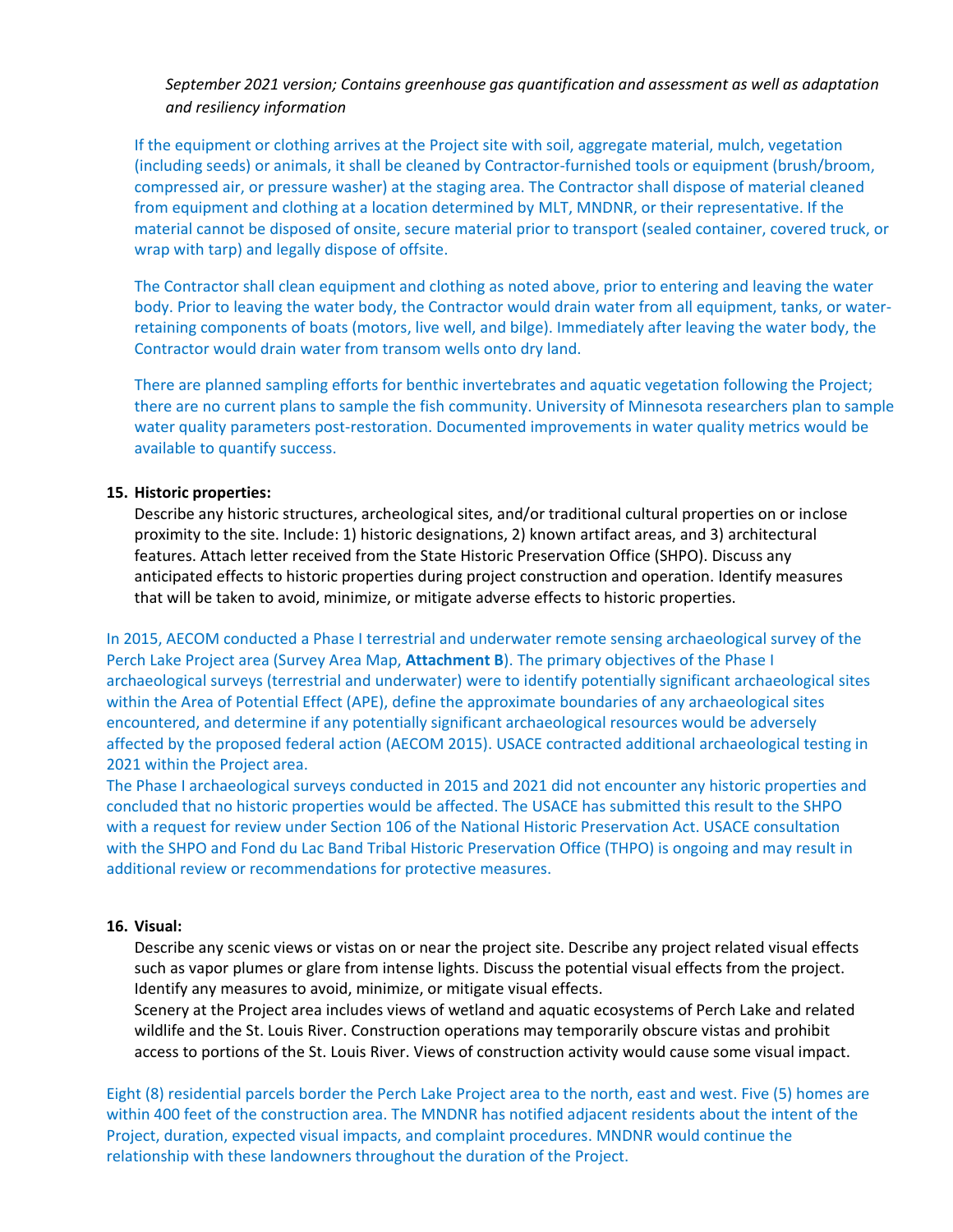Due to the expected Project duration, 24-hour construction activities requiring the use of nighttime lighting may be required. Nighttime lighting would be positioned so it does not impact residents, and the potential for nighttime work would be communicated to residents prior to construction. Visual impacts affecting the closest residential neighbors should be short-term.

# **17. Air:**

a. Stationary source emissions - Describe the type, sources, quantities and compositions of any emissions from stationary sources such as boilers or exhaust stacks. Include any hazardous air pollutants, criteria pollutants. Discuss effects to air quality including any sensitive receptors, human health or applicable regulatory criteria. Include a discussion of any methods used assess the project's effect on air quality and the results of that assessment. Identify pollution control equipment and other measures that will be taken to avoid, minimize, or mitigate adverse effects from stationary source emissions.

#### MNDNR would not install any permanent stationary sources of air emissions as part of this Project.

b. Vehicle emissions - Describe the effect of the project's traffic generation on air emissions. Discuss the project's vehicle-related emissions effect on air quality. Identify measures (e.g. traffic operational improvements, diesel idling minimization plan) that will be taken to minimize or mitigate vehicle-related emissions.

Heavy equipment, including construction vehicles, would be used during construction of the proposed Project. Construction-related emissions would be exempt as *de minimis* and they would meet the conformity requirements under Section 176 (c) of the Clean Air Act, and 40 CFR 93.153. Emissions would be minor and temporary in nature, arising from the use of powered equipment during construction. Equipment used would include excavators, loaders, trucks, boats, tugs, and/or pumps. Fuel exhaust emissions contain pollutants including carbon monoxide, nitrogen oxides, reactive organic gases, sulfur dioxide, and suspended particulate matter, all of which carry some associated health risks.

c. Dust and odors - Describe sources, characteristics, duration, quantities, and intensity of dust and odors generated during project construction and operation. (Fugitive dust may be discussed under item 17a). Discuss the effect of dust and odors in the vicinity of the project including nearby sensitive receptors and quality of life. Identify measures that will be taken to minimize or mitigate the effects of dust and odors.

The proposed Project may create some temporary dust during open-water season construction activities. Fugitive dust could arise from light vehicle traffic at the Project site in association with maintenance operations of equipment and stockpile locations. Activities with the potential to create dust include material removal, stockpiling, placement, grading, and compacting. Dust generation is expected to be minimal because the material being used consists of saturated sediment, sand, gravel, and rip rap.

The Contractor would be required to follow best management practices to reduce dust during construction such as:

- Covering loads during transport during the open-water season.
- Watering exposed soils if fugitive dust becomes an issue.
- Using BMPs on exposed areas and stockpiles.
- Requiring any materials transported onto the Project site to be clean and free of dirt and debris.

Unpleasant odors may be associated with the excavation of muck. Hydrogen sulfide is a byproduct of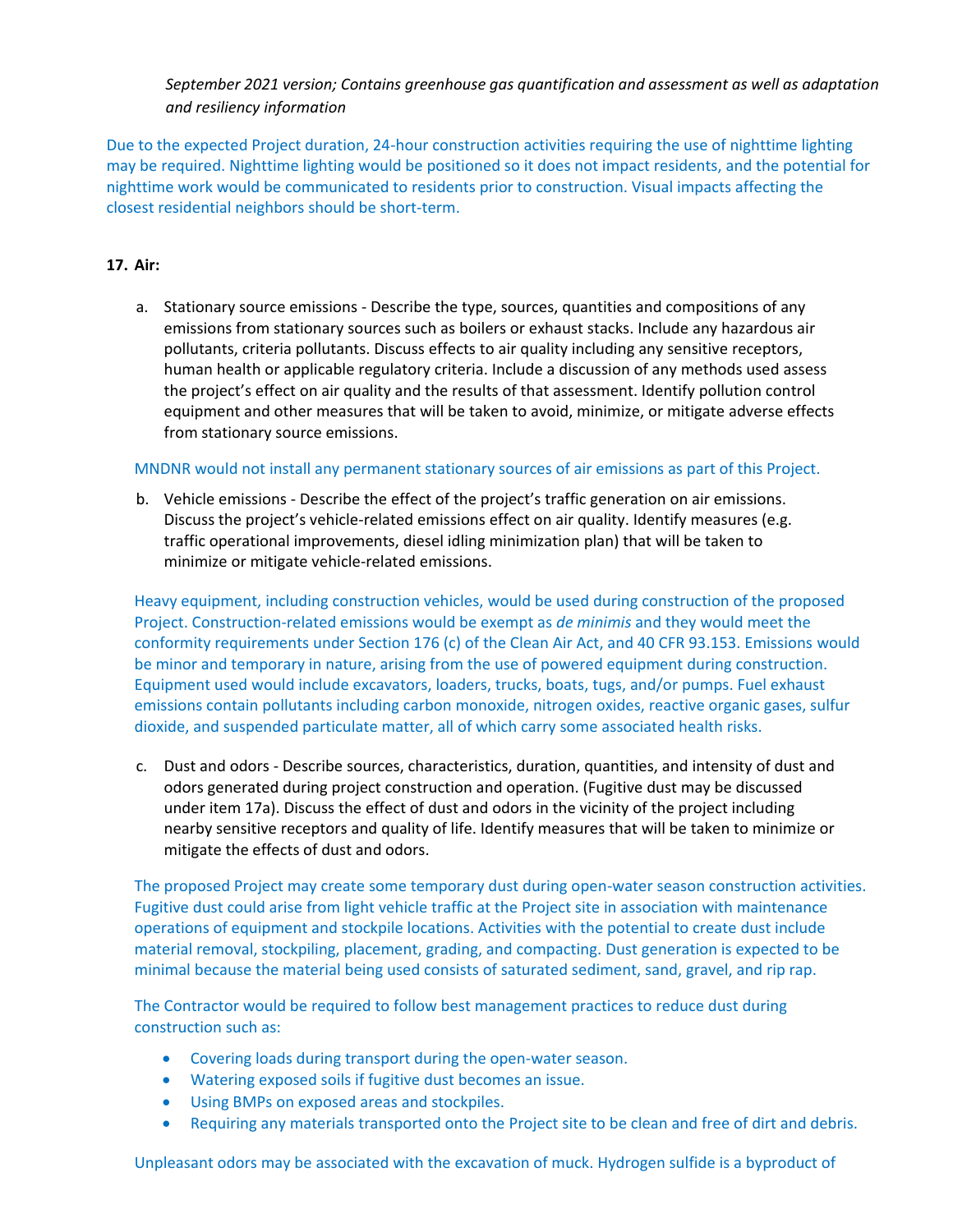anaerobic respiration and is responsible for the "rotten egg" smell associated decomposed organic matter, often associated with wetlands and aquatic environments. During the excavation and transport of the muck, this odor and other organic odors may be present in the vicinity of the proposed Project. If windy conditions are present, the odor is anticipated to disperse readily. The odors are anticipated to be temporary in nature; no long-term odor impacts are anticipated.

#### **18. Greenhouse Gas (GHG) Emissions/Carbon Footprint**

a. GHG Quantification: For all proposed projects, provide quantification and discussion of project GHG emissions. Include additional rows in the tables as necessary to provide project-specific emission sources. Describe the methods used to quantify emissions. If calculation methods are not readily available to quantify GHG emissions for a source, describe the process used to come to that conclusion and any GHG emission sources not included in the total calculation.

Greenhouse gas emissions related to the proposed Project include those related to the construction of the Project. No operational GHG emissions are anticipated, as no permanent infrastructure is proposed for the Project. According to the plans, construction would begin on or after May 1, 2022, and would be completed by the end of construction season in 2024. For this assessment, construction GHG emissions included:

- On-road vehicle emissions (haul trucks, etc.)
- Off-road vehicle emissions (earthmoving equipment such as excavators, loaders, etc.)

On-road vehicle emissions include those generated by the haul trucks, which would haul material from Perch Lake to the likely disposal location at the former U. S. Steel/Atlas Cement Plant industrial site (6.6 miles round trip). This operation is estimated to consist of 20 trucks per hour for three (3) months. Trucks are assumed to be in operation from 7:00 am to 10:00 pm. Carbon emissions related to the on-road vehicle emissions is estimated to be 305.6 metric tons.

| $On-$<br>road<br>Equip<br>ment         | Trucks/hr | Hrs/day | Days | Miles | miles<br>Est. | miles/gal | gals<br>Est. | Emission<br>Factors <sup>1</sup><br>CO <sub>2</sub><br>kg/gal | <b>Emission</b><br>Factors <sup>1</sup><br>CH <sub>4</sub><br>g/mile | <b>Emission</b><br>Factors <sup>1</sup><br>$N_2$ O<br>g/mile | <b>Emissions</b><br>CO <sub>2</sub><br><b>MT</b> | <b>Emissions</b><br>CH <sub>4</sub><br><b>MT</b> | <b>Emissions</b><br>$N_2$ O<br><b>MT</b> | <b>Emissions</b><br>CO <sub>2</sub> e <sup>2</sup><br><b>MT</b> |
|----------------------------------------|-----------|---------|------|-------|---------------|-----------|--------------|---------------------------------------------------------------|----------------------------------------------------------------------|--------------------------------------------------------------|--------------------------------------------------|--------------------------------------------------|------------------------------------------|-----------------------------------------------------------------|
| <b>Diesel</b><br>Haul<br><b>Trucks</b> | 20        | 15      | 90   | 6.6   | 178,200       | 6         | 29,700       | 10.21                                                         | 0.0095                                                               | 0.0431                                                       | 303.237                                          | 0.002                                            | 0.008                                    | 305.568                                                         |

<sup>1</sup> EPA Emission Factors for Greenhouse Gas Inventories Tables 2, 3, and 4 (updated March 26, 2020)

https://www.epa.gov/sites/production/files/2020-04/documents/ghg-emission-factors-hub.pdf

<sup>2</sup> CO2e emissions calculated using Global Warming Potentials from 40 CFR Part 98 Subpart A Table A-1

(CO2e= 1\*CO2+25\*CH4+298\*N2O)

Off-road vehicle emissions include those generated by construction equipment that would remain on the Project site for the duration of construction. This includes earthmoving equipment such as excavators and loaders and/or water-based equipment such as boats, tugs, and pumps. There are potential differences in the specific equipment utilized based on the contractor selected to complete the work. For the purposes of this assessment, it is assumed that two (2) diesel-powered off-road construction vehicles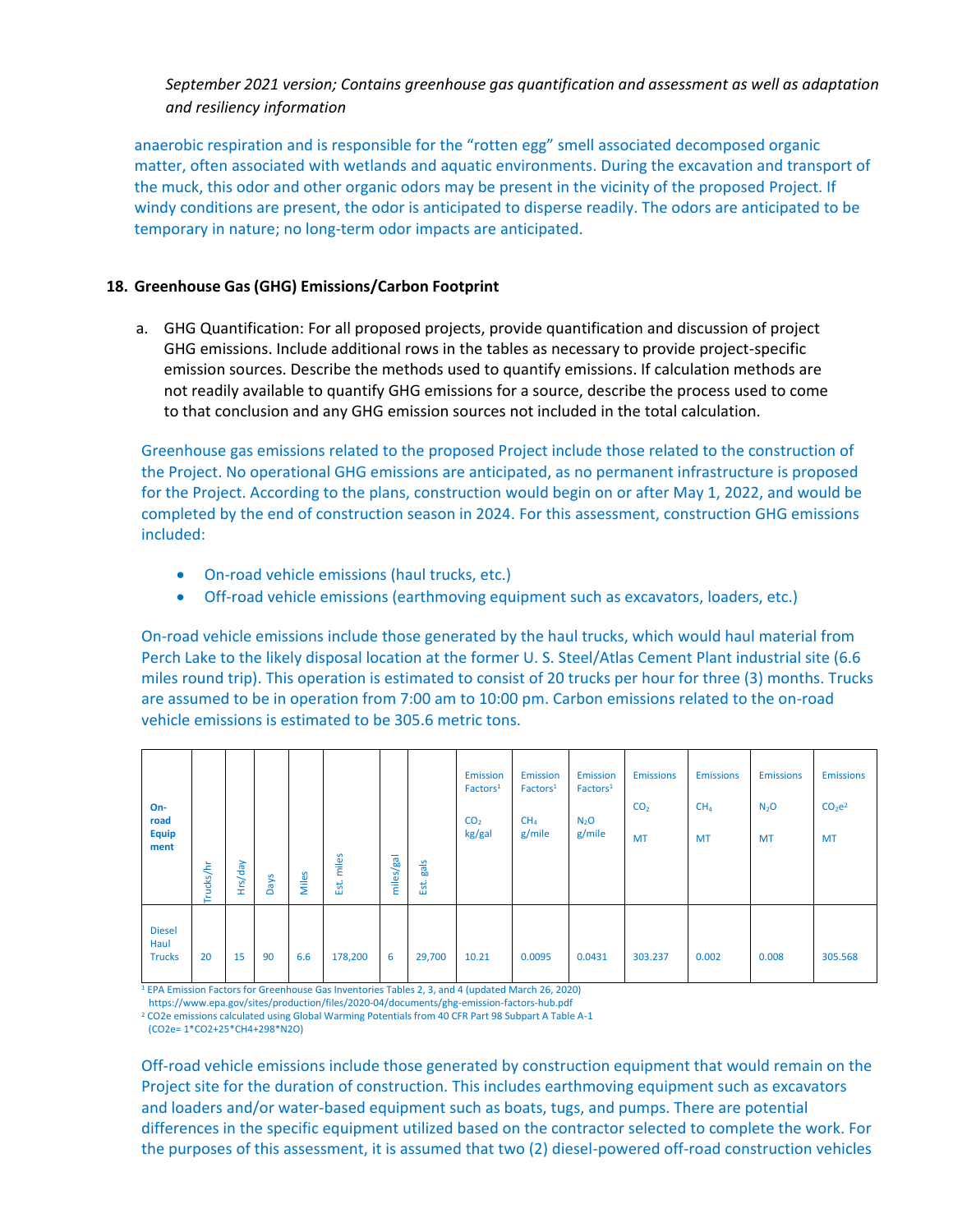would be in operation during the construction period. Estimates are provided for two (2) land-based construction vehicles and two (2) water-based construction vehicles.

The off-road vehicle emissions would be in operation for the duration of the construction of the Project. For the purposes of this assessment, construction is assumed to be ongoing May 1 through March 31 of the following year, with some exclusions assumed due to weather or other site conditions. Overall, it is assumed that there is a maximum of 730 days of construction for the Project. While the number of construction days may ultimately be less than the maximum of 730 days, this was the number of days used for this GHG assessment to consider the maximum emissions generated from the proposed Project. Construction is assumed to be ongoing from 7:00 am to 10:00 pm during this time, however some days may vary seasonally (i.e., longer days in the summer months, shorter days in the winter months).

According to this GHG assessment for the Project, carbon emissions related to the land-based construction vehicles emissions is estimated to be 2,689.3 metric tons; carbon emissions related to the water-based construction vehicle emissions is estimated to be 3,172.7 metric tons.

| Off-road<br><b>Equipment</b>               | No./day        | Hrs/day | <b>Total Days</b> | Gal/hr | Est. gals | <b>Emission</b><br>Factors <sup>1</sup><br>CO <sub>2</sub><br>kg/gal | <b>Emission</b><br>Factors <sup>1</sup><br>CH <sub>4</sub><br>g/gal | <b>Emission</b><br>Factors <sup>1</sup><br>N <sub>2</sub> O<br>g/gal | <b>Emissions</b><br>CO <sub>2</sub><br><b>MT</b> | <b>Emissions</b><br>CH <sub>4</sub><br><b>MT</b> | <b>Emissions</b><br>N <sub>2</sub> O<br><b>MT</b> | <b>Emissions</b><br>CO <sub>2</sub> e <sup>2</sup><br><b>MT</b> |
|--------------------------------------------|----------------|---------|-------------------|--------|-----------|----------------------------------------------------------------------|---------------------------------------------------------------------|----------------------------------------------------------------------|--------------------------------------------------|--------------------------------------------------|---------------------------------------------------|-----------------------------------------------------------------|
| <b>Diesel</b><br>Construction<br>Equipment | $\overline{2}$ | 12      | 730               | 10     | 175,200   | 10.21                                                                | 0.2                                                                 | 0.47                                                                 | 1788.792                                         | 35.040                                           | 0.082                                             | 2689.331                                                        |
| <b>Diesel Ships</b><br>and Boats           | $\overline{2}$ | 12      | 730               | 10     | 175,200   | 10.21                                                                | 0.31                                                                | 0.5                                                                  | 1788.792                                         | 54.312                                           | 0.088                                             | 3172.697                                                        |

<sup>1</sup> EPA Emission Factors for Greenhouse Gas Inventories Tables 2, 3, and 4 (updated March 26, 2020) <https://www.epa.gov/sites/production/files/2020-04/documents/ghg-emission-factors-hub.pdf>

<sup>2</sup> CO<sub>2</sub>e emissions calculated using Global Warming Potentials from 40 CFR Part 98 Subpart A Table A-1 (CO<sub>2</sub>e= 1\*CO<sub>2</sub>+25\*CH<sub>4</sub>+298\*N<sub>2</sub>O)

#### b. GHG Assessment

- i. Describe any mitigation considered to reduce the project's GHG emissions.
- ii. Describe and quantify reductions from selected mitigation, if proposed to reduce the project's GHG emissions. Explain why the selected mitigation was preferred.
- iii. Quantify the proposed projects predicted net lifetime GHG emissions (total tons/#of years) and how those predicted emissions may affect achievement of the Minnesota Next Generation Energy Act goals and/or other more stringent state or local GHG reduction goals.

No mitigation to reduce the Project's GHG emissions is proposed. Construction-related emissions would be exempt as *de minimis* and they would meet the conformity requirements under Section 176 (c) of the Clean Air Act, and 40 CFR 93.153. Predicted GHG emissions related to the proposed Project are limited to those generated during construction. No operational GHG emissions are anticipated. The Project sponsor would encourage the selected contractor to reduce GHG emissions from construction, which may include minimizing idling equipment or encouraging carpooling to the site by equipment operators.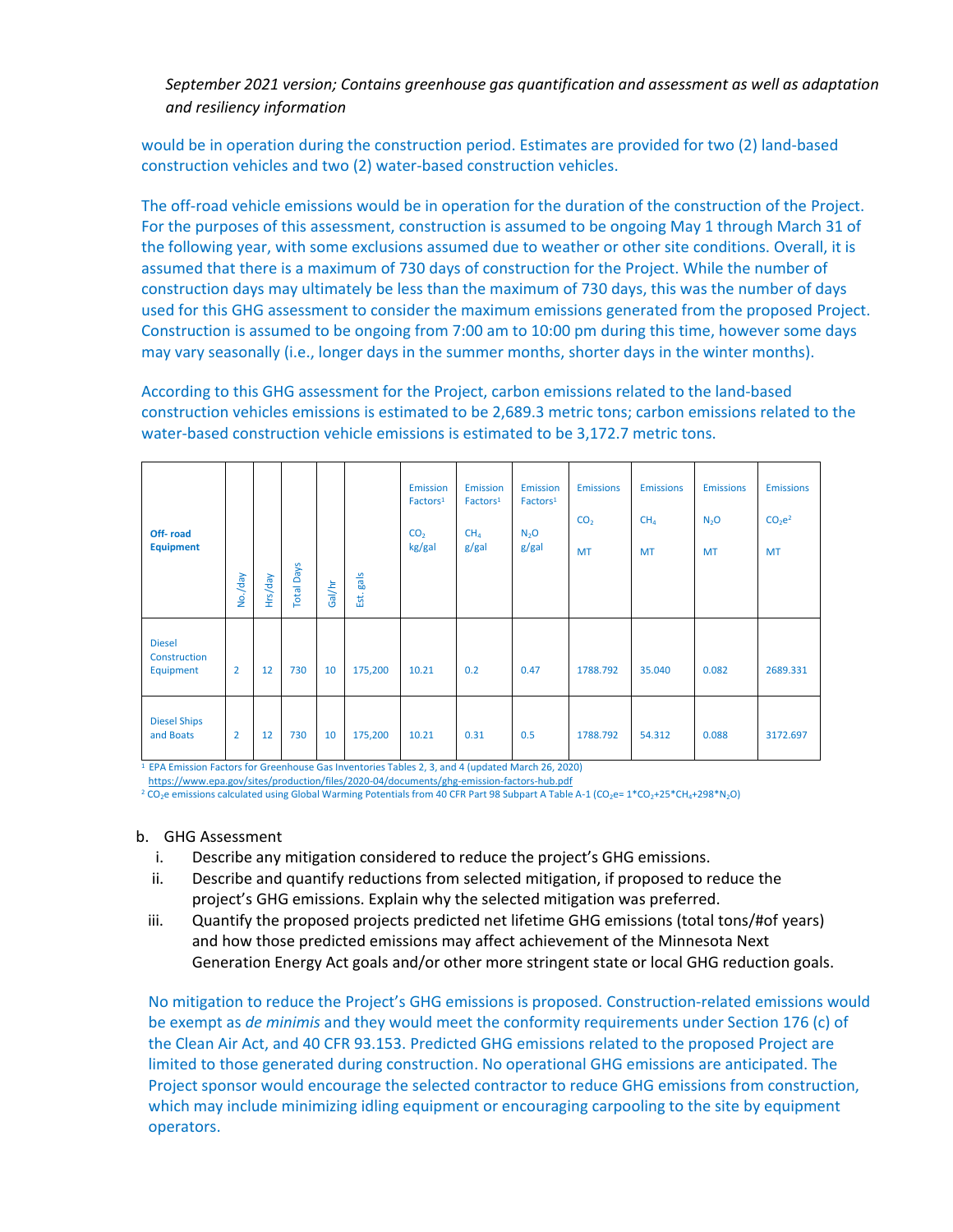# **19. Noise**

Describe sources, characteristics, duration, quantities, and intensity of noise generated during project construction and operation. Discuss the effect of noise in the vicinity of the project including 1) existing noise levels/sources in the area, 2) nearby sensitive receptors, 3) conformance to statenoise standards, and 4) quality of life. Identify measures that will be taken to minimize or mitigatethe effects of noise.

Construction activities would generate noise during implementation of the Project. Noise would be generated from machinery operation, back-up beepers, and off-site hauling. Other activities on the site would include mechanical excavation, material handling and hauling, and ancillary work needed to restore the Project site. Construction would take place for two (2) years, but seasonal downtime is expected. Mufflers and manifolds would be required on all vehicles and machinery to reduce noise. Contractors would complete most work during daytime (7:00 am to 10:00 pm) hours. Due to limited seasonal windows for in-water work, dredging may take place outside of the normally designated times. Work during nighttime hours would be coordinated with the City of Duluth and communicated to surrounding landowners.

Noise area classification (NAC) is based on the land use activity at the location of the receiver and determines the noise standards applicable to that land use activity (MPCA 2015b). The rules also establish daytime and nighttime noise level standards based on Noise Activity Classification (NAC) levels. Minnesota Rules, part 7030.0050 defines NAC levels based on land uses as 1, 2, 3, or 4. NAC Level 2 is for commercial and recreational land use types, typical to that of the Project site. NAC Level 1 is for residential land use types. Noise standards are the most stringent in NAC 1 for land uses of residential, religious, and camping areas. Residential areas (NAC 1) are nearby the Project site as close as approximately 400 feet at some locations. NAC 2 and NAC 3 are less stringent, with NAC 3 encompassing manufacturing and industrial land use areas.

Minn. R. pt. 7030.0040 establishes two (2) noise levels, L10 and L50, based on the percent of time noise levels exceed the standard over a one-hour time period: L10 is defined as "noise levels exceeding the standard for 10% of the time for one hour (6 minutes/hour)" and L50 is defined as "noise levels exceeding the standard for 50% of the time for one hour (30 minutes/hour)". The table below provides L10 and L50 noise levels for each NAC level.

| <b>Noise Area</b> | <b>Daytime</b> |                        | Daytime Nighttime | Nighttime              |
|-------------------|----------------|------------------------|-------------------|------------------------|
| Classification    | $L_{10}$       | <b>L</b> <sub>50</sub> | $L_{10}$          | <b>L</b> <sub>50</sub> |
|                   | 65             | 60                     | 55                | 50                     |
|                   | 70             | 65                     | 70                | 65                     |
|                   |                |                        | ጸበ                |                        |

According to the Federal Highway Administration, the average noise level at 50 feet from typical dieselpowered mobile construction equipment is 87 decibels (dB) (FHWA 2006, Table 9.1). Sound decreases from a point source at a rate of 6 dB for every doubling of distance from the source (MPCA 2015b). The table below provides an estimated noise level as a function of distance (FHWA 2006; MPCA 2015b).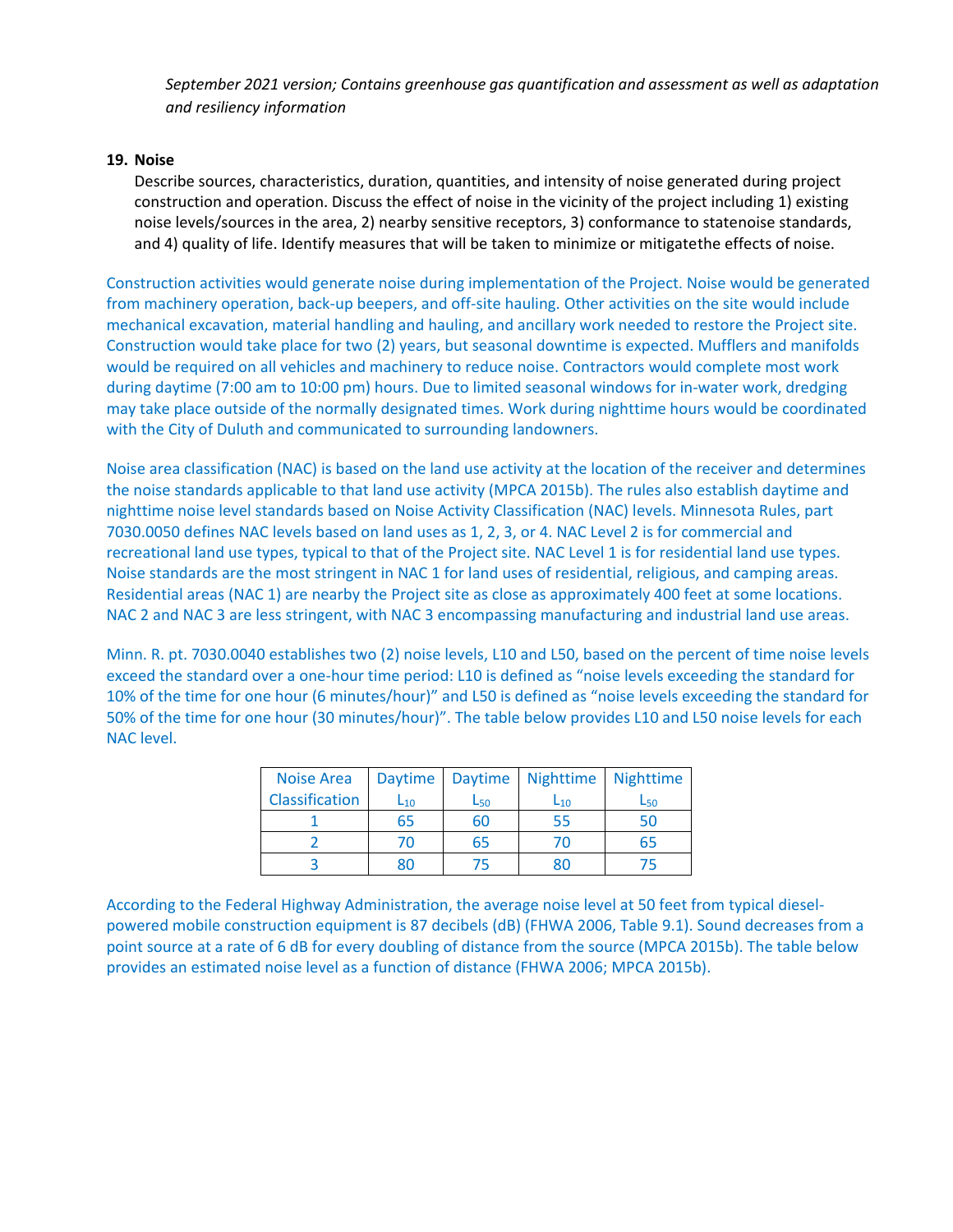| <b>Distance from Source (feet)</b> | Noise Level (dB) |
|------------------------------------|------------------|
| 50                                 |                  |
| 100                                | 81               |
| 200                                | 75               |
| 400                                | 69               |
| ദവ                                 | २२               |

At Perch Lake, the nearest residential properties are approximately 200 feet from the closest point of proposed excavation. However, most excavation would occur greater than 400 feet from residents. Some nighttime work may occur due to the short duration of the Project. The MNDNR would contact all the nearest residents along the shoreline to inform them of the Project and potential for noise levels exceeding NAC Level 1 standards. To date, no residents have expressed concern for the potential for noise and they have been in support of the Project for the aesthetic and recreational benefits it may bring to them. Upon completion of the Project, no new on-going or new permanent noise is expected.

The contractor would be required to minimize noise effects by:

- Requiring all equipment to have properly operating muffler systems.
- Restricting idling time for inactive equipment to 15 minutes.
- Informing construction operators of the nearby residential area and schedule loud operations for midday.
- Notifying adjacent landowners and businesses about the intent of the Project, duration, expected noise levels and complaint procedures.

# **20. Transportation**

a. Describe traffic-related aspects of project construction and operation. Include: 1) existing and proposed additional parking spaces, 2) estimated total average daily traffic generated, 3) estimated maximum peak hour traffic generated and time of occurrence, 4) indicate source of trip generation rates used in the estimates, and 5) availability of transit and/or other alternative transportation modes.

# Parking and Access

There are two (2) public parking areas for recreation access in the vicinity of the Project south of TH 23. These are unmarked for the number of stalls, but accommodate roughly 25 vehicles between the two lots. The Project would not add nor remove parking spaces. There may be temporary use of these parking areas for equipment staging; however, the bulk of temporary storage and staging would take place in the dedicated area to be constructed in the northeast quadrant of the intersection of 121<sup>st</sup> Avenue West and TH 23.

Perch Lake does not have any existing public water access locations, and no formal water access is planned as a component of the proposed Project. Construction/maintenance access and a temporary staging area are planned at the northeast quadrant of the intersection of 121<sup>st</sup> Avenue West and TH 23.

# Traffic

The process of installing the new box culvert through TH 23 would result in temporary traffic impacts. There are no options to re-route traffic; therefore, the Project would either require temporarily shifting both lanes, or closing one (1) lane of TH 23 at a time for the installation. Traffic alterations would require speed reductions and would take place over the course of approximately four (4) weeks.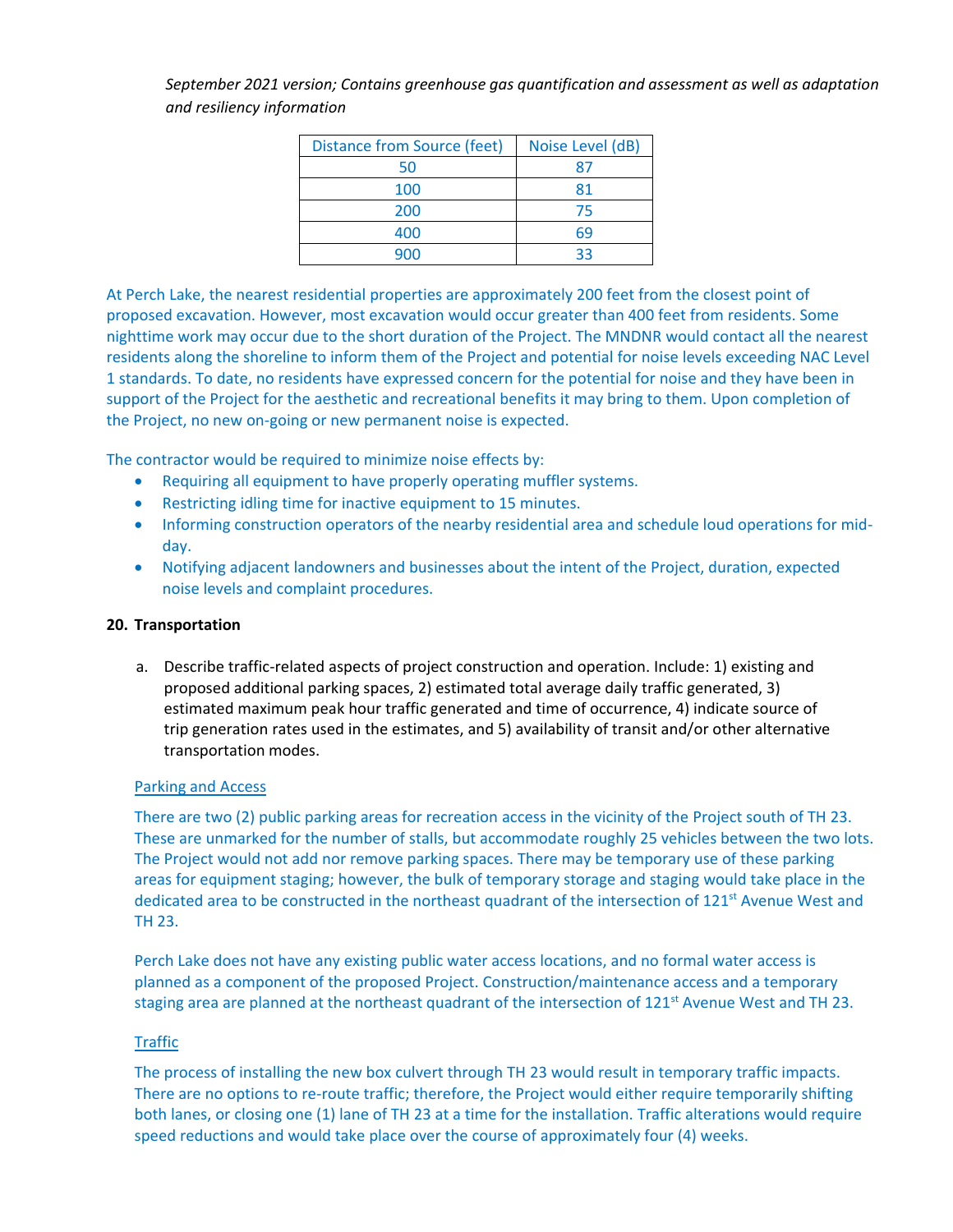Construction traffic to haul material from Perch Lake to the likely disposal location at the former U. S. Steel/Atlas Cement Plant industrial site would consist of approximately 20 trucks per hour for three (3) months. The assumed haul route is TH 23 for approximately 6.6 miles round trip. However, the selected contractor would need to have haul routes reviewed and approved by the City of Duluth. Due to the Project schedule constraints including planned completion before a future MnDOT resurfacing Project on TH 23, trucks may operate outside of daylight (7:00 am to 10:00 pm) hours. Any nighttime operations would be communicated to surrounding landowners.

b. Discuss the effect on traffic congestion on affected roads and describe any traffic improvements necessary. The analysis must discuss the project's impact on the regional transportation system. *If the peak hour traffic generated exceeds 250 vehicles or the total daily trips exceeds 2,500, a traffic impact study must be prepared as part of the EAW.* Use the format and procedures described in the Minnesota Department of Transportation's Access Management Manual, Chapter 5 *(available at[: http://www.dot.state.mn.us/accessmanagement/resources.html\)](http://www.dot.state.mn.us/accessmanagement/resources.html))* or a similar local guidance,

As described above, the process of installing the new box culvert through TH 23 would result in temporary traffic impacts, including traffic congestion, on TH 23. There are no options to re-route traffic; therefore, the Project would either require temporarily shifting both lanes or closing one (1) lane of TH 23 at a time for the installation. Traffic alterations would require speed reductions and would take place over the course of approximately four (4) weeks. Sediment excavation would take place over three (3) months, and is planned to occur in July, August, and September 2022. During this time, increases in traffic congestion may occur along the route from Perch Lake to the U.S. Steel/Atlas Cement Plant.

Due to the scale and duration of this Project, traffic congestion increases and impacts to the regional transportation system are expected to be temporary and negligible.

c. Identify measures that will be taken to minimize or mitigate project related transportation effects.

No effects on the transportation system are expected as a result of the proposed Project and mitigation is not proposed. MLT, MNDNR, and Contractors would coordinate with MnDOT and City of Duluth transportation authorities.

- **21. Cumulative potential effects:** (Preparers can leave this item blank if cumulative potential effects are addressed under the applicable EAW Items)
	- a. Describe the geographic scales and timeframes of the project related environmental effects that could combine with other environmental effects resulting in cumulative potential effects.

Cumulative impacts may occur when there is a relationship between the proposed Project and other actions expected to occur in a similar location or during a similar time. The Perch Lake Restoration Project Area is located within the St. Louis River Area of Concern (SLRAOC) in the St. Louis River Estuary. Construction would occur from May 2022 through 2023. Potential effects related to the Project as detailed in EAW items 10-20 above are summarized here.

#### Erosion of Sediment

The excavation of 95,000 cubic yards of sediment from the Project area and mechanical movement of material from the river to a road vehicle and to an ultimate disposal location would result in the transport of sediment by moving water, resulting in increased turbidity in the river water, or by air, resulting in dust.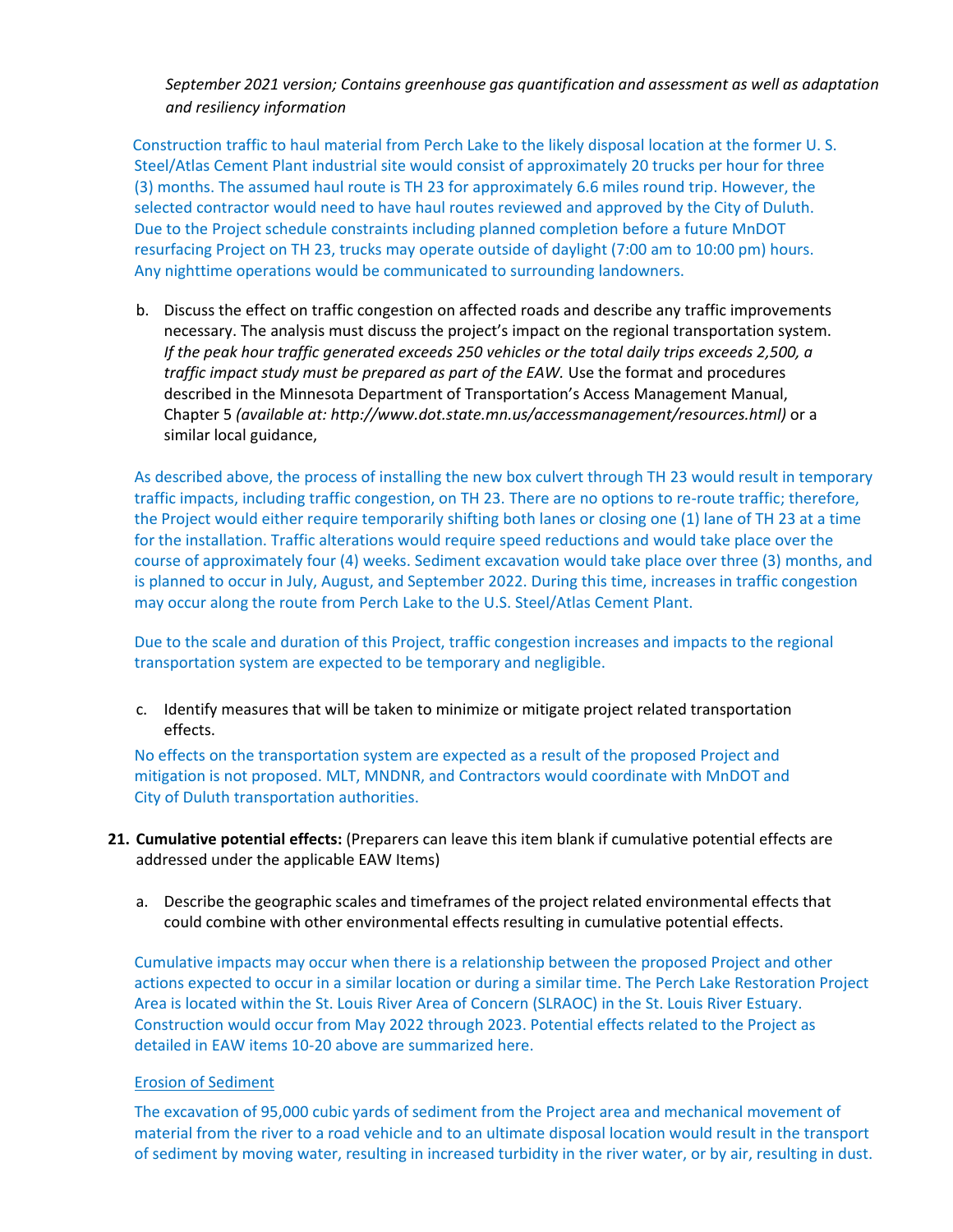Turbidity increases could extend approximately one mile downstream. Mitigation measures employed to reduce this effect include erosion and sediment control BMPs. These effects would be limited to this geographic area and to the timeframe of sediment removal.

Dust would increase in the vicinity of the Project as any dropped sediment dries and becomes airborne. This effect would extend from the Project site along roads on the haul route. The timeline for this effect would be temporary and limited to the sediment removal phase of the Project. The effect would be mitigated by BMPs, watering down exposed soils, and requiring covers on haul loads.

#### Loss of Wetlands

Following the Project goals, some wetland area would be permanently converted to open water. This effect would be limited to 4.5 acres within the Project area. The expectation is that the mitigation for this loss would be accounted for by improving the quality of the adjacent wetlands.

#### Contamination with Hazardous Materials

Fuel and oils would be temporarily stored on site to service construction equipment. A spill of these materials would affect waters in Perch Lake, the St. Louis River, and into Lake Superior. Mitigation measures would include a spill response and prevention plan and requiring the contractor to comply with applicable regulations.

#### Disruption of Fish and Wildlife Communities

Disturbance of the site and excavation of sediment in the river would disrupt fish and wildlife species, including rare and endangered species. The Lake Sturgeon are sensitive to a decrease in water quality and excavation activities would displace them, as they are known to occur in these waters. Other species that are not known to occur, but would similarly be displaced are mussels, which could include black sandshell mussels, creek heel splitter mussel, and others; the rusty patched bumble bee; the Canada lynx; the gray wolf; and the northern long eared bat. These species would be temporarily displaced during construction.

# Disruption of Plant Communities

Disturbance of the site would have effects on native and invasive plant communities. Excavation of river and lake sediments in the Project area would also uproot native plants established there. This would be temporary, and the site would be revegetated with native species using weed free mulches and seed mixes. Invasive species have potential to propagate when moved from their current location along transport routes to their final destination. The contractor would be required to follow an invasive species management plan.

#### Disruption of Vistas

Lights and equipment would have an effect on the Perch Lake and St. Louis River vistas at the Project site. This disruption would be temporary during construction and limited to construction hours of 7am to 10pm, mostly during the daylight hours. When late hours are required, proposers would communicate with the nearby landowners.

#### Greenhouse Gas Emissions

Operation of construction equipment would release greenhouse gas emissions. This effect would be temporary during construction of the Project.

#### **Odors**

Dredging of river sediments would release hydrogen sulfide, which has an unpleasant odor. This would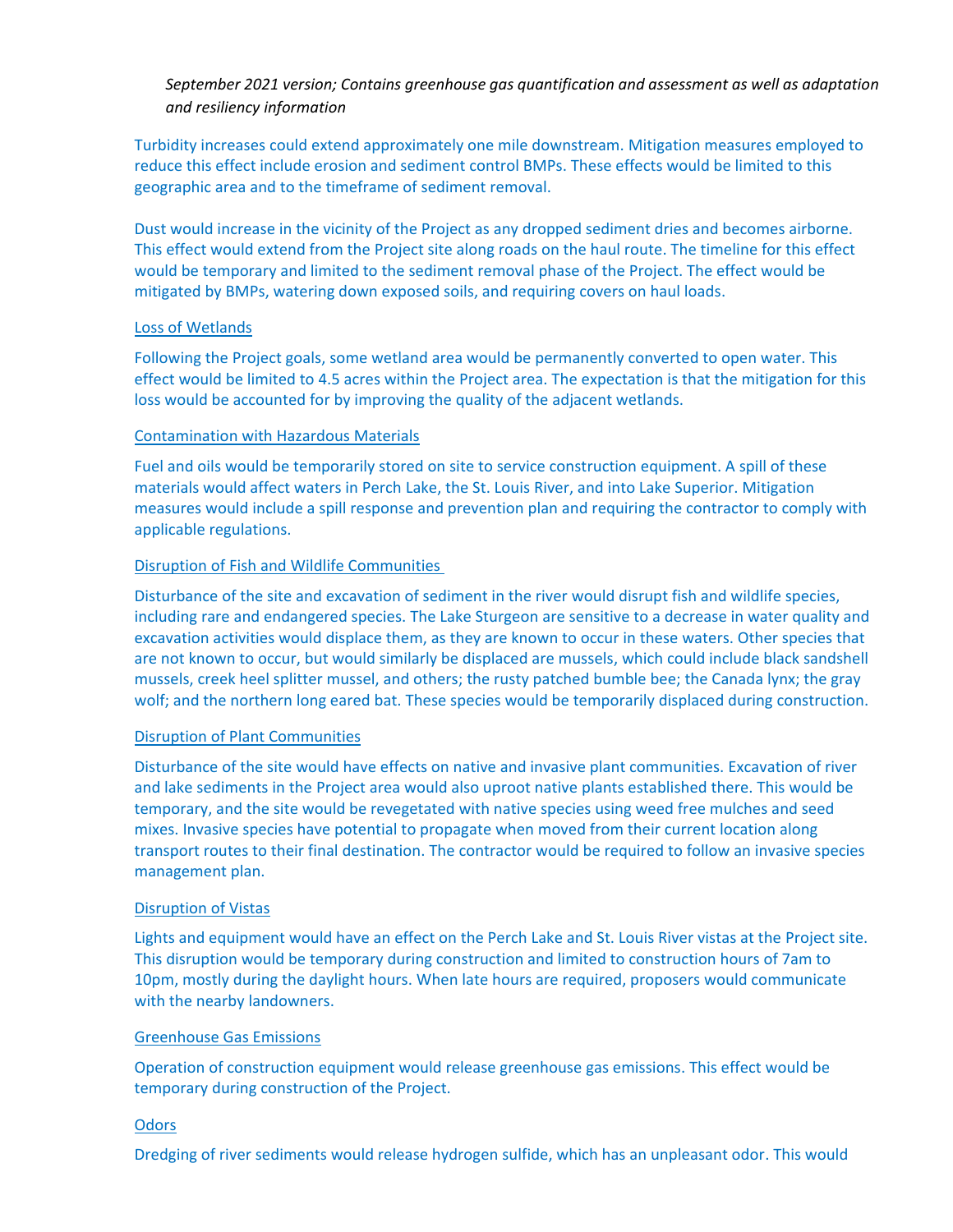affect the Project site and a radius of approximately ½ mile, depending on the wind conditions. This effect would be temporary, occurring only during excavation activities.

#### Noise

Construction equipment would produce noise that would affect a radius of about 900 feet around the Project site. This effect would be temporary and would be mitigated with mufflers, manifolds, work limited to daytime hours, and communication with neighboring landowners.

#### Transportation Backups

Construction activity would necessitate the closure of lanes when the culverts are being installed. This would potentially cause traffic backups that would result in increased travel time and additional emissions from idling vehicles. This would affect the Project area and up to a mile leading up to the site from either direction. This effect would be temporary and would be resolved when the culvert installation is complete.

b. Describe any reasonably foreseeable future projects (for which a basis of expectation has been laid) that may interact with environmental effects of the proposed project within the geographic scales and timeframes identified above.

As discussed in Section 6.e. above, projects benefiting the SLRAOC are being designed and implemented in the St. Louis River Estuary where the Project is located. These may have temporary effects within the same geographic scales and timeframes for implementation as the Perch Lake Project. Other projects sharing geographic scale or timeframe are a MnDOT led cemetery landscape project related to the recovery and restoration of a Native American cemetery disturbed in 2017, and a MnDOT road connection project to construct a new road between TH 23 and West 4th Street. Both these MnDOT projects are located in the Fond du Lac neighborhood, approximately one (1) mile west of Perch Lake. MnDOT also plans a TH 23 resurfacing project in 2023 in the general vicinity of the Fond du Lac neighborhood, which has geographic overlap with the Perch Lake Restoration Project. The Perch Lake Project is planned so the culvert installation can occur prior to MnDOT's TH 23 resurfacing project; however, these timelines are subject to change. The Perch Lake Project team would continue to coordinate with MnDOT to minimize traffic impacts in the same timeframe. **Table 10** below summarizes the projects with timing/geographic overlap.

| Project                             | <b>Anticipated Environmental Effects</b>                                                                                                    | <b>Anticipated Timeline</b> |
|-------------------------------------|---------------------------------------------------------------------------------------------------------------------------------------------|-----------------------------|
| Spirit Lake <sup>1</sup>            | Increased turbidity during active<br>dredging, displacement of fish and<br>wildlife, vegetation                                             | 2022-2023                   |
| Munger Landing <sup>2</sup>         | Increased turbidity during active<br>dredging, displacement of fish and<br>wildlife, vegetation. Temporary<br>closure of recreation access. | 2022-2023                   |
| Mud Lake <sup>3</sup>               | Increased turbidity during active<br>dredging, displacement of fish and<br>wildlife, vegetation                                             | 2023                        |
| <b>Grassy Point</b><br>Revegetation | Displacement of fish and wildlife,<br>vegetation                                                                                            | 2022                        |
| TH 23 Recovery and<br>Restoration-  | Temporary increase in construction<br>traffic                                                                                               | 2022                        |

#### **Table 10.** Summary of reasonably foreseeable projects with environmental effects and timelines.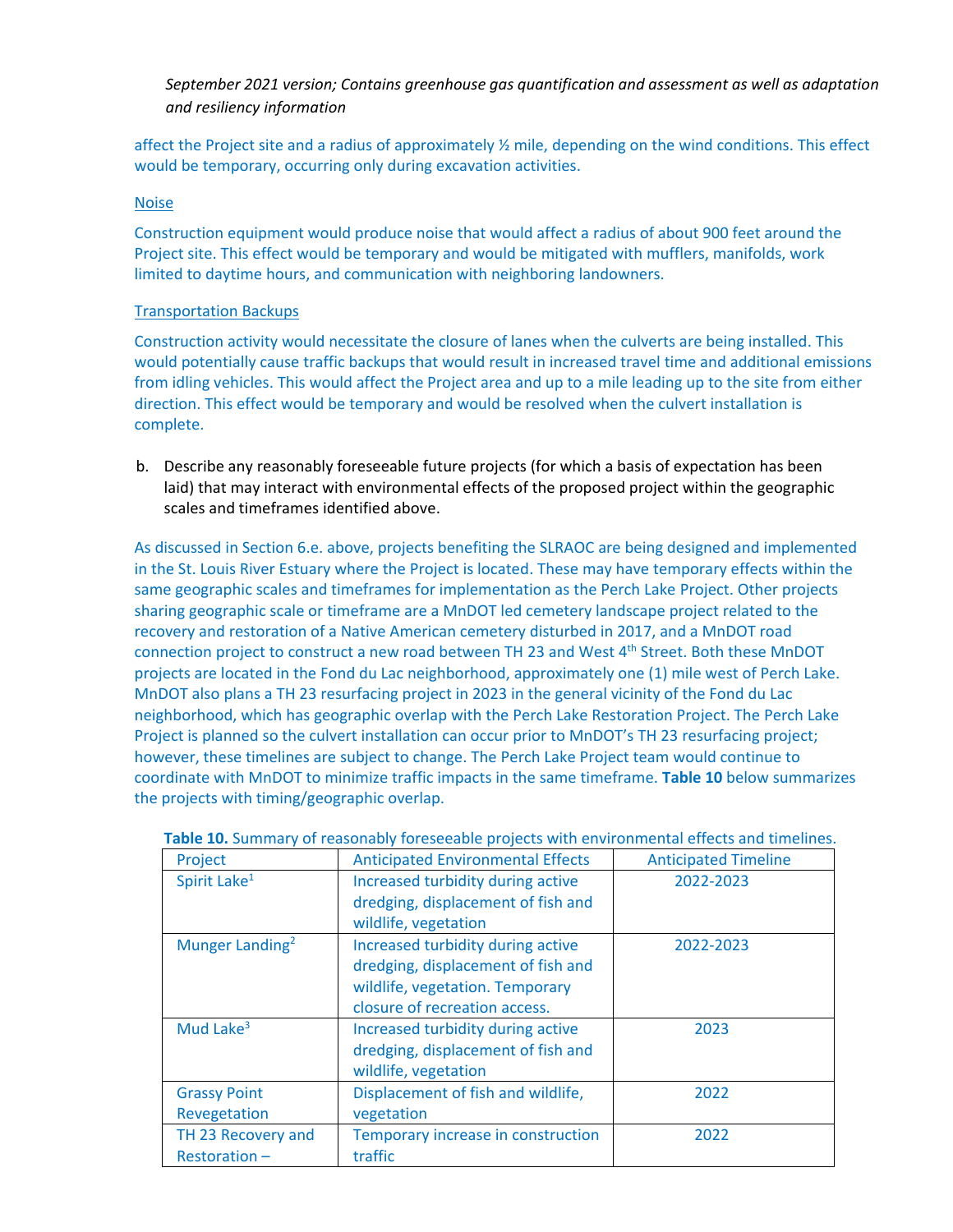| Project                                           | <b>Anticipated Environmental Effects</b>                                                  | <b>Anticipated Timeline</b> |
|---------------------------------------------------|-------------------------------------------------------------------------------------------|-----------------------------|
| <b>Cemetery Landscape</b><br>Project <sup>4</sup> |                                                                                           |                             |
| 134th Avenue West<br>Construction <sup>5</sup>    | Temporary increase in construction<br>traffic, temporary lane closures on<br><b>TH 23</b> | 2022                        |
| TH 23 Resurfacing<br>Project <sup>6</sup>         | Temporary increase in construction<br>traffic, temporary lane closures on<br>TH 23        | 2023                        |

<sup>1</sup> Spirit Lake Sediment Remediation Project EAW:<https://duluthmn.gov/media/8112/spirit-lake-eaw-form.pdf>

<sup>2</sup> Munger Landing Sediment Remediation EA[W https://www.pca.state.mn.us/sites/default/files/p-ear2-185a.pdf](https://www.pca.state.mn.us/sites/default/files/p-ear2-185a.pdf)

- <sup>3</sup> Mud Lake West Decision Summar[y https://www.pca.state.mn.us/sites/default/files/c-rem1-23.pdf](https://www.pca.state.mn.us/sites/default/files/c-rem1-23.pdf)
- <sup>4</sup> MnDOT Cemetery site status[. https://www.dot.state.mn.us/d1/projects/hwy23-mission-creek/index.html](https://www.dot.state.mn.us/d1/projects/hwy23-mission-creek/index.html) <sup>5</sup> MnDOT Plan Set[. https://www.dot.state.mn.us/d1/projects/hwy23-mission-](https://www.dot.state.mn.us/d1/projects/hwy23-mission-creek/docs/134th%20Ave%20W%20Planned%20Construction.pdf)

[creek/docs/134th%20Ave%20W%20Planned%20Construction.pdf](https://www.dot.state.mn.us/d1/projects/hwy23-mission-creek/docs/134th%20Ave%20W%20Planned%20Construction.pdf)

<sup>6</sup> MnDOT Hwy 23 resurfacing project page[. https://www.dot.state.mn.us/d1/projects/hwy23/index.html](https://www.dot.state.mn.us/d1/projects/hwy23/index.html)

No other reasonably foreseeable projects were identified that would take place within the same geographic scales and timelines.

c. Discuss the nature of the cumulative potential effects and summarize any other available information relevant to determining whether there is potential for significant environmental effects due to these cumulative effects*.*

Project actions along with other SLRAOC actions are cumulative in nature. The specific outcomes identified above might result in some temporary negative environmental effects (e.g., increased turbidity) and in some instances may require special consideration(s) in the permitting phase of the Project. Over the long term, the Project's improvements to fisheries and marsh bird habitat should result in positive cumulative outcomes and beneficial effects to the environment of the St. Louis River Estuary.

The reasonably foreseeable projects with overlapping geography or timelines have similar habitat improvement goals with short-term impacts like those listed for the Project in this EAW. The general intent is that the cumulative effects associated with completion of these projects would have a positive effect on the St. Louis River estuary, which would move the SLRAOC toward the goal of delisting by 2025.

Project actions, when combined with reasonably foreseeable projects, should result in limited and temporary water quality effects, including total suspended solids, and limited and temporary effects on localized wildlife and vegetation. The cumulative potential effects on the wetland resources of the St. Louis Bay Estuary due to conversion to open water and fill for the access area are generally minor and have a minor contribution to cumulative potential effects. Wetland impacts due to conversion from marsh or shallow water to deep water would generally be offset by hydrologic and vegetation improvements to the improve quality of the remaining wetlands. Cumulative potential effect on water quality in the generation of total suspended solids and other effects would be controlled by permits and approvals required before commencing construction and effective monitoring during construction. The conditions for these permits require the use of BMPs to minimize and/or avoid adverse environmental effects.

**22. Other potential environmental effects:** If the project may cause any additional environmental effects not addressed by items 1 to 21, describe the effects here, discuss the how the environment will be affected, and identify measures that will be taken to minimize and mitigate these effects.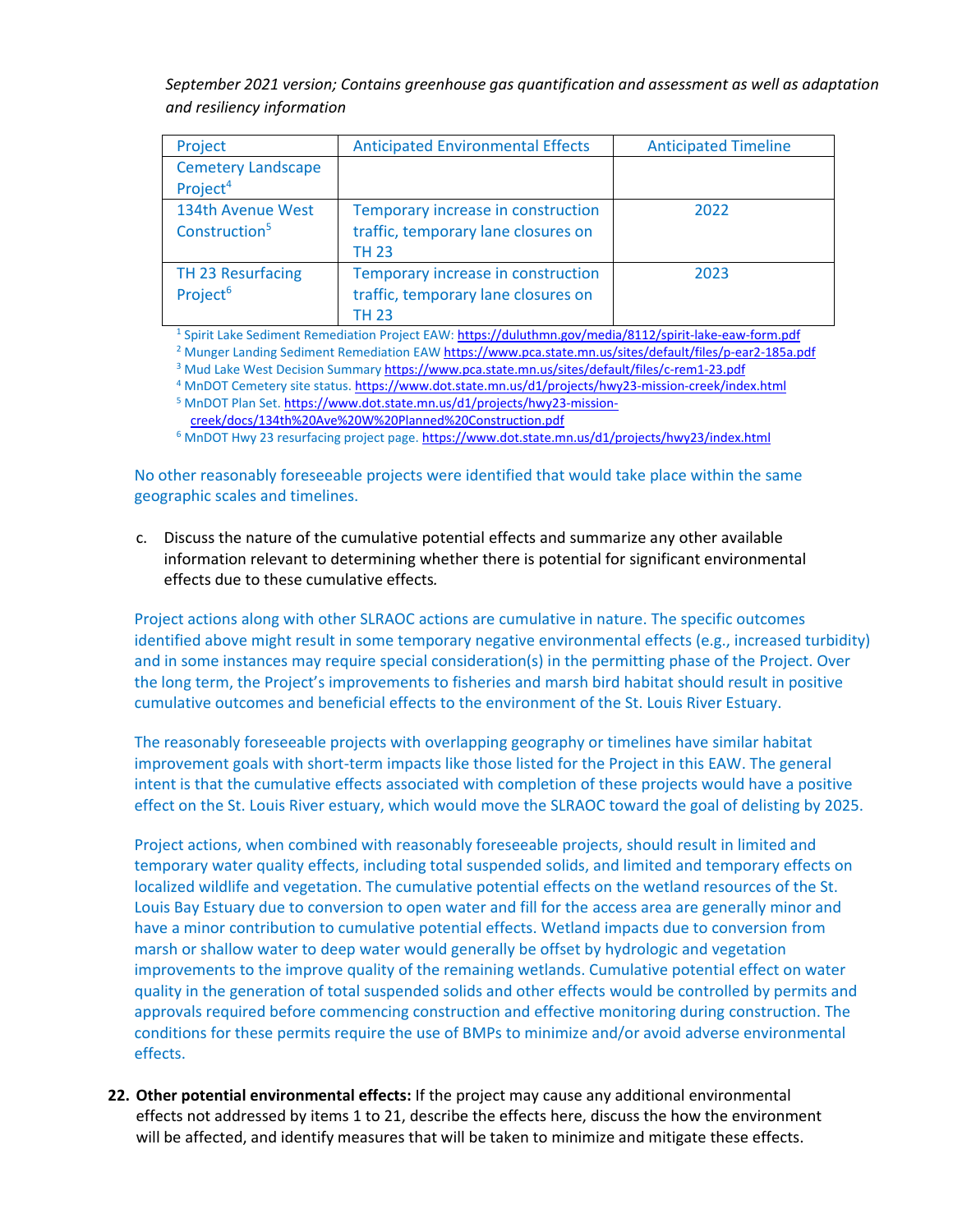All potential environmental effects of which the MNDNR is aware have been addressed above.

**RGU CERTIFICATION.** *(The Environmental Quality Board will only accept SIGNED Environmental Assessment Worksheets for public notice in the EQB Monitor.)*

# **I hereby certify that:**

- The information contained in this document is accurate and complete to the best of myknowledge.
- The EAW describes the complete project; there are no other projects, stages or components other than those described in this document, which are related to the project as connected actions or phased actions, as defined at Minnesota Rules, parts 4410.0200, subparts 9c and 60,respectively.
- Copies of this EAW are being sent to the entire EQB distribution list.



Title EAW Project Manager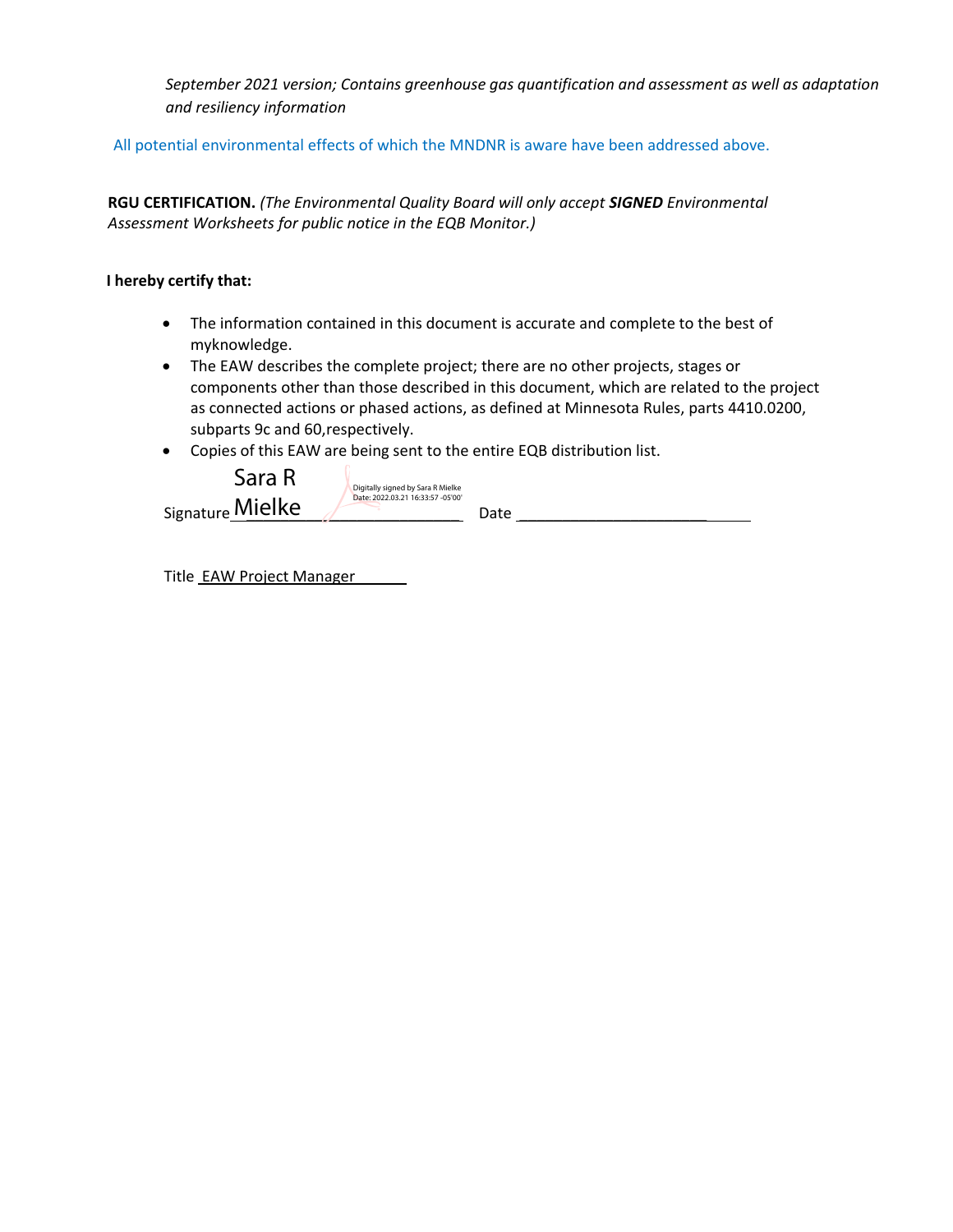# **References**

- AECOM. 2015. Duluth-Superior Harbor Archaeological Survey. Prepared for USACE-Detroit District.
- Cardno. 2018. Minnesota Land Trust Perch Lake Fish Assessment. Prepared for Minnesota Land Trust. December 2018.
- City of Duluth. 2018. Imagine Duluth 2035: An Update to the 2006 Comprehensive Land Use Plan. Available at: [Imagine Duluth 2035 Document.](http://www.imagineduluth.com/document)
- Davis, J. C. 1975. Minimal dissolved oxygen requirements of aquatic life with emphasis on Canadian species: a review. Journal of the Fisheries Research Board of Canada, 32:2295-2332.
- Doudoroff, P., and D. L. Shumway. 1970. Dissolved oxygen requirements of freshwater fishes. FAO (Food and Agriculture Organization of the United Nations) Fisheries Technical Paper 86.
- Dudley, R. G., and A. W. Eipper. 1975. Survival of Largemouth Bass Embryos at Low Dissolved Oxygen Concentrations. Transactions of the American Fisheries Society, 104:1, 122-128.
- Eggers, S. D., and D. M. Reed. 2014. Wetland Plants and Plant Communities of Minnesota and Wisconsin Version 3.2. U.S. Army Corps of Engineers, St. Paul District, St. Paul, Minnesota.
- Federal Highway Administration. 2006. Construction Noise Handbook. Available at: Handbook [Construction](https://www.fhwa.dot.gov/environment/noise/construction_noise/handbook/)  Noise - Noise - Environment - [FHWA \(dot.gov\)](https://www.fhwa.dot.gov/environment/noise/construction_noise/handbook/)
- Fond du Lac Band of Lake Superior Chippewa, Minnesota Department of Natural Resources, Minnesota Pollution Control Agency, and Wisconsin Department of Natural Resources. 2020. St. Louis River Area of Concern 2020 Remedial Action Plan. Available at: [St. Louis River Area of Concern 2020 Remedial Action Plan](https://widnr.widen.net/content/tsmr1ygmbp/pdf/GW_SLR_RAP2020.pdf)  (October 1, 2019 – [September 30, 2020\) \(widen.net\)](https://widnr.widen.net/content/tsmr1ygmbp/pdf/GW_SLR_RAP2020.pdf)
- Liljenquist, A., A. Bracey, and A. Grinde. 2019. Avian surveys for the St. Louis River Natural Areas Project: Submitted to Minnesota Land Trust. Natural Resources Research Institute, University of Minnesota Duluth, Technical Summary Report NRRI/TSR-2019/09, 39 p. Available at: [appx-c-bird-survey.pdf](https://duluthmn.gov/media/6729/appx-c-bird-survey.pdf)  [\(duluthmn.gov\)](https://duluthmn.gov/media/6729/appx-c-bird-survey.pdf)
- Minnesota Department of Natural Resources. 2003. Field Guide to the Native Plant Communities of Minnesota: The Laurentian Mixed Forest Province. Ecological Land Classification Program, Minnesota County Biological Survey, and Natural Heritage and Nongame Research Program. MNDNR St. Paul, MN.
- Minnesota Pollution Control Agency. 2015a. St. Louis River Area of Concern Quality Assurance Program Plan for Minnesota Based Projects. January 2015. Available at[: St. Louis River Area of Concern Quality Assurance](https://www.pca.state.mn.us/sites/default/files/p-eao2-20.pdf)  [Program Plan for Minnesota Based Projects \(state.mn.us\)](https://www.pca.state.mn.us/sites/default/files/p-eao2-20.pdf)
- Minnesota Pollution Control Agency. 2015b. A Guide to Noise Control in Minnesota. Revised November 2015. Available at: [A Guide to Noise Control in Minnesota \(state.mn.us\)](https://www.pca.state.mn.us/sites/default/files/p-gen6-01.pdf)
- Natural Resource Research Institute. 2020. Aquatic Habitat Mapping in the St. Louis River Estuary. NRRI Technical Report. June 2020.
- Peterka, J. J., and J. S. Kent. 1976. Dissolved oxygen, temperature, survival of young at fish spawning sites. EPA 600-3-76-113.